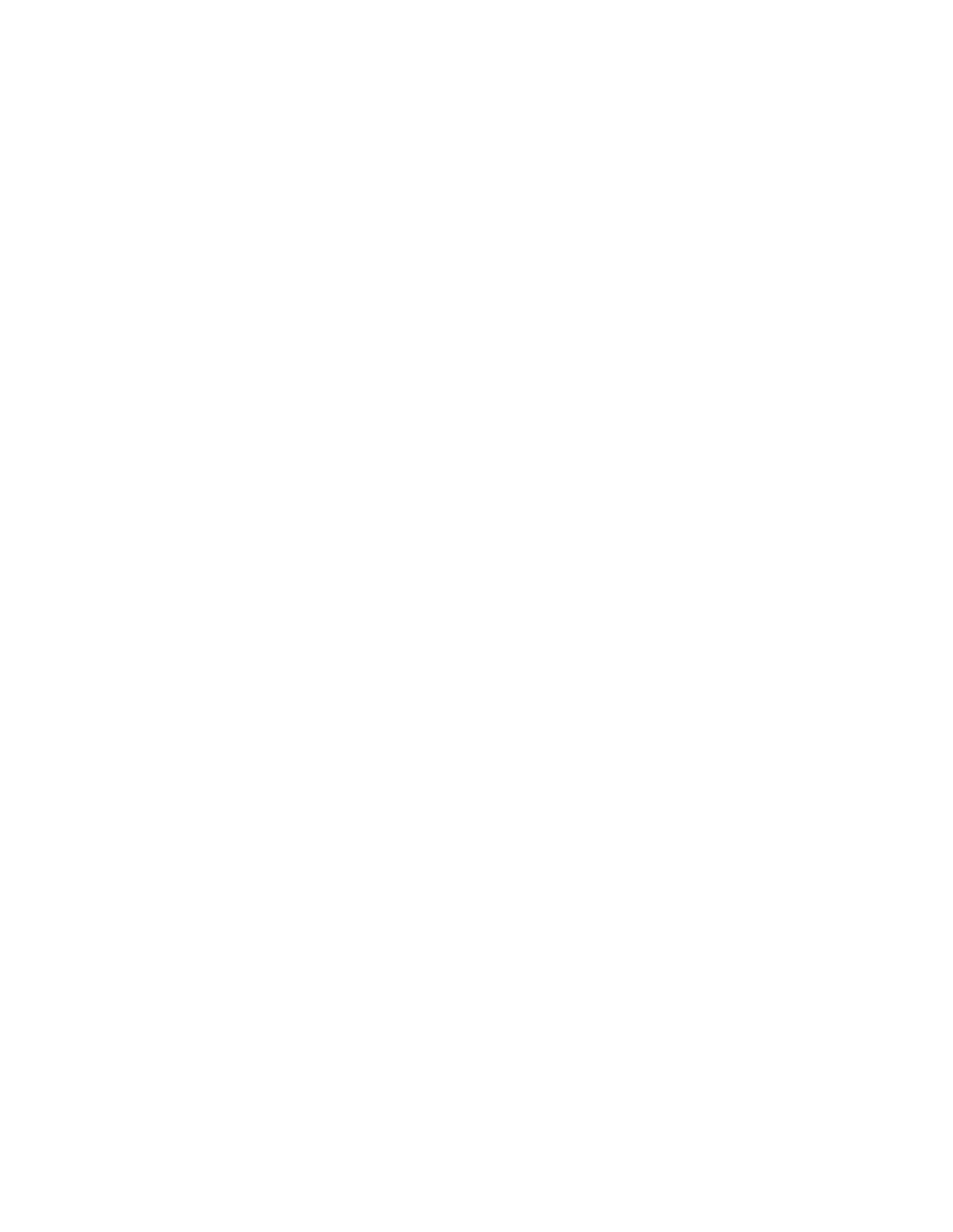# TABLE OF CONTENTS

| <b>Executive Summary</b> | iii                                                      |                |
|--------------------------|----------------------------------------------------------|----------------|
|                          | Introduction                                             | $\mathbf{1}$   |
|                          |                                                          |                |
| $\mathbf{1}$             | The Chattanooga Food and Farming Economy                 | $\overline{2}$ |
| 1.1                      | Cash Receipts from Farming                               | 3              |
| 1.2                      | Trends in Farming and Farmland                           | 6              |
| 1.3                      | <b>Economic Considerations</b>                           | $\overline{7}$ |
| 1.4                      | Regional Strengths and Resources                         | 9              |
|                          |                                                          |                |
| $\overline{2}$           | Market Survey Results: Demand by Large Scale Markets     | 13             |
| 2.1                      | Larger Scale Markets                                     | 13             |
| 3                        | Supplying Locally-Grown Food to Local Markets            | 22             |
| 3.1                      | Production and Consumption Data: Fruits and Vegetables   | 22             |
| 3.2                      | Production and Consumption Data: Meat and Poultry        | 25             |
| 3.3                      |                                                          | 26             |
|                          | Production and Consumption Data: Dairy Products          |                |
| 3.4                      | Summary of Local Market Potential for Locally-Grown Food | 27             |
| 4                        | Bridging the Gap between Demand and Supply               | 30             |
| 4.1                      | Recommendations                                          | 30             |
|                          |                                                          |                |
|                          | Appendix A: Evaluation Measures for Local Food Campaign  | 37             |
|                          | Appendix B: Logic Model Worksheet                        | 39             |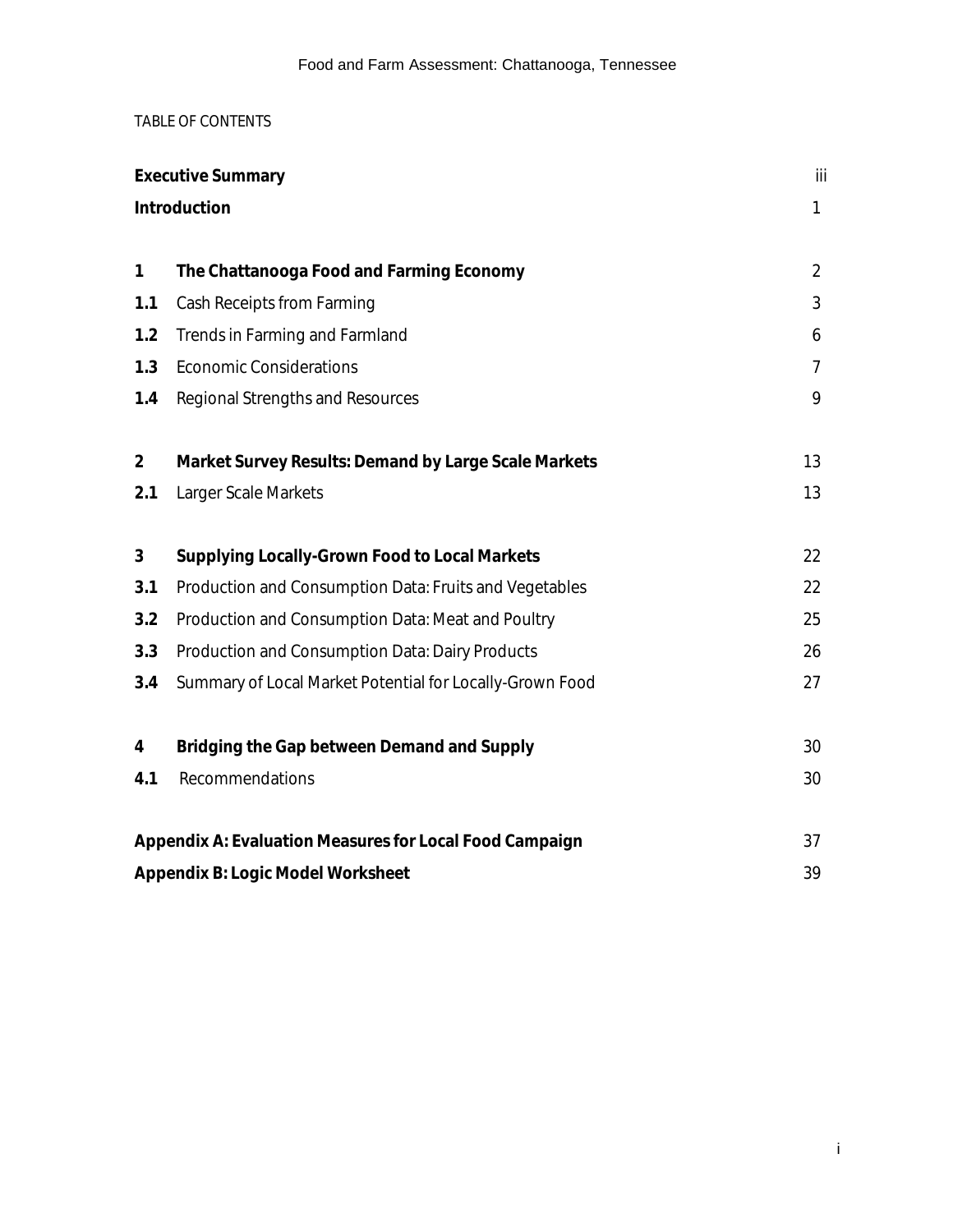# **List of Tables and Figures**

| Table 1: |                                                                                         |  |
|----------|-----------------------------------------------------------------------------------------|--|
| Table 2: |                                                                                         |  |
| Table 3: |                                                                                         |  |
| Table 4: |                                                                                         |  |
| Table 5: | A Summary of Large-Scale Markets for LOCAL PRODUCE in the Chattanooga                   |  |
|          |                                                                                         |  |
| Table 6: | Dollar Share of Retail Produce Sales for Selected Fruits and Vegetables 15              |  |
| Table 7: |                                                                                         |  |
| Table 8: | Comparison of Consumption and Production of 42 Selected Fruits and                      |  |
|          |                                                                                         |  |
| Table 9: | Consumption of Selected Categories of Processed Fruits and Vegetables in                |  |
|          |                                                                                         |  |
|          | Table 10: Comparison of Consumption of Meat in Greater Chattanooga with Production in   |  |
|          |                                                                                         |  |
|          | Table 11: Comparison of Consumption of Dairy Products in Greater Chattanooga with       |  |
|          |                                                                                         |  |
|          | Table 12: A Summary of Total Market Potential for Local Food in Greater Chattanooga. 28 |  |
|          |                                                                                         |  |
|          | Figure 2: Farm Profitability in the 100-mile Region by County (2007) Farm Dollars  8    |  |
|          | Figure 3: Farm Profitability in the 100-mile Region by County (2007) Number of Farms 8  |  |
|          |                                                                                         |  |

| <b>Breakout Boxes:</b> |  |
|------------------------|--|
|------------------------|--|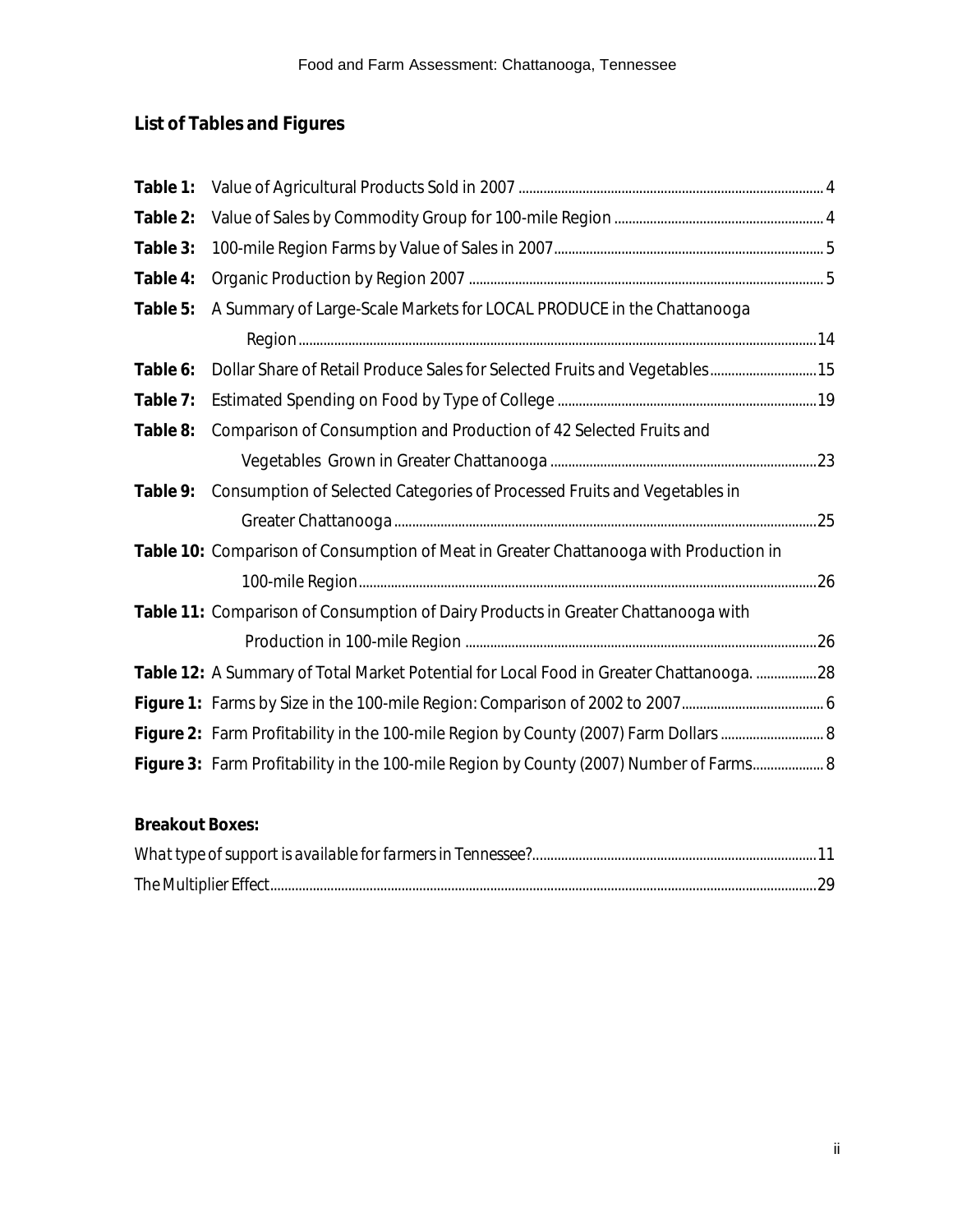# **Executive Summary**

Across all Chattanooga markets – from direct to consumer to restaurants, grocery stores, and institutions - there is strong and growing demand for locally grown food. This study projects a potential of millions to hundreds of millions dollars in annual retail spending can be achieved for the 100 mile region around Chattanooga. High demand, combined with a long growing season, fertile soils, and a strong existing farming economy provides tremendous opportunities to strengthen and build the region's local food system and local food economy.

This report is the culmination of a research project commissioned by the Benwood Foundation of Chattanooga, whose goals include strengthening the Chattanooga community by supporting a local sustainable food system. This research explored: (1) what food and farm products are currently produced in the region; (2) the relationship between foods grown in the region and consumption by local residents; (3) the potential for increasing local consumption of locallyproduced food and farm products as a way to strengthen the regional farm economy; and (4) points where investment of resources or other actions could eliminate barriers currently impeding the purchase of local food and the expansion of the local food economy. In this report, the emphasis on expanding local markets for local farm product is based on an underlying assumption that local markets can improve farm profitability. Profit potential lies in price premiums tied to strong demand for local food as well as the possibility for reduced distribution and transportation costs associated with selling to local markets. In this sense, local markets can exert a positive influence on farm profitability as well as contribute to regional economic wealth by keeping dollars spent on food circulating in the local economy.

The report is based on the results of six separate surveys conducted by ASAP between October 2010 and May 2011, as well as analysis of secondary data and published statistics including the 2007 USDA Census of Agriculture. Stakeholders surveyed and interviewed include area consumers, college foodservice directors, child nutrition directors in public school districts, hospital foodservice directors, grocery stores, and restaurants. The major geographic area studied is a 100 mile radius around Chattanooga, which includes 65 counties. Two other geographically defined areas, a 50 mile radius (27 counties) and the Greater Chattanooga region (17 counties), were also considered.

The region has a long farming tradition and, despite national trends of farm loss and agricultural consolidation, farming remains vital to this region of the Appalachian Mountains and Cumberland Plateau. In a snapshot, the 100 mile region is home to over 49,000 farms (73,000 farmers) producing a wide variety of fruits and vegetables, meat and dairy products, and non-food crops like cotton and cottonseed. Farms in the 100 mile radius occupy a third of the land in the region  $-6$ million acres.

Small farms predominate; the average farm size is 117 acres. In 2007 agriculture generated \$3.5 billion in cash receipts, a 66 percent increase over 2002. Cattle, poultry and eggs dominate the market with 86 percent of sales. In the 100 mile region, eighty-five percent of farms had sales of less than \$25,000 in 2007; accordingly, a small number of farms account for a disproportionate amount of agricultural earnings.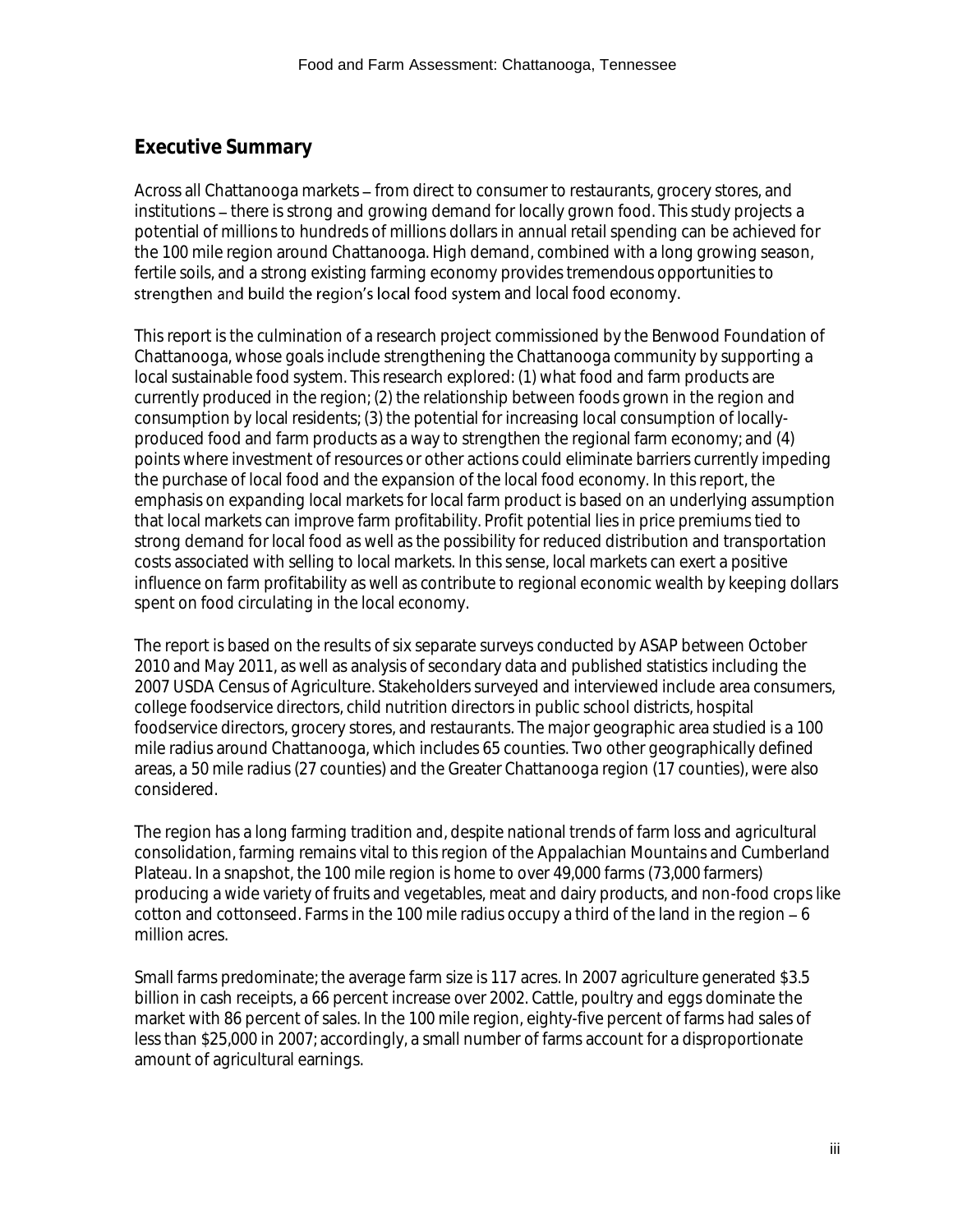Farmland in the 100-mile region is suitable for growing 42 types of fruits and vegetables that are commonly exported and sold in retail outlets outside of the region. Yet, for most of these fruits and vegetables there is significantly more demand from the Greater Chattanooga population than the 100-mile region currently produces. To meet current consumption, acres in production would need to increase by 17 percent to 17,250 acres.

Beef, chicken, pork, and milk production in the 100-mile region significantly outpace consumption by Greater Chattanooga residents. However, most beef is produced in cow/calf operations and most poultry in confined animal feeding operations under contract for large food industry processors. The bulk of these products do not remain in regional markets, but are exported to outof-region markets. Given increasing consumer demand for locally raised meats, there is potential for expanding grass-fed and pastured meats for local markets. Similarly, there are opportunities for dairy farmers to supply local markets with value-added and identity-preserved products like artisan cheese, butter, and yogurt.

ASAP's research with the region's markets and residents found strong interest in supporting local farms and sourcing locally-grown food. For this report, two approaches were used to calculate the potential economic impact of localizing Chattanooga's food system. The first approach begins with large scale market demand for local food. A considerable proportion of residents' food purchases occur at selected large scale markets—grocers, restaurants, universities, public schools, hospitals. Based on ASAP's market surveys as well as estimates from published government statistics, maximum potential spending by selected Greater Chattanooga markets - grocers, hospitals, colleges, public schools, restaurants, major downtown businesses - on locally-grown fresh **produce alone is calculated at \$26.7 million**. While this calculation depends on significant improvements to infrastructure, distribution, and growing systems for locally-grown fresh produce, the \$26.7 million dollar figure represents an achievable goal for area farms and businesses. Since the \$26.7 million is a wholesale figure, it represents the amount of money going directly to local farmers and is a substantial opportunity. The retail equivalent of \$26.7 million in fresh produce purchases is \$101.5 million.

The second approach to calculating potential economic impacts from the localization of Chattanooga's food system is based on food consumption by residents. Utilizing food consumption and purchasing data, **maximum potential retail spending by Greater Chattanooga residents on locally grown fresh produce and artisan meat is calculated at \$358 million dollars**. This figure assumes 100% of fresh produce (that can be grown in the region) and artisan meat purchases by residents could be sourced locally in all outlets. It also assumes significant improvements to infrastructure, distribution, and growing systems for locally-grown fresh produce as well as a shift in meat production practices.

Despite strong demand for local food and farm products, only a fraction of all food that is consumed locally is currently produced locally. This gap between supply and demand presents tremendous opportunities for local farmers. Expanding local consumption of local farm products will require restaurants, food stores, and other businesses and institutions that serve or sell food to modify food procurement and distribution systems, farmers to build their capacity to meet market desires and requirements, and Gaining Ground or another qualified intermediary to help facilitate suitable connections between farmers and buyers.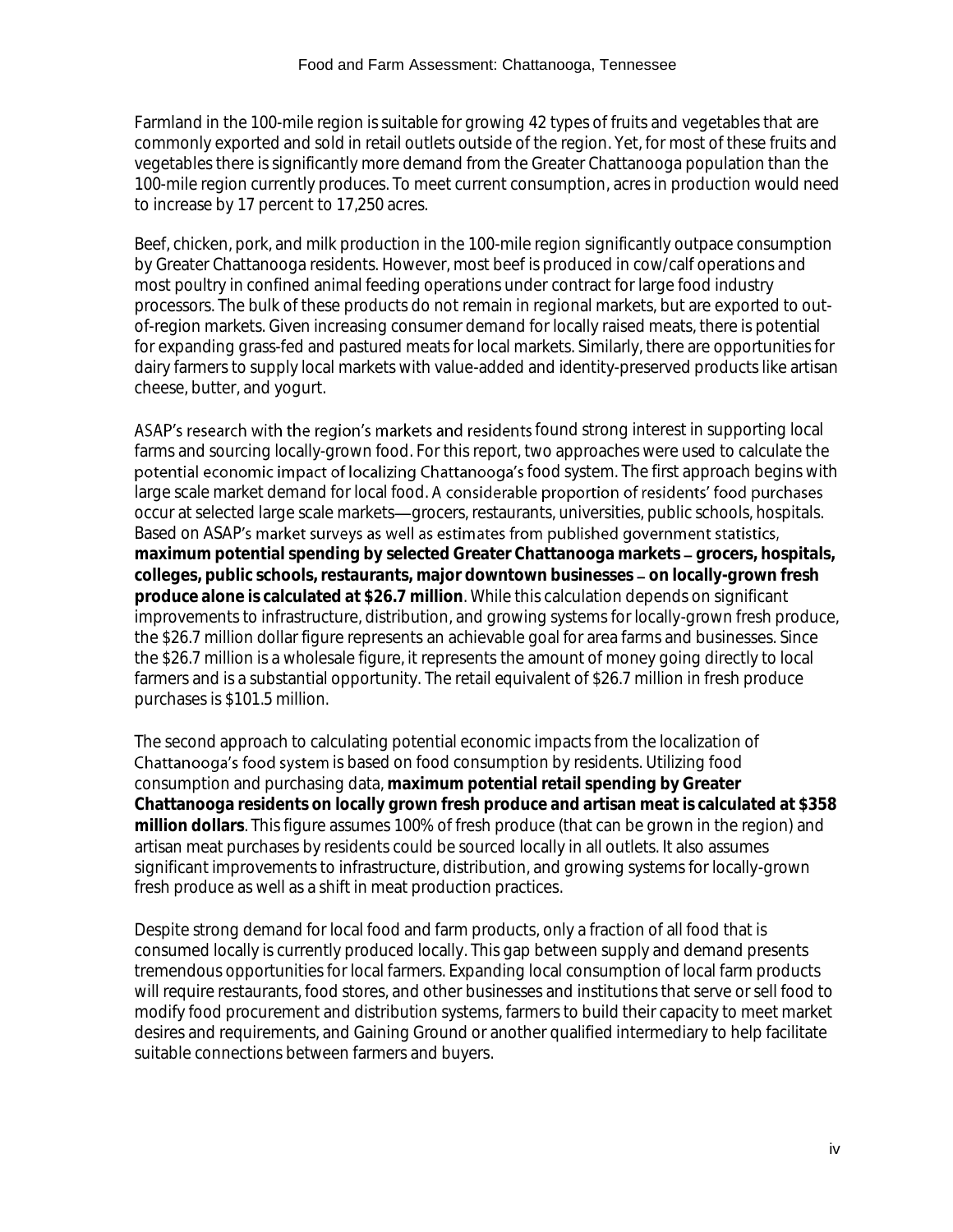The recommendations in this report suggest a number of areas to expand current local food campaign activities and other areas where new initiatives and additional research are needed. Recommendations detailed in this report include:

- Provide support to small farms
- Conduct outreach and develop relationships with buyers
- Highlight and develop connections between farms and restaurants
- Support direct marketing channels
- Develop local branding and certification programs
- Conduct feasibility assessment for local meat processing
- Align tourism and agriculture
- Promote positive experiences around local food
- Support policies that favor local distribution, sales, and protecting farmland
- Foster collaboration around shared goals
- Evaluate local food campaign activities

Within these recommendations there are many action steps that can be taken. These recommendations are part of a broad agenda for expanding local markets for local farm products in the region. Achieving a strong and successful local food system is one way to improve the profitability of Chattanooga area farms and help maintain working farmland in the region.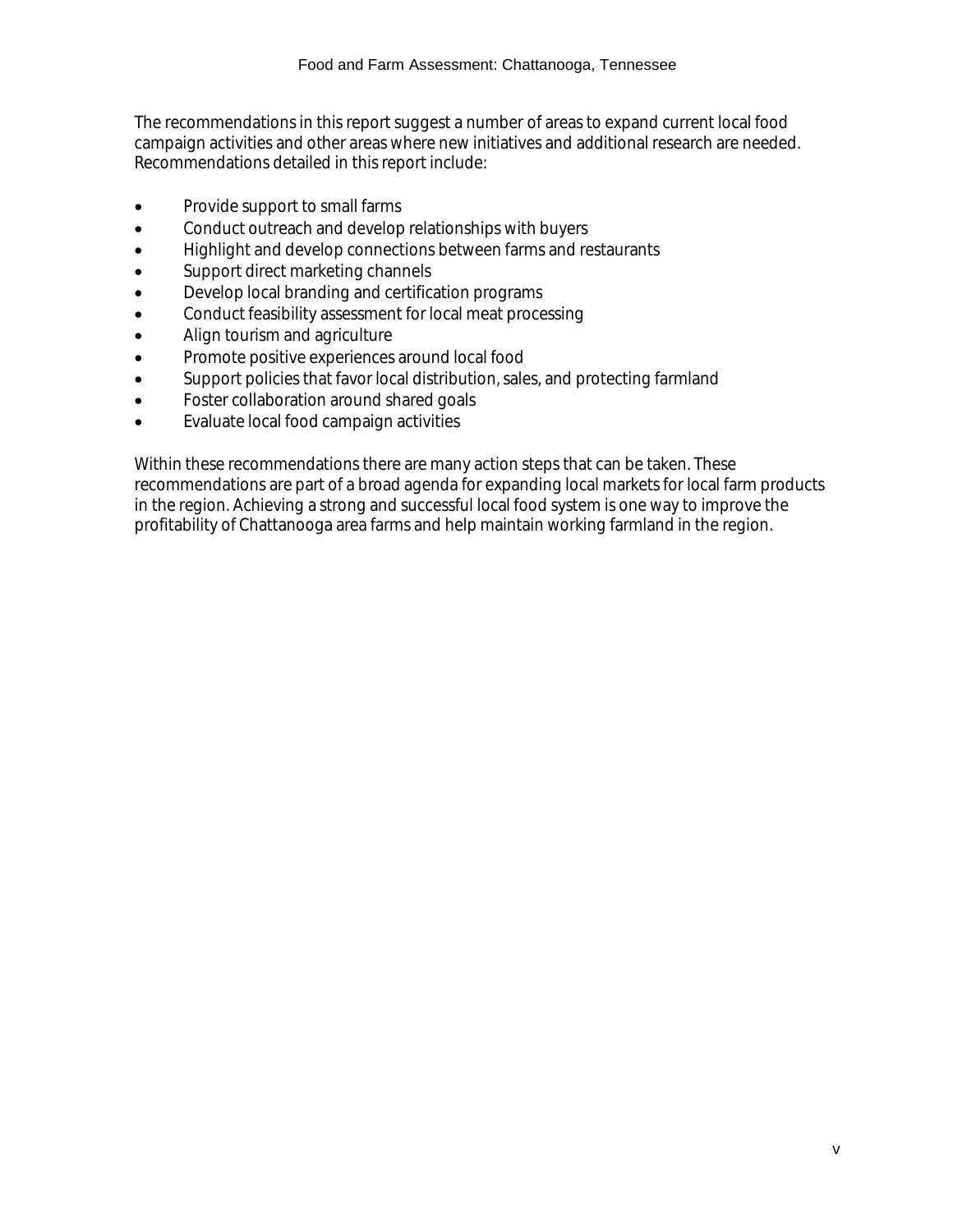# **Introduction**

l

This report provides the result of research conducted by Appalachian Sustainable Agriculture Project (ASAP) for Gaining Ground, a program of the Benwood Foundation of Chattanooga, Tennessee. The purpose of the research is to: (1) explore what food and farm products are currently produced in the region; (2) examine the relationship between foods grown in the region and consumption by local residents; (3) consider the potential for increasing local consumption of locally-produced food and farm products as a way to strengthen the regional farm economy; and (4) identify points where investment of resources or other actions could eliminate barriers currently impeding the purchase of local food and the expansion of the local food economy. This report represents a systems research approach on the region's food and farm economy, which can form the basis for future efforts to expand local markets for local farm products.

Report findings are based on the analysis of secondary data and published statistics from the USDA 2007 Census of Agriculture, the US Census Bureau, other relevant data sources, and on the results of surveys conducted by ASAP between 2010 and 2011 with markets and residents in the Chattanooga region.<sup>1,2</sup> The largest geographical area studied is the 100-mile, 65 county region surrounding Chattanooga. Located within this region, the smaller 50-mile radius (27 county) and Greater Chattanooga (17 county) regions were also separately examined. The data compiled is intended to provide Gaining Ground with a baseline of information about the food and farming economy in the Chattanooga region, realistic projections related to the financial impact of shifts in farm production and consumption, and recommendations for strategic action in developing the local food economy.

<sup>&</sup>lt;sup>1</sup> To assess current interest in purchasing local foods by Chattanooga's large markets, ASAP conducted an online survey of area restaurants, hospitals, major employers, school nutrition service directors, universities, and local grocers from April 14 to May 15, 2011. Key domains in the surveys focused on current local food purchasing, interest in and barriers to purchasing local, as well as familiarity with/interest in resources to facilitate local purchasing. For complete results please refer to the Gaining Ground Market Surveys Summary.

 $^2$  To assess the Chattanooga community's perceptions of /interest in locally-grown foods ASAP conducted a web-based perceived benefits and negatives of agriculture in the community, and purchasing habits for locally-grown foods. For complete results please refer to the Summary for Gaining Ground Community Food Survey.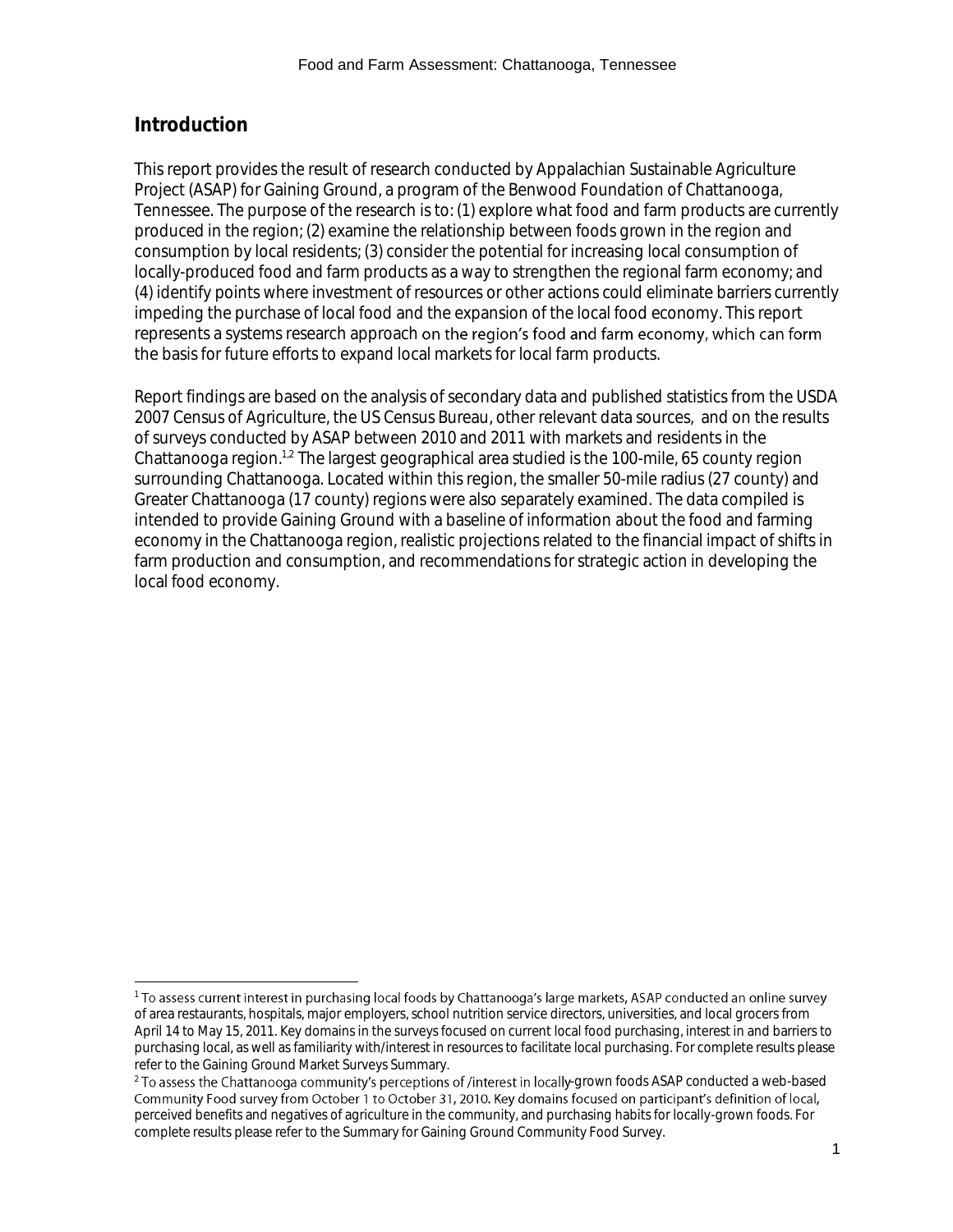# **1. The Chattanooga Food and Farming Economy**

Agricultural production in Tennessee generates over \$2.8 billion annually, and the state ranks 33rd nationally in farm income.<sup>3</sup> A total of 78,300 farms were operating in Tennessee in 2010 on 10.9 million acres.<sup>4</sup> The average farm size in Tennessee in 2010 was 139 acres.<sup>5</sup>

The city of Chattanooga is located at the intersection of three states: Alabama, Georgia, and Tennessee. It lies approximately 118 miles from Atlanta, Georgia and 112 miles from Knoxville, Tennessee. For this study, three different geographical regions are used to define and examine the Chattanooga local food system. The largest is a 100-mile radius surrounding Chattanooga and includes 65 counties in three states.<sup>6</sup> The second area, comprising a 50-mile radius, consists of 27 counties located in Tennessee, Alabama, and Georgia.<sup>7</sup> The 100 and 50-mile regions contain the majority of farms and farmland, and produce the highest agricultural receipts presented in this report. The third geographical area comprises the 17 counties that define the Greater Chattanooga region. <sup>8</sup> This region is considered the population center with the strongest potential for markets and the most heavily trafficked venues for local food purchasing.

The 100 mile region has approximately 4 million<sup>9</sup> residents and more than 73,000 farmers.<sup>10</sup> This figure includes over 49,000 crop and livestock farms on 6 million acres.<sup>11</sup> The average farm size in the area is 117 acres,<sup>12</sup> with a predominant number of these farms dedicated to egg production and the raising of poultry and cattle. The 100-mile region generated \$3.5 billion in agricultural receipts in the year 2007.<sup>13</sup>

The smaller 50-mile region has nearly 1.4 million<sup>14</sup> residents, including over 26,500 farmers.<sup>15</sup> The area contains just under 18,000 farms producing crops and livestock on 2.2 million acres.<sup>16</sup> With an average farm size of 124 acres, the 50-mile region reported over \$1.8 billion in crop and livestock sales in 2007.<sup>17</sup>

l <sup>3</sup> The USDA Agricultural Census is conducted every five years. The most recently released data is from 2007. Throughout this report, data is from 2007 unless otherwise indicated.

<sup>4</sup> Ibid.

<sup>5</sup> Ibid.

<sup>6</sup> **100-mile radius counties**. Tennessee: Bedford, Bledsoe, Bradley, Cannon, Coffee, Cumberland, Dekalb, Fentress, Franklin, Giles, Grundy, Hamilton, Jackson, Lincoln, Loudon, Marion, Marshall, McMinn, Meigs, Monroe, Moore, Morgan, Overton, Polk, Putnam, Rhea, Roane, Rutherford, Sequatchie, Smith, VanBuren, Warren, White, Wilson, Georgia: Bartow, Catoosa, Chatooga, Cherokee, Dade, Dawson, Fannin, Floyd, Forsyth, Gilmer, Gordon, Haralson, Lumpkin, Murray, Paulding, Pickens, Polk, Towns, Union, Walker, Whitfield, Alabama: Calhoun, Cherokee, Cleburne, Dekalb, Etowah, Jackson, Limestone, Madison, Marshall, Morgan

<sup>7</sup> **50-mile radius counties**. Tennessee: Bledsoe, Bradley, Coffee, Franklin, Grudny, Hamilton, Marion, McMinn, Meigs, Polk, Rhea, Sequatchie, VanBuren, Warren, Georgia: Catoosa, Chatooga, Dade, Fannin, Floyd, Gilmer, Gordon, Murray, Walker, Whitfield, Alabama: Cherokee, Dekalb, Jackson

<sup>&</sup>lt;sup>8</sup> Greater Chattanooga region: Tennessee: Bledsoe, Bradley, Franklin, Grundy, Hamilton, Marion, McMinn, Meigs, Polk, Rhea, and Sequatchie. Georgia: Catoosa, Dade, Walker, and Whitfield. Alabama: Jackson and DeKalb. <sup>9</sup> US Census Bureau Quick Facts, 2009.

<sup>10</sup> USDA Census of Agriculture, 2007.

 $11$  Ibid.

 $12$  Ibid.

 $13$  Ibid.

<sup>14</sup> US Census Bureau Quick Facts, 2009.

<sup>15</sup> USDA Census of Agriculture, 2007.

 $16$  Ibid.

 $17$  Ibid.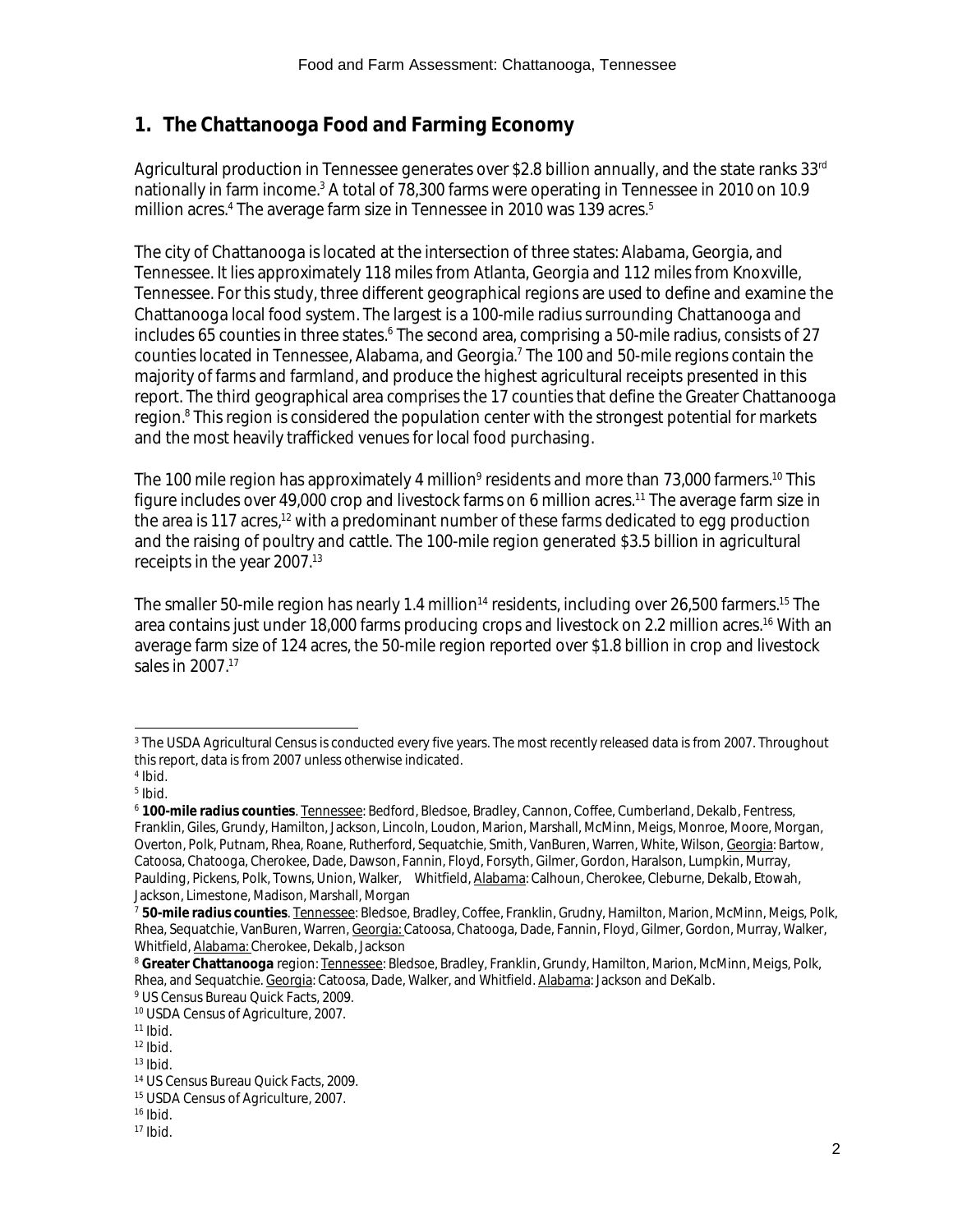The Greater Chattanooga region has a population of just over 1 million,<sup>18</sup> including nearly 18,000 farmers.<sup>19</sup> It contains 12,000 farms on 1.4 million acres of farmland, with an average farm size of 117 acres. 20 Significantly, 30 percent of the total land area for Greater Chattanooga is in farms. Though the leading industries in Greater Chattanooga are service, retail trade, and construction,<sup>21</sup> farming is a substantial contributor to the economy with over \$1.1 billion in agricultural receipts reported in 2007.<sup>22</sup>

# **1.1 Cash Receipts from Farming**

For 2007 total agricultural receipts reported for the 100-mile region were over \$3.5 billion. In the 50-mile region, over \$1.8 billion were reported. Receipts for farms in Greater Chattanooga accounted for 2.2 percent of the total receipts of the 100-mile area of study at \$776,929.

A study conducted in 2008 by the Ochs Center for Metropolitan studies reported that in 2002, the 100-mile region produced \$2.1 billion in cash receipts from agricultural products.<sup>23</sup> With a 2007 total of \$3.5 billion, this represents a \$1.4 billion increase over a 5 year period, or more than a 66 percent increase in cash receipts for the region.

The highest grossing products across all three regions (100-mile, 50-mile, Greater Chattanooga) were livestock, poultry, and their products, accounting for more than 85 percent of total sales receipts. This figure is higher than the 2007 national trend where 52 percent of agricultural sales came from livestock, poultry, and their products.<sup>24</sup>

For 2002 the Ochs Center reported that of the \$2.1 billion in total sales, livestock and animal products accounted for 83 percent of sales, while all other crops accounted for 16 percent. <sup>25</sup> Results from ASAP's study show that the proportion of livestock and animal product sales continues to dominate, and in 2007 represented over 86 percent of total sales.

l

<sup>18</sup> US Census Bureau Quick Facts, 2009.

<sup>19</sup> USDA Census of Agriculture, 2007.

<sup>20</sup> Ibid.

<sup>&</sup>lt;sup>21</sup> Chattanooga Area Chamber of Commerce Business Information Center, Economic Development Department,<br>"Chattanooga Tennessee Business Demographics: Hamilton County," Chattanooga Area Chamber of Commerce, [http://www.chattanoogachamber.com/PDF\\_Files/business\\_demographics.pdf.](http://www.chattanoogachamber.com/PDF_Files/business_demographics.pdf) (accessed June 2011).

<sup>22</sup> USDA Census of Agriculture, 2007.

<sup>23</sup> *A preliminary Analysis of Food Production and Consumption in the Chattanooga Foodshed,* The Ochs Center for Metropolitan Studies. November 2008.<http://growchattanooga.org/docs/2008OchsFoodshedAnalysis.pdf> (accessed January 2011).

 $24$  Ibid.

 $25$  Ibid.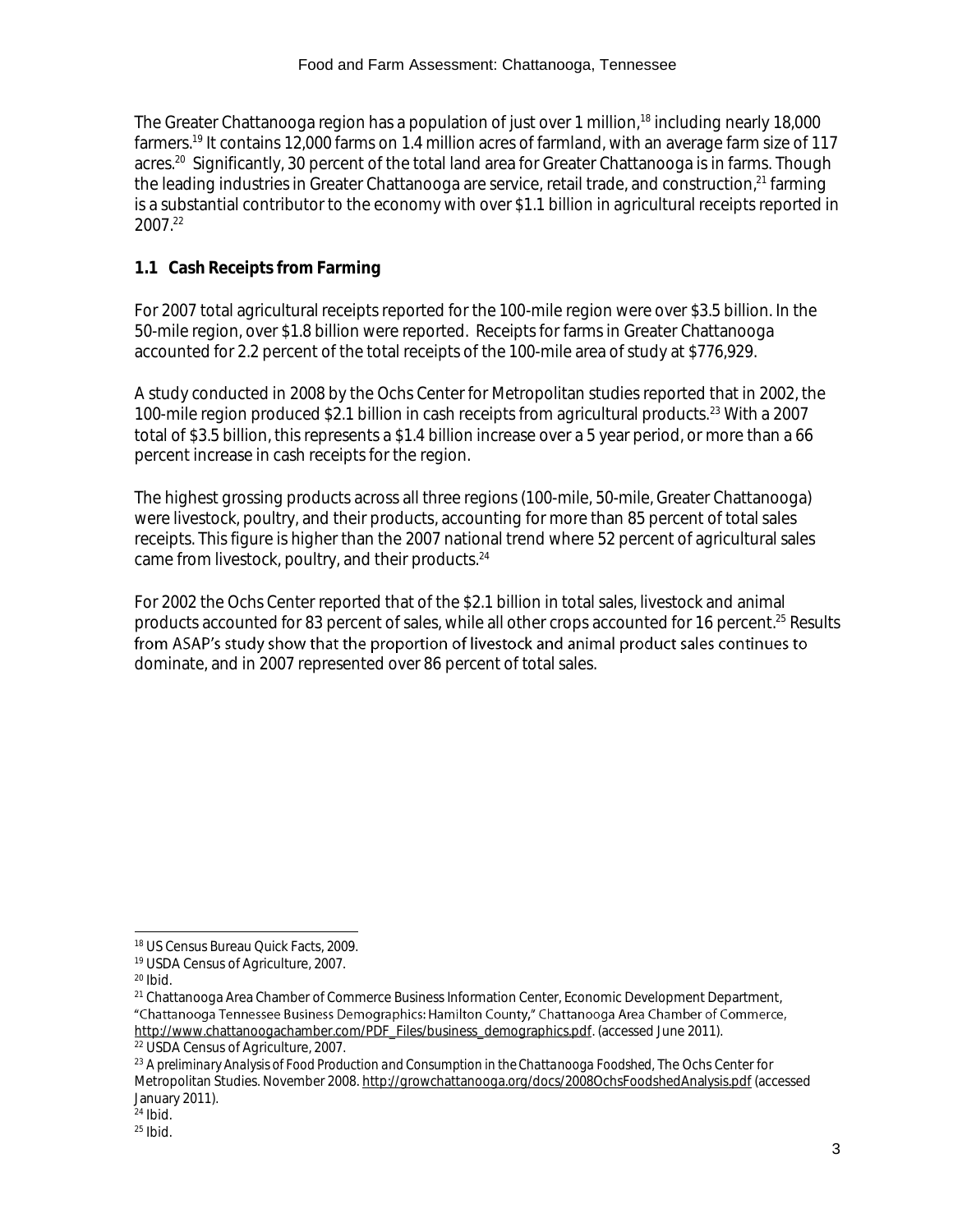# **Table 1**

| Value of Agricultural Products Sold in 2007        |                 |                 |                               |  |
|----------------------------------------------------|-----------------|-----------------|-------------------------------|--|
|                                                    | 100-mile Region | 50-mile Region  | Greater Chattanooga<br>Region |  |
| Value of crops including<br>nursery and greenhouse | \$475,207,000   | \$215,111,000   | \$86,465                      |  |
| Value of livestock, poultry<br>and their products  | \$3,026,165,000 | \$1,594,325,000 | \$690,464                     |  |
| Total                                              | \$3,501,172,000 | \$1,809,436,000 | \$776,929                     |  |
| % Livestock/poultry of total<br>for region         | 86%             | 88%             | 89%                           |  |

Source: USDA Census of Agriculture, 2007

#### *Cash Receipts for the 100-mile Region*

For the purposes of this report, the primary focus of agricultural production will be on the 100-mile region. For 2007 poultry and egg sales were the largest contributors to total agricultural receipts, accounting for 71 percent of all cash receipts from farming that year. Within the crop category, nursery products accounted for the largest portion of cash receipts, followed by vegetables, fruits, and tobacco. Table 2 shows a selection of agricultural products sold in the region in 2007.

#### **Table 2**

| Value of Sales by Commodity Group for 100-mile Region |               |            |  |
|-------------------------------------------------------|---------------|------------|--|
|                                                       | Total         | % of Total |  |
| Aquaculture                                           | \$16,000      | 0.00%      |  |
| Cut Christmas trees and short rotation woody crops    | \$292,000     | 0.01%      |  |
| Other animals and other animal products               | \$1,353,000   | 0.04%      |  |
| Sheep, goats, and their products                      | \$3,463,000   | 0.10%      |  |
| Tobacco                                               | \$4,406,000   | 0.13%      |  |
| Fruits, tree nuts, and berries                        | \$5,308,000   | 0.16%      |  |
| Vegetables, melons, potatoes, and sweet potatoes      | \$15,823,000  | 0.46%      |  |
| Horses, ponies, mules, burros, and donkeys            | \$20,068,000  | 0.59%      |  |
| Hogs and pigs                                         | \$24,521,000  | 0.72%      |  |
| Other crops and hay                                   | \$28,149,000  | 0.82%      |  |
| Cotton and cottonseed                                 | \$31,940,000  | 0.94%      |  |
| Milk and other dairy products from cows               | \$99,679,000  | 2.92%      |  |
| Grains, oilseeds, dry beans, and dry peas             | \$118,310,000 | 3.47%      |  |
| Nursery, greenhouse, floriculture, and sod            | \$247,665,000 | 7.25%      |  |
| Cattle and calves                                     | \$395,291,000 | 11.58%     |  |
| Poultry and eggs<br>\$2,418,073,000<br>70.82%         |               |            |  |

Source: USDA Census of Agriculture, 2007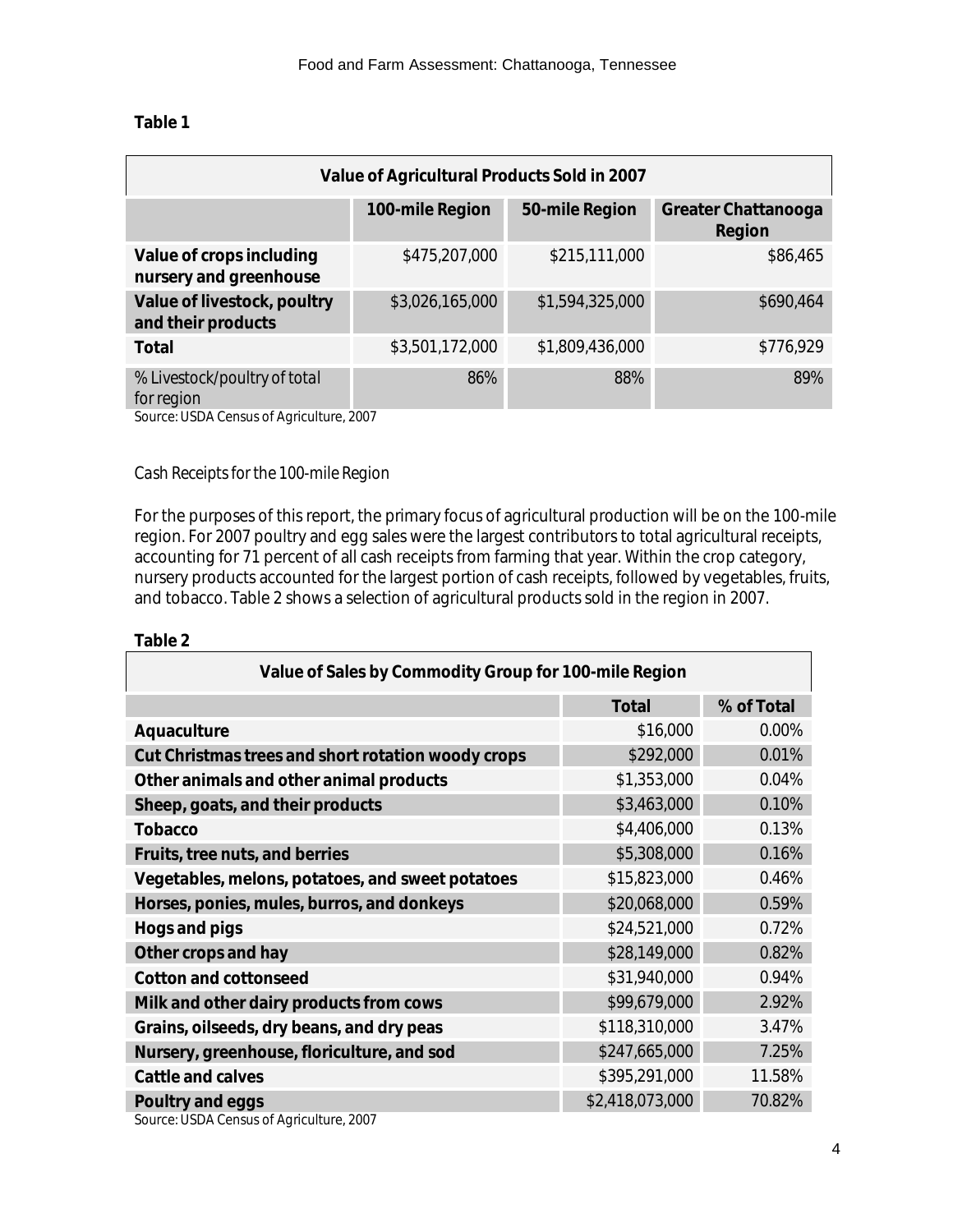# *Farms by Sales Class*

Though the 100-mile region reported \$3.5 billion for cash receipts from agricultural products, there were far more farms in the area that reported small earnings than reported large earnings. Table 3 below shows that 32 percent of all farms in the 100-mile region had sales of less than \$1,000; 85 percent of farms had sales of less than \$25,000. For the 100-mile region, there are a small number of farms responsible for a disproportionately large amount of earnings.

| 100-mile Region Farms by Value of Sales in 2007 |                 |                     |  |  |
|-------------------------------------------------|-----------------|---------------------|--|--|
| Value                                           | Number of Farms | Percentage of Total |  |  |
| Less than \$1,000                               | 15,748          | 32%                 |  |  |
| \$1,000 to \$2,499                              | 6,809           | 14%                 |  |  |
| \$2,500 to \$4,999                              | 6,020           | 12%                 |  |  |
| \$5,000 to \$9,999                              | 6,767           | 14%                 |  |  |
| \$10,000 to \$19,999                            | 5,047           | 10%                 |  |  |
| \$20,000 to \$24,999                            | 1,274           | 3%                  |  |  |
| \$25,000 to \$39,999                            | 2,054           | 4%                  |  |  |
| \$40,000 to \$49,999                            | 770             | 2%                  |  |  |
| \$50,000 to \$99,999                            | 1,262           | 3%                  |  |  |
| \$100,000 to \$249,999                          | 960             | 2%                  |  |  |
| \$250,000 to \$499,999                          | 842             | 2%                  |  |  |
| \$500,000 or more                               | 1,888           | 4%                  |  |  |

# **Table 3**

Source: USDA Census of Agriculture, 2007

# *Organic Production*

Table 4 below provides a snapshot of certified organic farming for the 100-mile, 50-mile, and Greater Chattanooga regions. While additional farms may practice organic techniques, the USDA Census of Agriculture only reports on those farms that are part of the National Organic Program. The table shows that of the 49,445 farms in the 100-mile region 0.003% are nationally certified as organic.

#### **Table 4**

| Organic Production by Region 2007                               |           |           |           |  |  |
|-----------------------------------------------------------------|-----------|-----------|-----------|--|--|
| 50-mile Region<br>100-mile Region<br>Greater Chattanooga Region |           |           |           |  |  |
| Organic Farms                                                   | 120       | 37        | 25        |  |  |
| <b>Organic Acres</b>                                            | 737       | 154       | 137       |  |  |
| Total Organic<br>Product Sales                                  | \$237,007 | \$154,007 | \$154,007 |  |  |

Source: USDA Census of Agriculture, 2007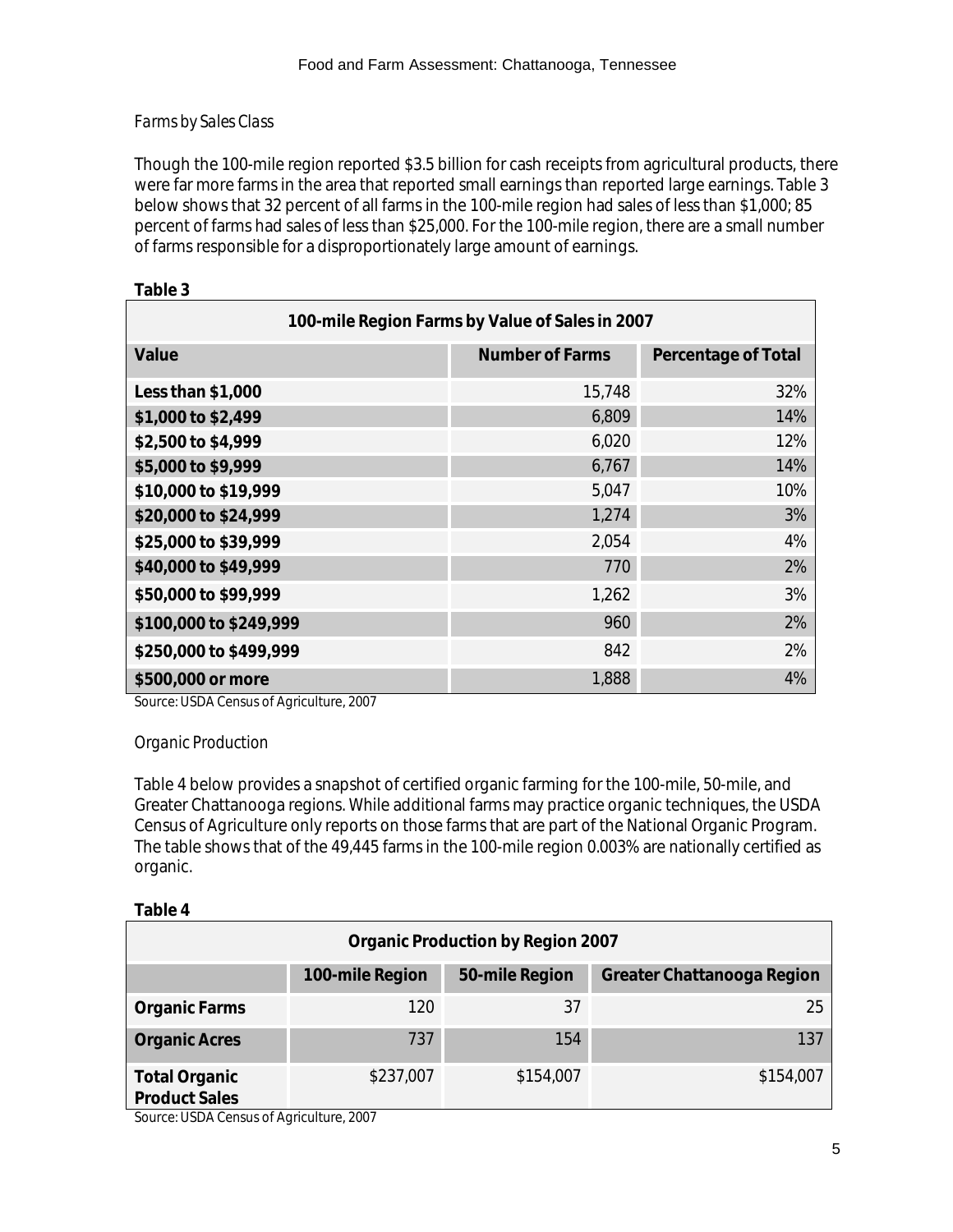#### Food and Farm Assessment: Chattanooga, Tennessee

Table 4 further shows that the 100-mile region contains 380% more organic acreage than the 50 mile region, though 300 of the 737 acres are in one county, Marshall County in Alabama. Total organic product sales in the region are largely underestimated due to the small number of farms in each county and the USDA's procedure of withholding figures that identify data about individual farms. However, organic product sales of \$237,000 in 2007 are low compared to total sales of all other agricultural products.

# **1.2 Trends in Farming and Farmland**

The previous numbers give an overview of the 100-mile region's farm economy. A fuller picture emerges when regional trends and their effect on production are examined.

# *Decline in farms and acres of farmland*

The study by the Ochs Center found that in 2002 the 100-mile region included 51,803 farms with 5.9 million acres. Data from the 2007 Agricultural Census reports a drop in the number of farms counting 49,445 farms with 6 million acres. This change represents a 4.6 percent decrease in the number of farms operating in the 100-mile region and a 1.7 percent increase in farm acres. Figure 1 below graphically depicts the change from 2002 to 2007 in the number of farms by size. It shows that, though the number of farms has not decreased significantly, the farms most affected are smaller farms (less than 179 acres).



# **Figure 1: Comparison of 2002 to 2007**

*Source: USDA Census of Agriculture, 2002 and 2007*

The trend of a decrease in number of farms and increase in farm acreage is linked to consolidation among farms. Despite the slight increase in farm acreage for the 100-mile region over the past few years, the overall trend of farm acreage in Tennessee has been an 8 percent decrease from nearly 12 million acres in 1997 to just under 11 million acres in 2007.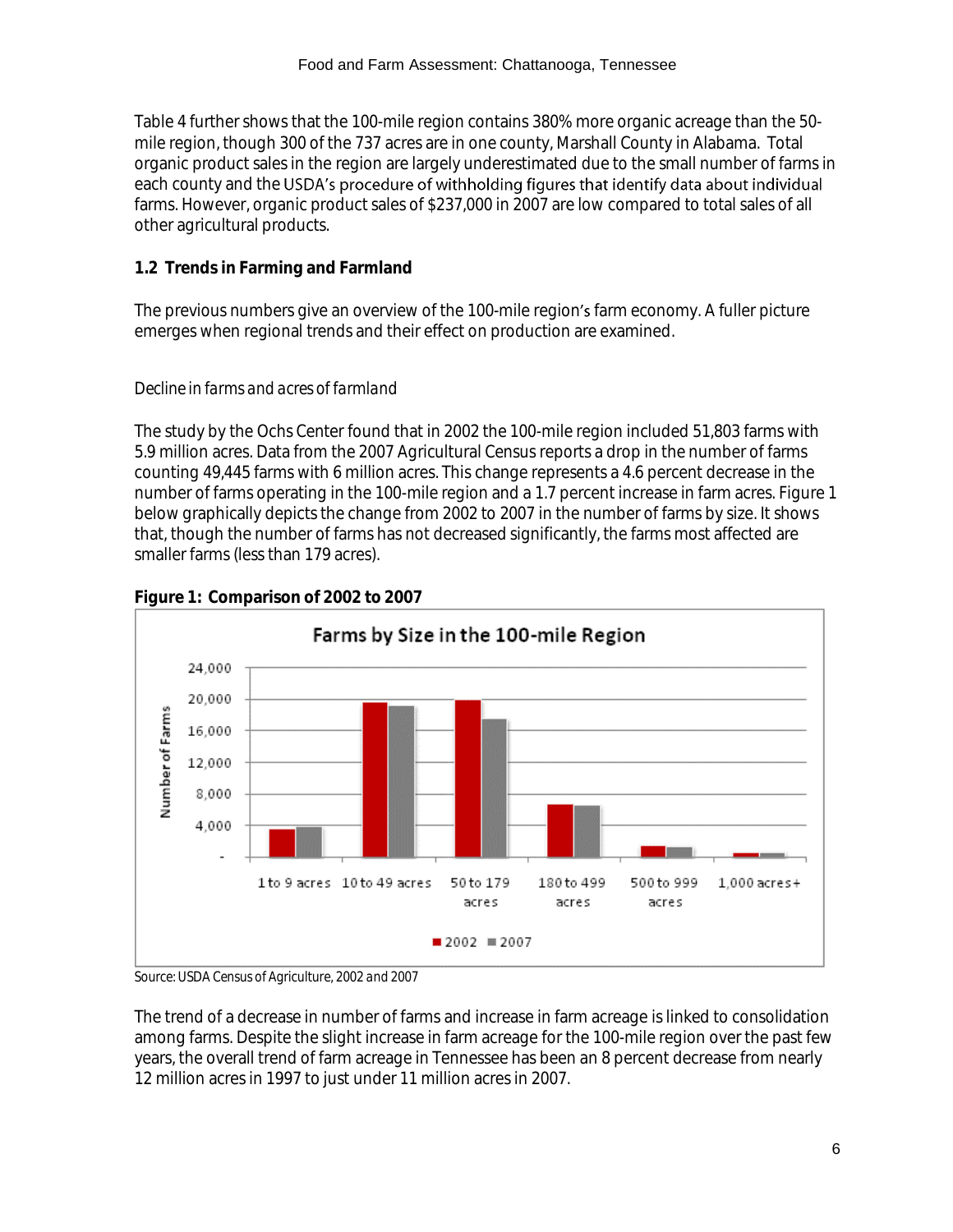# *Aging of the farm population*

According to the USDA the average age of farmers has been increasing every year since 1978. In 2002, the national average was 55.3. That average increased to 57.1 for the 2007 census.<sup>26</sup> The average age of farm operators in the 100-mile and 50-mile Chattanooga regions were just at the national age, averaging 57 and 57.4 years respectively.<sup>27</sup> This trend suggests that the aging of the farming population will be a top issue affecting the future of farming in the region.

Definite relationships exist between age of farm operator and certain farm characteristics. For example, family farms typically have older farm operators than corporate farms, and farms in smaller income classes typically have older farm operators than larger income class farms.<sup>28</sup> In 2002, 83 percent of the farms in the 100-mile region had sales totaling less than \$25,000. In 2007, this percentage increased to 85 percent. With the high concentration of small family farms in the region of study, it is not surprising that the average operator age matches the national average.

# **1.3 Economic Considerations**

An analysis of current farm profitability is necessary to determine the long-term viability of the region's farms. Figure 2 below is a graphic representation of the net profitability of farms for each county in the 65 county (100-mile) region. Each black bar and the corresponding red bar below it represent one county.<sup>29</sup> For instance, the first black bar on the far left of the graph and the red bar below it correspond to Bedford County, TN. The black bar (\$44,042) shows the average profit for farmers in the county who reported a net gain. The red bar below (-\$11,019) shows the average loss for farms in the county who reported net losses. For Bedford County, the average farm earning for profitable farms is much greater than the average losses for unprofitable farms. The trend across all counties in the region is the same. Overall, Figure 2 shows that the average net profit earned by profitable farms (\$55,764) far exceeded the average net loss of unprofitable farms (- \$9,777).

l 26 USDA Census of Agriculture, 2007.

 $27$  Ibid.

<sup>&</sup>lt;sup>28</sup> Robert A. Hoppe, P. Korb, E. O'Donoghue, D. Banker, Structure and Finances of U.S. Farms: Family Farm Report, 2007 *Edition.* June 2007. Economic Research Service, USDA.

 $^{29}$  The order of the counties represented by the bars is exactly the same as the order which was first reported in footnote 2.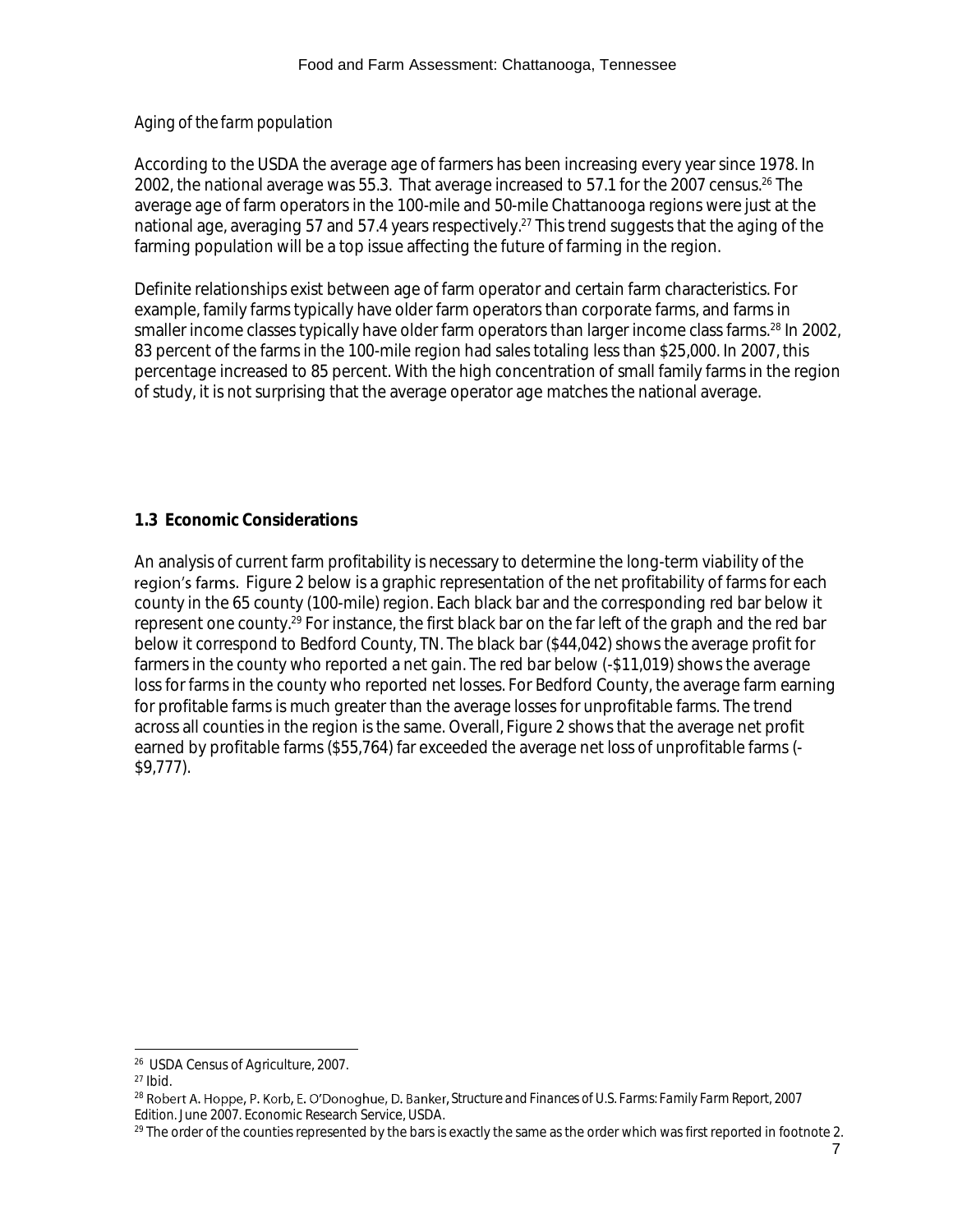

**Figure 2: Farm Profitability in the 100-mile Region by County (2007) Farm Dollars** 

Source: USDA Census of Agriculture 2007

There is a second important piece to the profitability profile. Figure 3 below is similar to Figure 2 in that it depicts farm profitability by county. Each black bar and the corresponding red bar below it represent one county in the 65 county (100-mile) region. The distinction is that Figure 3 shows the *number of farms* in each county that have reported net gains or net losses, regardless of the total of those gains/losses. For example, the first black and red bars on the far left of the chart correspond to Bedford County, TN. The black bar represents the 568 farms in Bedford who reported net gains in 2007; the red bar represents the 986 farms who reported net losses. Across all 65 counties for 2007, the total number of farms reporting net gains was 17,663. The total number of farms reporting net losses was 31,402.



**Figure 3: Farm Profitability in the 100-mile Region by County (2007) Number of Farms**

Source: USDA Census of Agriculture, 2007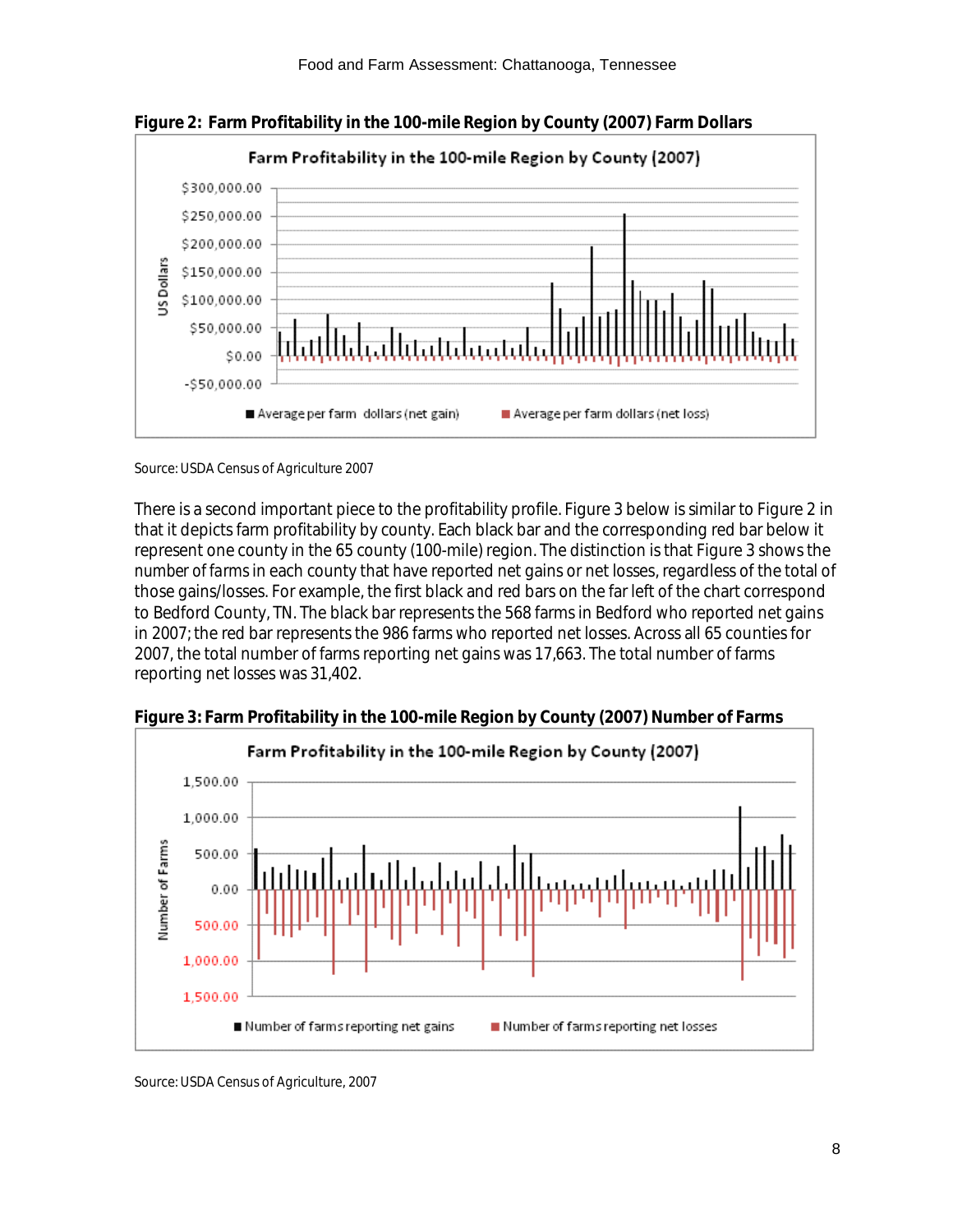Therefore, while the profitable farms (from Figure 2) in the region reported high average gains and gave the region an overall positive production balance, a much larger number of individual farms lost money. It is not uncommon for small family farms to lose money. In fact, some small farms stay in farming for reasons other than profitability, such as continuing a family tradition or maintaining a rural lifestyle.<sup>30</sup> Long term sustainability of the farm sector, however, depends on improving the ability of regional farms to be profitable.

The ability of individual farms to earn a profit depends on their ability to increase total revenues and/or lower total costs. Revenue streams and costs of production vary substantially by product. Meat prices, for example, are much higher per pound than vegetable prices, but the costs of production are also much higher. Revenues are driven by prices, which are largely out of producers' control, but it is possible for producers to earn higher prices in local markets if buyers are willing to pay a premium for locally-grown food, if costs of reaching markets is lowered, if direct markets are available, and if multiple market options are available.

Farmers have the potential to earn higher prices by selling directly to buyers – consumers or businesses - rather than to intermediaries, such as packers, wholesalers and distributors. Whether or not that translates into higher profits depends on the extent to which transaction costs also increase. Transaction costs include everything from harvesting to packaging to marketing farm products and vary according to how or where products are sold.

The emphasis on expanding local markets for local farm products in this report is based on an underlying assumption that local markets can both increase the market value of farm products - by enabling farmers to earn a premium for locally-grown foods – and reduce total costs by shortening the transaction chain between farmers and end consumers.

# **1.4 Regional Strengths and Resources**

This section reviews conditions that can be considered strengths or resources for advancing the development of the local food system in the Chattanooga area. The information comes from data from the USDA as well as from community and market surveys.

# *Community Support for Local Food and Farms*

l

The USDA reports that direct sales of agricultural products to consumers in the 100-mile region increased from \$7,668,000 in 2002 to \$10,384,000 in 2007, a total increase of 35.4 percent. The results of the community survey and market surveys confirm this growth in demand for locallygrown food.

In the market surveys, the majority of businesses state that they purchased local food in 2010 and planned to purchase the same amount or more local food in the coming year. The overall trend in responses is one of high interest in purchasing local foods, high interest in receiving information on how to access more local products, and high interest in diversifying the types of local food products they choose to purchase.

<sup>&</sup>lt;sup>30</sup> Robert A. Hoppe, P. Korb, E. O'Donoghue, D. Banker, Structure and Finances of U.S. Farms: Family Farm Report, 2007 *Edition.* June 2007. Economic Research Service, USDA.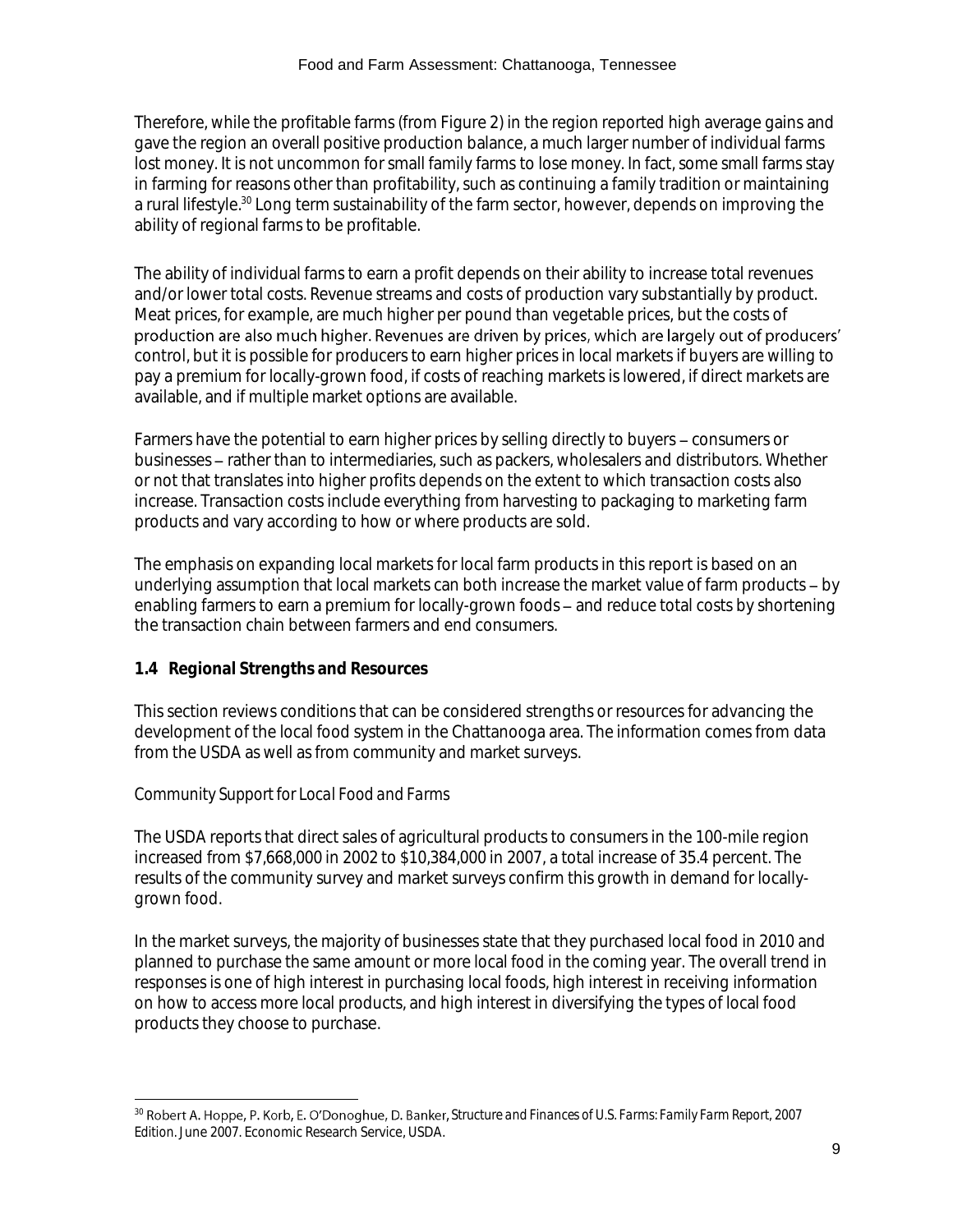The majority of respondents in the community survey indicated that they routinely purchase local products and expressed a desire for more locations where they could purchase locally-grown food. One respondent, when asked how likely he/she would be to buy local food if it was available at specific types of markets responded, "I'm all for purchasing local food anywhere." Another participant, when asked why he/she would choose NOT to buy locally-grown food responded, "Need more access to variety of farmer's markets, in my local grocers, food stands within my community." These responses represent the attitudes of the majority of respondents: a desire for more vendors, greater access, increased variety of product, and better labeling of local foods.

In describing farmers as a source of strength for the regional food system, the majority of community survey respondents noted the appeal of the region's farming heritage and the community value of producing their own food. More than half of the respondents strongly agreed that a benefit of local agriculture is that it provides valuable employment opportunities for farmers and farm workers. Survey participants also noted the work ethic of the region's farmers, and the role that farmers play in helping to preserve the scenic beauty, rural character, and environmental sustainability of the region. The overall opinion of those surveyed is that the farms and farmers of the region are an important asset.

# *Characteristics of the Regions Farmland and Farms*

Situated in the area between the Appalachian Mountains and the Cumberland Plateau and covering nearly 28,000 square miles, the 100-mile region's rich soils and mild climate produce farmland suitable for growing a wide variety of crops. The beauty of the farms and farmland is a feature of the region particularly noted by survey respondents to the community survey as a strong regional asset.

There are over 42 types of fruits and vegetables that thrive in the region. The area also contains stretches of pastureland suitable for a wide variety of livestock and other farm animals. Chattanooga farmers boast an array of specialty animal products from grass fed local beef to artisanal goat cheeses. Many respondents to both the market surveys and community survey noted the uniquely fresh taste of food grown or raised in the region and the quality of the region's produce in particular. Both market and community survey respondents noted their willingness to pay more for all of these types of high-quality local foods.

The scale of family farms provides them with the ability to respond more easily to the demands of the local market. Factoring in the regions optimal growing environment with small farm sizes gives local farmers opportunities that would be impossible in harsher climates or with large-scale farming. Being able to rely on less costly infrastructure (due to small farm size), and having a diverse crop base to choose from gives regional farmers adaptability. Smaller farms producing an assortment of products can more easily incorporate new techniques and skills to increase profitability. This gives the region's farmers resiliency to changing market demands and fluctuations in market prices.

# *Nonprofits and Farm Support Services*

A number of both market survey and community survey respondents recognized the strong network of nonprofit and government based organizations working on local food issues as a strength for the region in terms of rebuilding local food systems.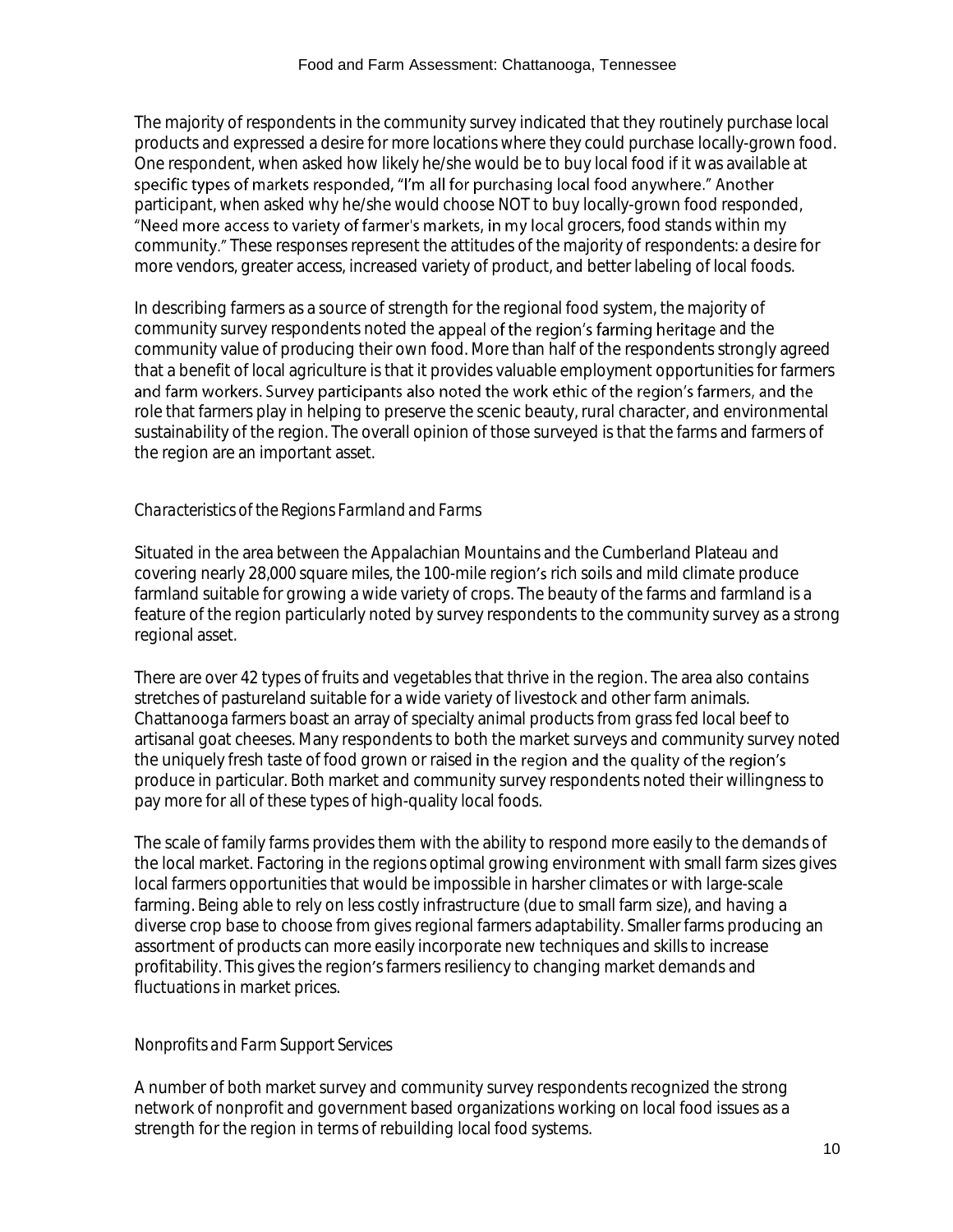*What type of support is available for farmers in Tennessee?*

# *Government Agencies*

**United States Department of Agriculture (USDA)**. The USDA is the Federal executive department charged with developing and executing policies on farming, agriculture, and food. Specific agencies focus on agricultural research and education; marketing of U.S. agriculture products; food safety and inspection; natural resource protection and conservation; health and care of animals and plants; economic support of U.S. producers; collecting and publishing statistical information relevant to the agricultural sector; and rural development.

**Farm Service Agency (FSA)**. FSA is the USDA lead agency that manages and administers farm commodity, crop insurance, credit, environmental, conservation, and emergency assistance programs for farmers and ranchers through a network of federal, state, and county offices. State and county offices certify farmers for farm programs and pay out farm subsidies and disaster payments.

**Natural Resources Conservation Service (NRCS)**. NRCS is the USDA lead agency that assists with the conservation, maintenance, and improvement of natural resources and the environment. Farmland protection is one major NRCS activity area. County-based NRCS staff works directly with farmers, ranchers, land-owners, and divisions of state and local government. In Tennessee, the state office is located in Nashville. An area office is located in Chattanooga and county offices are located throughout the state.

**Tennessee Department of Agriculture (TDA)**. Based in Nashville, the TDA provides a variety of services, programs, and technical assistance to farmers and agribusinesses with the goal of improving the overall state of agriculture in TN. Specific divisions collect, prepare, and disseminate statistical information relative to Tennessee agriculture; work to improve production efficiency and protect natural resources; offer services to mitigate the impact of natural and man-made disasters; coordinate the collection, storing, and distribution of USDA donated foods to primary and secondary schools, private schools, charitable institutions, and needy households; work to develop and expand markets for TN products; and protect public health and safety by regulating industries involving agricultural products.

**University of Tennessee Extension**. With an office in every county, University of Tennessee Extension delivers information to citizens throughout the state of Tennessee. Extension agents provide education to both the general public and the agricultural community through print materials, web-based resources, one-on-one technical support, business planning services, conferences, workshops and seminars. Working with farmers, families, youth, and communities, Extension helps address problems and issues at the local, state, and national levels.

Continued on next page...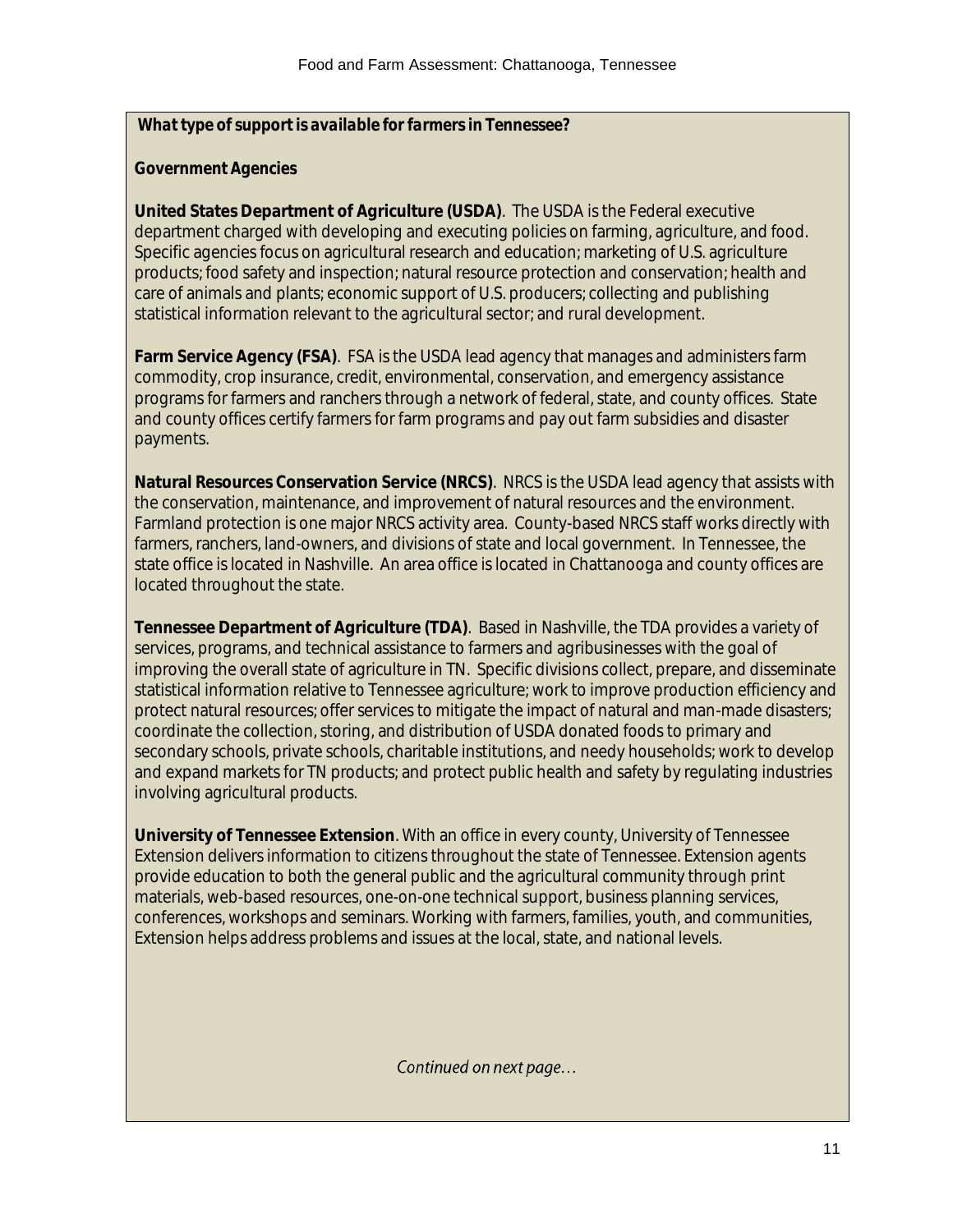# *Non-Profit Organizations*

**Tennessee Farm Bureau**. The Tennessee Farm Bureau (TFB) is a private, non-profit organization that promotes farm and rural issues in Tennessee through government relations, marketing, field representation, agricultural education, member services, and other programs. Organized in 1921, the TFB is the largest Farm Bureau in the nation, and has the goal of protecting the interests of farmers and rural families and has served as a policy advocate – on behalf of farmers and private landowners - on commodity, environmental, and regulatory issues. TFB has a large educational component that provides opportunities to broaden the knowledge and leadership capabilities of farmers, with special programs directed toward young farmers, ranchers, and women.

**Tennessee Agriculture Production Association (TAPA)**. Located in Lavergne, TN, TAPA promotes, coordinates and disseminates information related to current recommended agricultural production practices among those engaged in research, education, manufacture, distribution and regulation of Tennessee agriculture.

**Other nonprofit organizations**. Many nonprofit organizations are working to support farmers in the region through a variety of programs and services including: farmer education and capacitybuilding; referral and debt management services to small farmers; policy advocacy; public educational activities to raise awareness about issues affecting local farms; work to develop collaborative marketing, distribution, and processing channels; assistance to landowners to protect farmland, wild habitats, and watersheds, and rural economic development activities.

# *Commodity Associations*

Tennessee commodity associations represent the interests of producers and work variously to improve TN agriculture through public promotion and education activities, policy advocacy, and educational programs for growers. There are dozens of associations representing commodities produced in TN.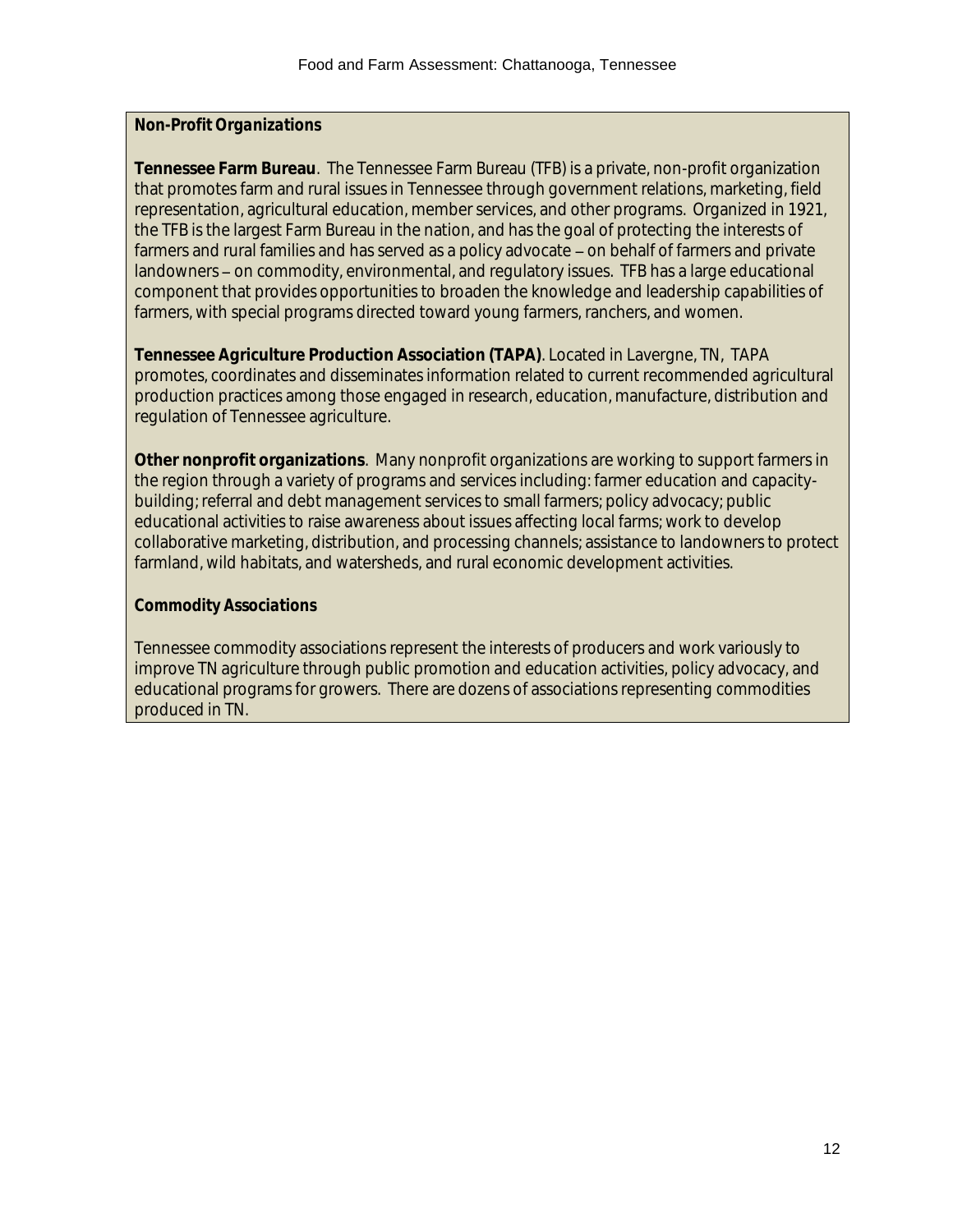# **2. Market Survey Results: Demand by Large Scale Markets**

"Scaling up" refers to efforts to increase local food sales by reaching larger markets than are available through traditional direct sales categories.<sup>31</sup> There is a practical limit to how much food can be sold through direct markets, and the largest share of most consumers' food spending will continue to be in grocery stores and supermarkets. Larger scale markets include grocery retailers, restaurants, institutions, and other businesses that serve or sell food.

# **2.1 Large Scale Markets: Potential and Maximum Spending**

To forecast economic impacts of a more fully developed Chattanooga local food system, this section calculates potential spending by select larger scale markets on locally-grown goods. Potential spending and maximum spending categories are more realistic and immediately achievable for fresh produce, which requires less infrastructure than meat, poultry, etc. Therefore only locally-grown produce is considered; meats, cheeses, poultry, eggs, etc. are not included. Infrastructure requirements for scaling up production of meats and dairy and other animal proteins for local consumption require time and planning as well as significant investments.

The following definitions will be used to describe potential spending and maximum spending:

**Potential spending** assumes that businesses buy 100 percent of regionally available fresh produce from local venues when in season. The figure also assumes some improvements to infrastructure and distribution systems and continued increases in demand for locallygrown food.

**Maximum spending** is the highest possible level of spending for each type of business. It assumes significant improvements to infrastructure, distribution, and growing systems for locally-grown fresh produce in addition to continued and increased demand so that all businesses buy regionally available fresh produce from local venues year round.

Dollar values for these two levels of spending are generated in different ways throughout this section. The calculations for each market segment are based on published statistics. To calculate the amount of money larger markets paid for their produce, this report uses a formula in which the wholesale value (also known as the farmshare value) is 26.2 percent of the retail value of food. In other words, the price a business sets for fresh produce is calculated as 3.8 times higher than the amount they paid for the produce for.<sup>32</sup> Formulas are included in many places for clarity.

l <sup>31</sup> Lindsey Day-Farnsworth, B. McCown, M. Miller, A. Pfeiffer, *Scaling Up: Meeting the Demand for Local Food.* December 2009. UW- Extension Ag Innovation Center and UW-Madison Center for Integrated Agricultural Systems.

<sup>32</sup> Farmshare value was calculated based on ERS/USDA market basket statistics. 26.2% represents the 2009 weighted average percent of the dollar a farmer receives from the sale of fresh fruit and fresh vegetables. On average, for every pound of fruit Americans purchase, they purchase 1.4 pounds of vegetables. According to the ERS market basket statistics for 2009, the farm share for fruits was 28% of every dollar spent, and 25% for vegetables. Therefore,  $((28x1)+(25x1.4))/2.4 = 26.2%$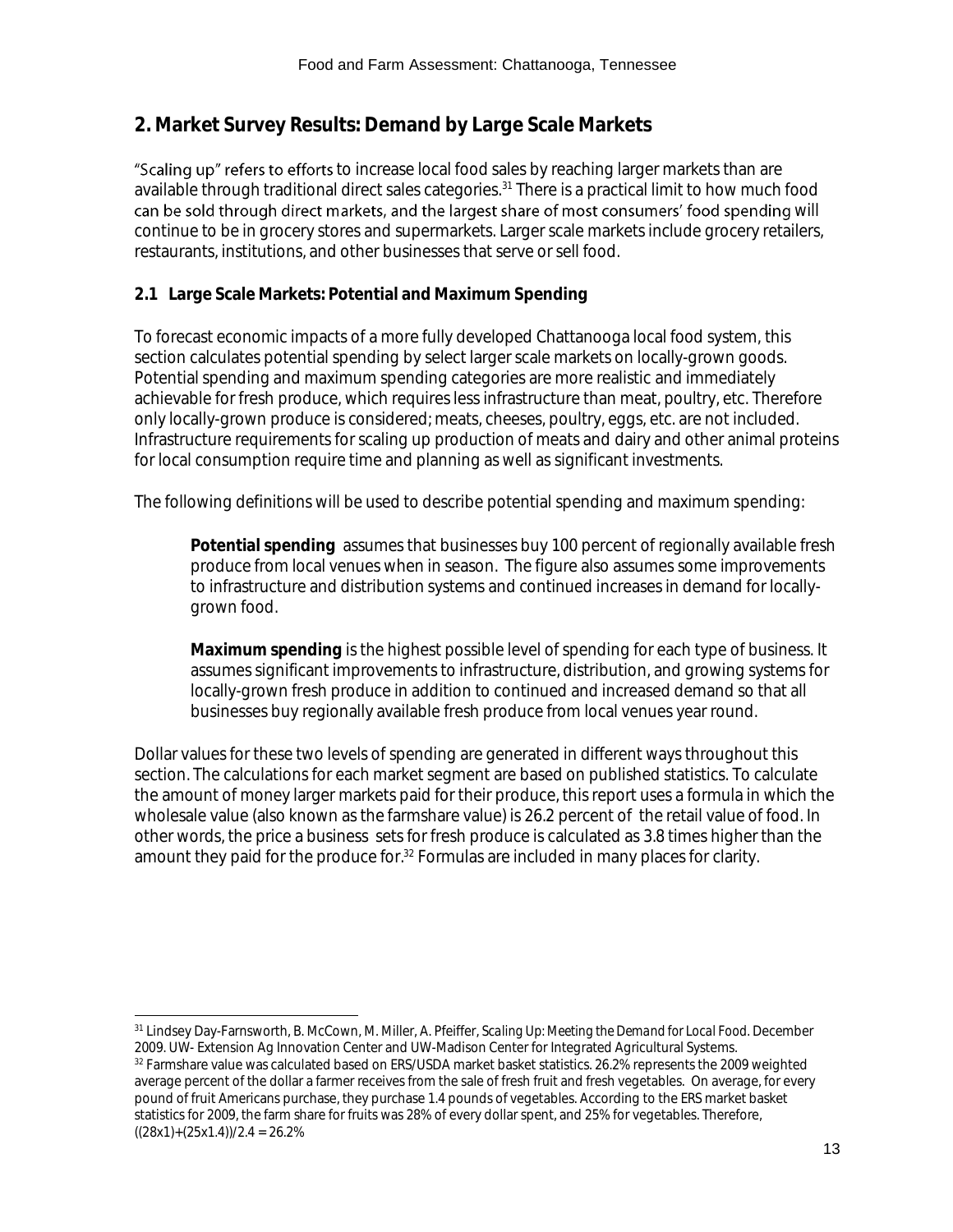Table 5 summarizes the potential and maximum spending on locally-grown produce by select larger-scale buyers in the region.

# **Table 5**

| A Summary of Select Large-Scale Markets for LOCAL PRODUCE in the Chattanooga |
|------------------------------------------------------------------------------|
| Region (chart excludes meat and dairy)                                       |

|                            | <b>Potential Spending</b> | Maximum Spending |
|----------------------------|---------------------------|------------------|
| Full service groceries     | \$5.1 million             | \$15.4 million   |
| Full-service restaurants   | \$2.7 million             | \$8 million      |
| Public Schools             | \$825,000                 | \$2.5 million    |
| Colleges/Universities      | \$250,000                 | \$757,000        |
| Hospitals                  | \$25,700                  | \$77,700         |
| Total (wholesale spending) | \$8.9 million             | \$26.7 million   |
| Total (retail equivalent)  | $$33.8$ million           | $$101.5$ million |

There are some business categories not accounted for in Table 5—hotels, convenience stores, fast food restaurants, and recreational facilities that sell food, for example. These particular types of businesses were presumed to have a lower potential for buying local food and are not included in calculations. Other businesses such as summer camps, specialty food stores, and major employers are presumed to have a high potential for buying local food, but these types of business were not included due to the limited scope of this report. Including these groups would result in higher estimates of the potential for local produce purchases by larger scale buyers in the region.

# *Full-Service Groceries*

Full-service groceries represent a potentially large market for growers in the 100-mile region. The ability of regional growers to satisfy this demand will depend on their ability to meet the terms of the retailers regarding packaging and delivery of farm products as well as product quantities and quality.

ASAP surveyed the cheese and produce buyers from a local grocery store that is part of a national chain. According to the responses, one of the most important issues influencing the ability of regional farmers to sell to full-service groceries concerns the quality of food and food safety. This includes increasingly complex government requirements for certifying the safety of food as well as the need for producers to carry liability insurance. Other important issues for grocers relate to coordinating the advanced ordering and purchase of farm product in set quantities.

According to the responses, between \$10,000 and \$20,000 was spent on local cheese and between \$30,000 and \$40,000 was spent on local produce for the grocery store in 2010. The store primarily relied on farmers markets and local wholesalers for local product. Retailers often assume that all produce provided by local or regional distributors and wholesalers is locally-grown, though in reality such companies often source food from other regions to supplement the local products they offer in order to maintain a consistent, year-round supply. While the specific details of local food purchasing by other grocery retailers in the region are not available, this report presumes high interest among all of the region's full service grocery retailers. National market research has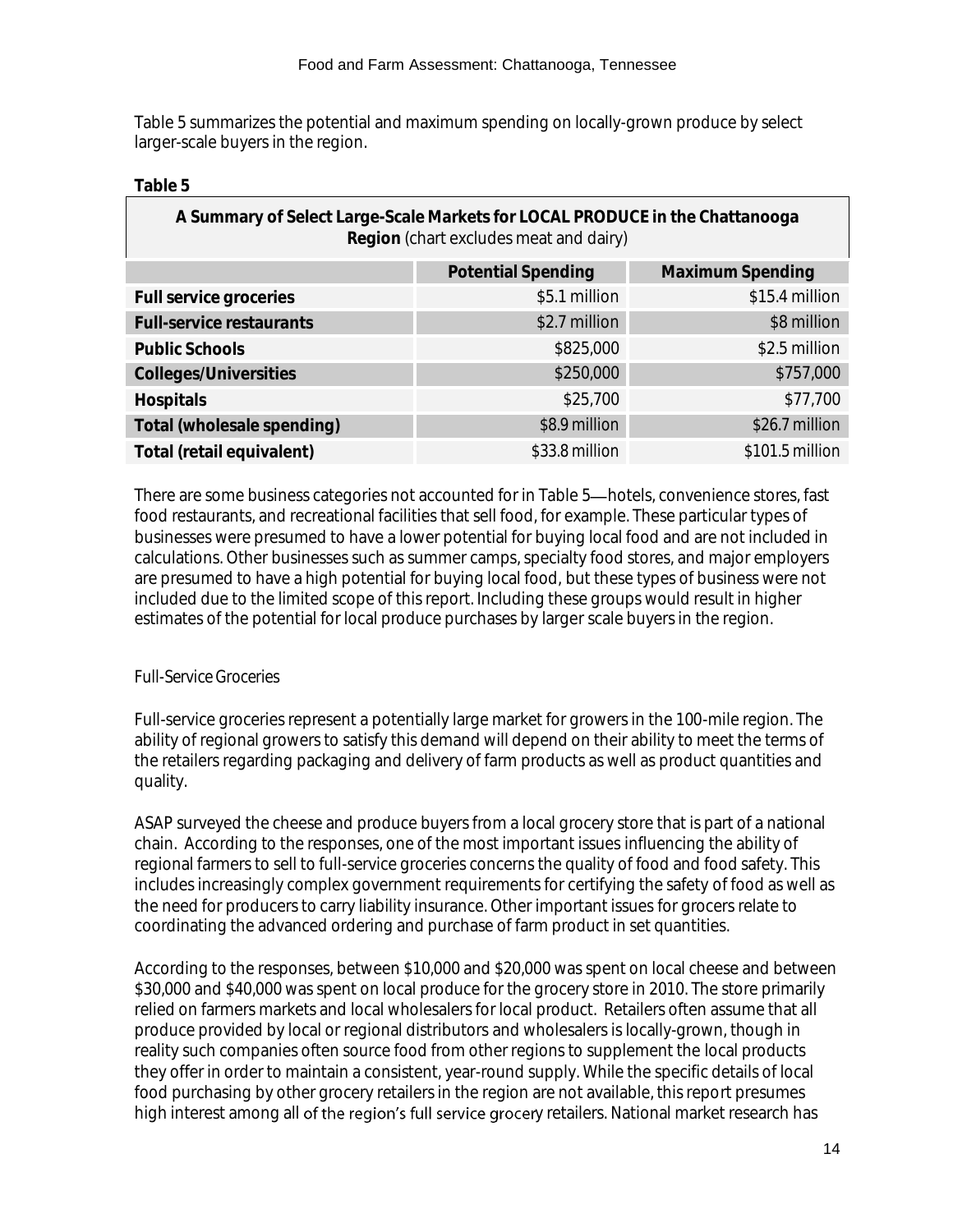identified local as a top trend that will affect the food industry in the coming years,<sup>33</sup> and this fact is supported by the emergence of "buy local" programs by retailers in the Chattanooga region including Earth Fare, Fresh Market, and BI-LO.

There is an upper limit to the amount of produce retail food stores can buy from regional growers based on climate and soil-related limitations. Farmers of the 100-mile region could not supply 100 percent of produce to local retailers because they cannot grow pineapples, bananas, or lemons, for example. They can, however, grow each of 42 different types of fruits and vegetables that accounted for 75.7 percent of produce sales in retail outlets nationwide in 2010. In Table 6 these 42 items are listed along with their corresponding share of total retail produce sales.

| \$ Share of Retail Produce Sales for Selected Fruits and Vegetables                                        |                                           |                           |                                           |                       |                                           |
|------------------------------------------------------------------------------------------------------------|-------------------------------------------|---------------------------|-------------------------------------------|-----------------------|-------------------------------------------|
| Vegetables                                                                                                 | % of Total<br>Produce<br>Sales in<br>2010 | Vegetables<br>(Continued) | % of Total<br>Produce<br>Sales in<br>2010 | Fruits                | % of Total<br>Produce<br>Sales in<br>2010 |
| Apples                                                                                                     | 7.1%                                      | Asparagus                 | 1.4%                                      | Leeks                 | 0.1%                                      |
| <b>Berries</b>                                                                                             | 2.8%                                      | Beans                     | 0.8%                                      | Mushrooms             | 2.2%                                      |
| Cantaloupe                                                                                                 | 1.7%                                      | <b>Beets</b>              | 0.1%                                      | Onion                 | 4.3%                                      |
| Cherries                                                                                                   | 1.9%                                      | <b>Broccoli</b>           | 1.7%                                      | Lettuce               | 2.2%                                      |
| Grapes                                                                                                     | 6.4%                                      | Cabbage                   | 0.7%                                      | Peas                  | 0.3%                                      |
| <b>Nectarines</b>                                                                                          | 0.8%                                      | Carrots                   | 2.5%                                      | Peppers (Bell)        | 2.6%                                      |
| Melons                                                                                                     | 0.7%                                      | Cauliflower               | 0.6%                                      | Potatoes              | 5.7%                                      |
| Peaches                                                                                                    | 1.2%                                      | Celery                    | 1.5%                                      | Pumpkins              | 0.2%                                      |
| Pears                                                                                                      | 1.1%                                      | Corn (Sweet)              | 1.2%                                      | Radishes              | 0.2%                                      |
| Plums                                                                                                      | 0.6%                                      | Cucumbers                 | 1.7%                                      | Romaine               | 1.1%                                      |
| <b>Strawberries</b>                                                                                        | 4.9%                                      | Eggplant                  | 0.2%                                      | Spinach               | 0.6%                                      |
| Watermelon                                                                                                 | 2.4%                                      | Garlic                    | 0.5%                                      | Sprouts               | 0.1%                                      |
|                                                                                                            |                                           | Green Onion               | 0.5%                                      | Squash                | 1.4%                                      |
|                                                                                                            |                                           | Greens                    | 0.3%                                      | <b>Sweet Potatoes</b> | 1.0%                                      |
|                                                                                                            |                                           | Herbs                     | 1.0%                                      | Tomatoes              | 7.5%                                      |
|                                                                                                            |                                           |                           |                                           |                       |                                           |
| Column Totals                                                                                              | 31.6%                                     |                           | 14.7%                                     |                       | 29.4%                                     |
| Total share of produce accounted for by fruits & vegetables that can be grown in 100-mile region:<br>75.7% |                                           |                           |                                           |                       |                                           |

**Table 6**

Source: The Packer

Based on the table and adjusting for seasonality, farmers of the 100-mile region could grow 75.7 percent of retail produce items for a third of the year, or 25 percent of total annual produce purchases (75.7% x 33% = 25%). In other words, farmers can grow all of the items listed in Table 5, but some items are limited to the months of the summer season and others to the winter season. Without being able to calculate exactly how many months each item would be available to local

l <sup>33</sup> *What Makes Local Special?* 2007. The Hartman Group, Inc: Bellevue, WA.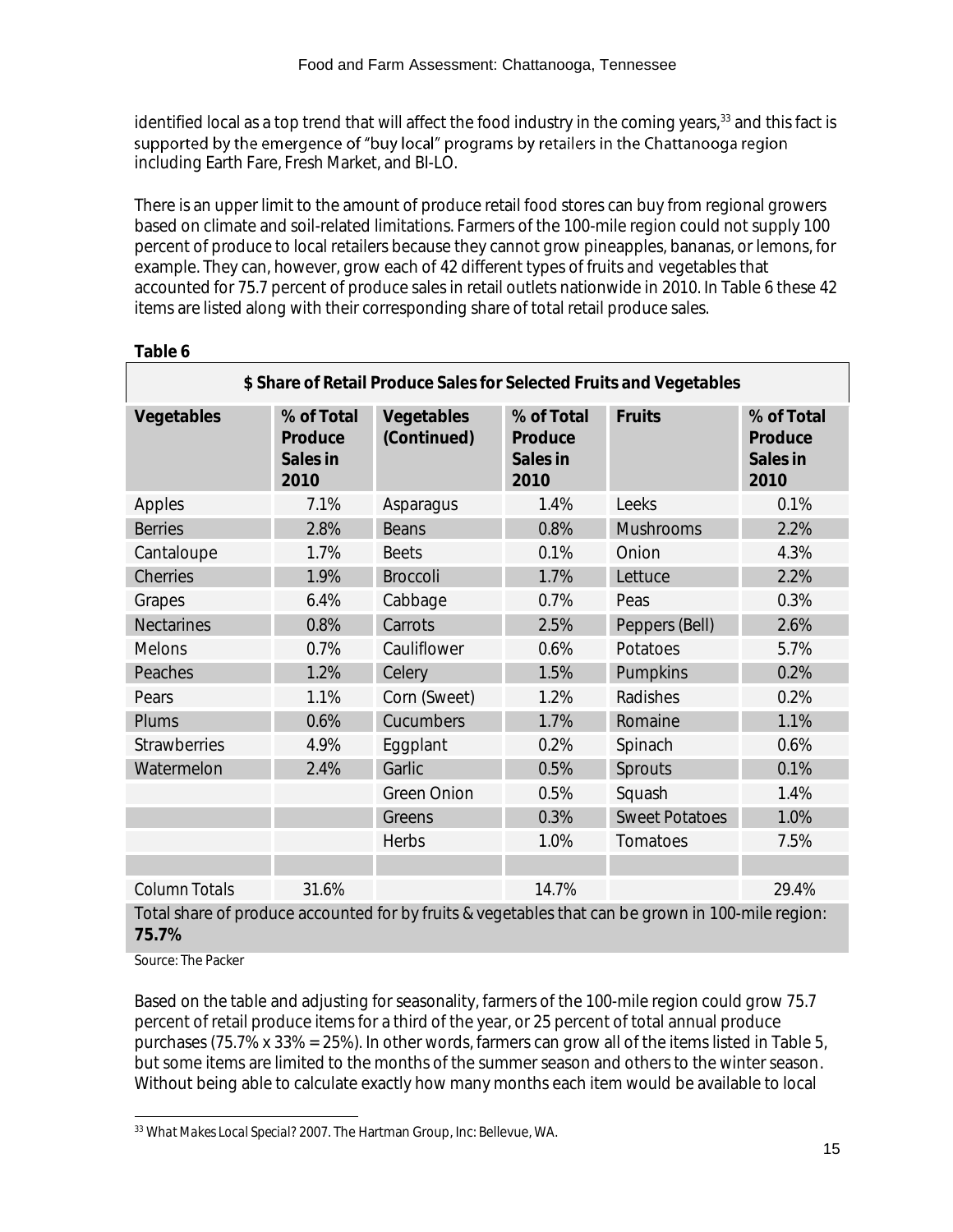markets, the 25 percent ratio is intended to provide a reasonable adjustment for the seasonality of production in the region.

To calculate the amount of money grocery stores spend on produce, the total annual sales for all grocery stores in the Greater Chattanooga region was gathered from the US Census Bureau's 2007 Economic Census; it equals approximately \$777.5 million. According to the Census, produce accounts for 10 percent of all sales for supermarkets and supercenters. Therefore, the approximate total produce sales for grocery stores in Greater Chattanooga in 2007 were \$77.8 million. For the report, since wholesale spending is calculated to equal 26.2 percent of retail spending, the amount of money the grocery stores paid for produce in 2007 is \$20.4 million.

- **Potential spending** for local produce is calculated at \$5.1 million. This figure represents 25 percent of total yearly produce purchases for all full service grocery stores in the region. The figure is the assumed amount these stores could buy given improvements in local food distribution and infrastructure but recognizing limitations associated with climate and growing conditions.  $(25\% \times $20.4 \text{ million} = $5.1 \text{ million})$
- **Maximum spending** is calculated at \$15.4 million, which is 75.7 percent of annual fresh produce purchases for all full-service groceries in the region. This figure does not take seasonality into account, but assumes that the 42 types of local produce would be available year round. This could be accomplished through advanced storage techniques, extended growing seasons, or the utilization of indoor growing practices. It is a long-term objective and assumes that the local food economy will continue to develop, interest in local food continue to rise, and purchasing of local products continue to increase. (75.7% x \$20.4 million= \$15.4 million)

# *Restaurants*

In exploring the potential of restaurants as a market channel for local farmers, the following analysis is limited to full-service restaurants, those that provide food services to patrons who order and are served while seated.<sup>34</sup> Using this category of restaurant excludes the majority of fast food chains and franchises within the region. Chains and franchises, compared to restaurants that are independently owned and operated, are more often limited in their ability to choose where and how they obtain food.

ASAP surveyed 102 full-service restaurants in downtown Chattanooga; 22 responded for a response rate of 21 percent. Restaurants who participated in the survey reported steady growth in local food purchasing over time, with 75 percent of restaurants reporting that they purchase locally-grown food when it is available. The amount of money restaurants spent on locally-grown food varied widely with a third spending \$1 to \$1,000, a third spending \$1,000 to \$20,000, and a third spending over \$20,000. Overall, restaurants reported that seasonal availability, the ability to find farmers and local product, coordinate purchase and delivery, and price impact their ability to source food from local growers.

According to the U.S. Economic Census, there were more than 384 full service eating and drinking places in the Greater Chattanooga region in 2007. The high concentration of restaurants in the region is due in part to a strong tourism industry. For the same year these restaurants had

l <sup>34</sup> Definition for NAICS Code 722110, "Full-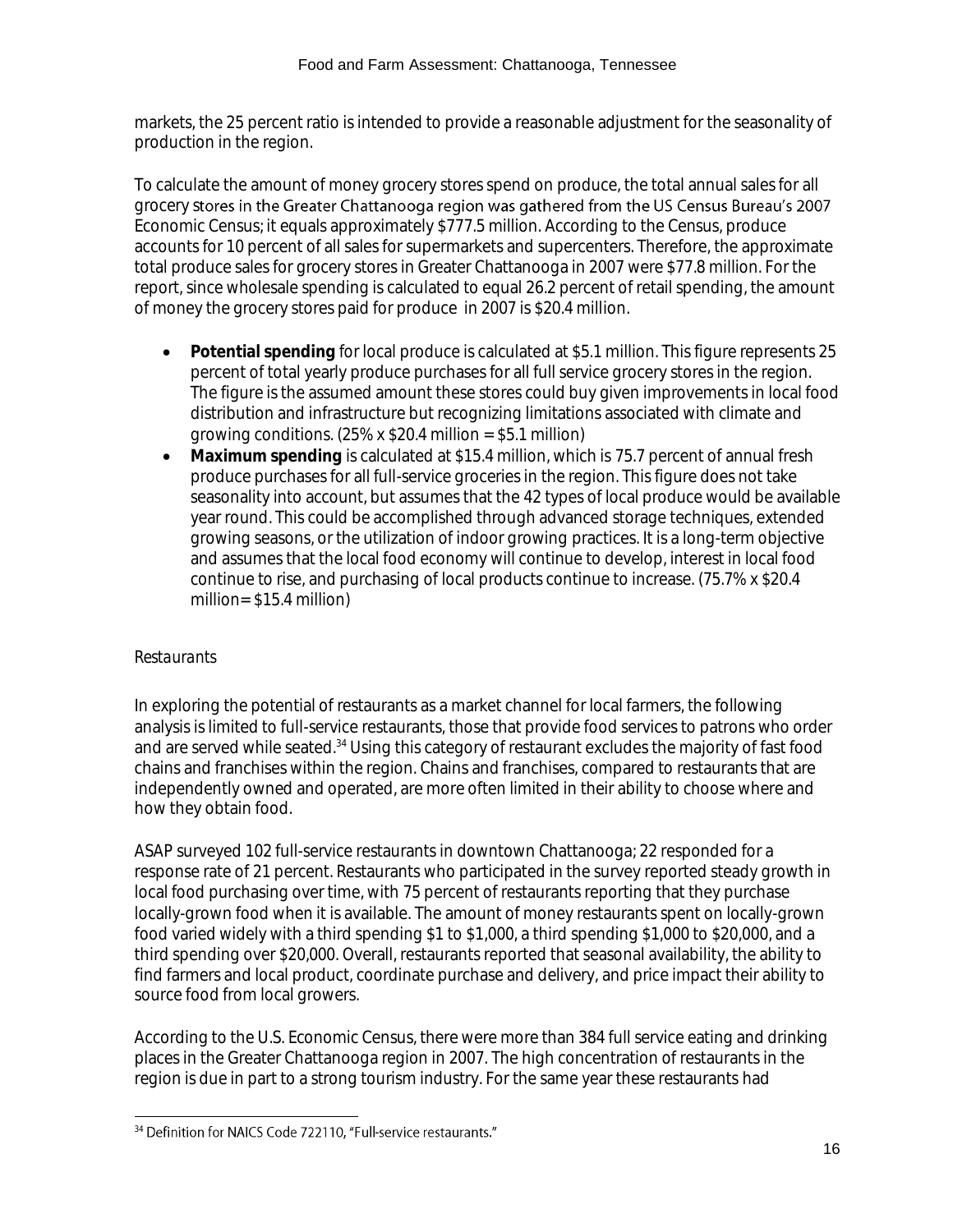combined estimated sales of \$348 million. Total produce spending by Greater Chattanooga restaurants was calculated by first multiplying the \$348 million in total sales by 34 percent, which represents restaurant food costs as a percentage of total sales.<sup>35</sup> Total food costs for Greater Chattanooga restaurants equals \$118.3 million (\$348 million x 34% = \$118.3 million). Produce spending varies considerably from restaurant to restaurant, but on average represents 9 percent of total food purchases for foodservice establishments.<sup>36</sup> Therefore, total estimated produce spending by Greater Chattanooga restaurants is \$10.6 million (\$118.3 million x 9% = \$10.6 million).

- **Potential spending** is calculated at \$2.7 million. This reflects an assumption that all full service restaurants have high interest in buying locally-grown food when it is in season.  $(25\% \times $10.6 \text{ million} = $2.7 \text{ million})$ .
- Maximum spending is calculated at \$8 million, which involves all of the region's fullservice restaurants buying the maximum 75.7 percent of their produce from local sources year round.  $(75.7\% \times $10.6 \text{ million} = $8 \text{ million})$ .

# *Public Schools*

To determine the extent to which public school districts in the area currently purchase locallygrown food and to gauge regional interest in farm-to-school programming, a survey of Child Nutrition Directors (CND) representing Chattanooga area public schools was distributed online. The survey was completed by one of seven CNDs.

Around \$1.5 million of locally-grown food was purchased for the school district in 2010. Of that percentage, 99.5 percent was spent on milk from Mayfield Dairy, and 0.5 percent was spent on produce. The CND described strong interest in expanding local purchases, but named issues such as coordinating purchase and delivery and need for standardized packaging as barriers. Longer term, the CND acknowledged that growth will depend on resolving storage and delivery infrastructure challenges, such as the need for refrigerated trucks or warehouse space.

Institutions like public schools represent an important potential market channel for local growers because of the large volume of food they serve. Though some counties in the Greater Chattanooga region contain more than one school district, for the purpose of this study, only the main public county school district for each county was taken into consideration. City districts and private schools were excluded.

The 17 county school districts in Greater Chattanooga served 134,108 students in 2007. <sup>37</sup> With an average spending of \$270.17 per student, the 2007 total food budget for Greater Chattanooga school districts was \$36,231,504.<sup>38</sup> An estimated 9 percent<sup>39</sup> of a school district's total food budget is spent on produce, which makes the approximate total dollar amount spent on produce in Greater Chattanooga public county school districts \$3.3 million ( $9\% \times $36.2$  million = \$3.3 million).

<sup>38</sup> Ibid.

l

<sup>&</sup>lt;sup>35</sup> National Restaurant Association.

<sup>36</sup> Produce Marketing Association.

<sup>37</sup> Federal Education Budget Project. Last modified April 2011.<http://febp.newamerica.net/k12/TN/4701590> (accessed June 2011).

<sup>&</sup>lt;sup>39</sup> Institutional food spending tends to be similar across the board. For this report it is assumed that schools, universities, and major employers tend to spend similar proportions of their food budgets on produce. The original 9% figure comes from research done by the Produce Marketing Association and referred to "institutional spending."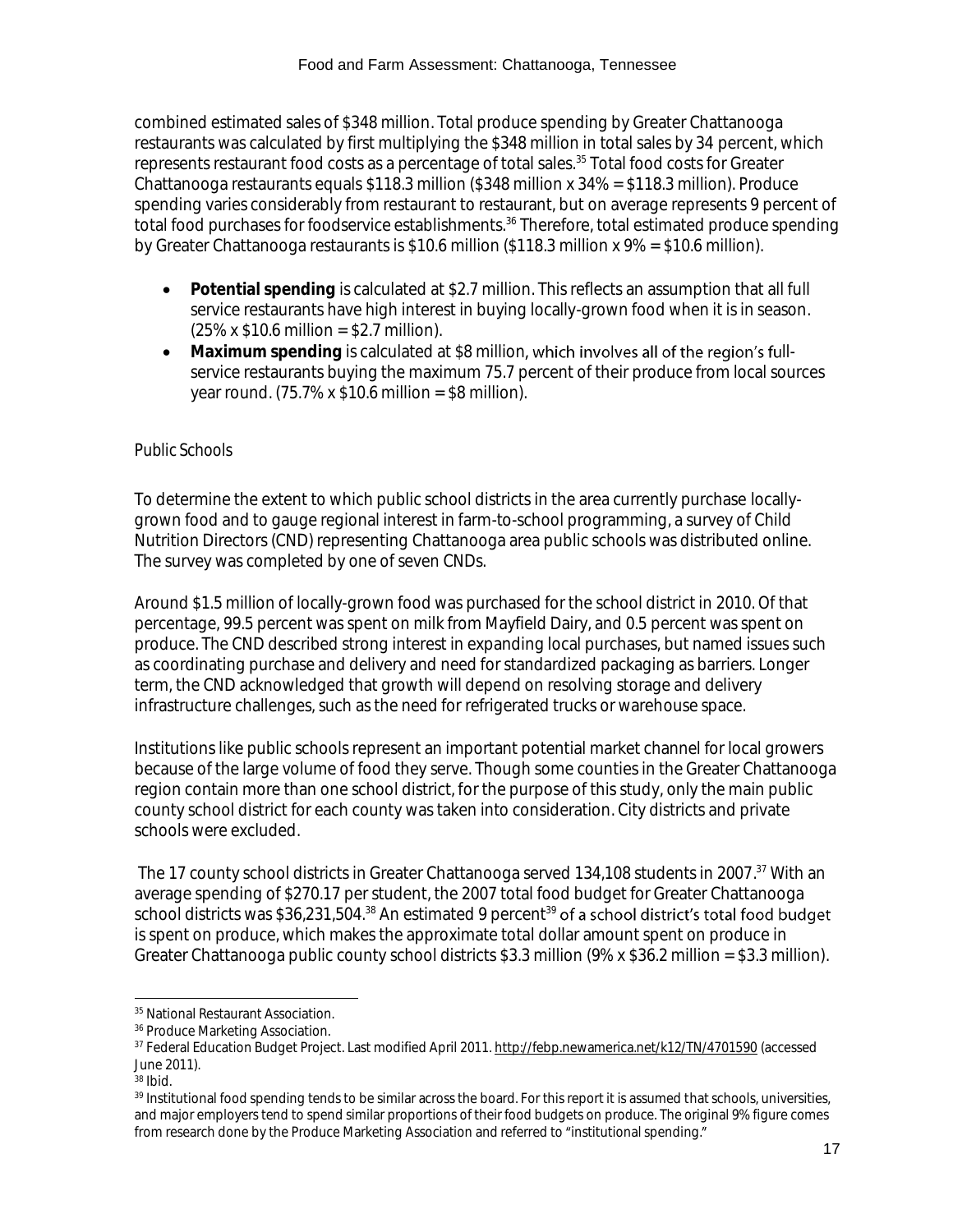- **Potential spending** of \$825,000 reflects local food purchases by all county school districts using the adjustment for seasonality. Although public schools are not able to purchase many items that must be harvested during summer months, they are able to purchase other items (apples, cabbage, potatoes, spinach, e.g.) that can be stored well, harvested during the school year or grown successfully in greenhouses. (25% x \$3.3 million = \$825,000).
- **Maximum spending** of \$2.5 million involves all of the 17 public county school districts buying the maximum 75.7 percent of their produce from local sources year round. (75.7% x  $$3.3$  million =  $$2.5$  million).

# *Colleges and Universities*

l

Colleges and universities have strong potential for local food because of student activism. Students often have high interest in issues related to buying locally-grown food, such as the environmental benefits associated with reduced food transport. To determine the extent to which Chattanooga area colleges and universities purchase locally-grown food a survey of nine colleges and universities in the region was conducted. Three responded for a response rate of 33 percent.

All three schools reported purchasing local farm products, mostly fresh fruits and vegetables. Top concerns regarding local purchasing identified through the survey include quality of food, coordinating purchase and delivery, a need for standardized packaging, food safety, and product price. As expected, perceived demand from students is a strong motivator for school foodservice directors to purchase locally-grown foods. More than that, foodservice directors completing the survey were motivated by a desire to support Chattanooga farmers and the economy of Chattanooga.

In dollars, college food spending varies widely based on the type of foodservice provided, whether the school is privately or publicly funded, and how many students are enrolled. For this study, only 4-year colleges were considered. It is presumed that 2-year technical colleges and vocational schools would have similar high interest in purchasing local foods, but these types of schools were excluded due to time and resource constraints. Using college food spending estimates from two different sources (and confirmed by this study's survey data) the following table was developed to estimate food spending by schools in the region.<sup>40,41</sup>

<sup>40</sup> *Farm to-College Survey.* 2004-present Community Food Security Coalition[. www.farmtocollege.org.](http://www.farmtocollege.org/) (accessed June 2011).

<sup>41</sup> *Industry Census: Campus Dining Revenues.* February 15, 2006. Foodservice Director Magazine.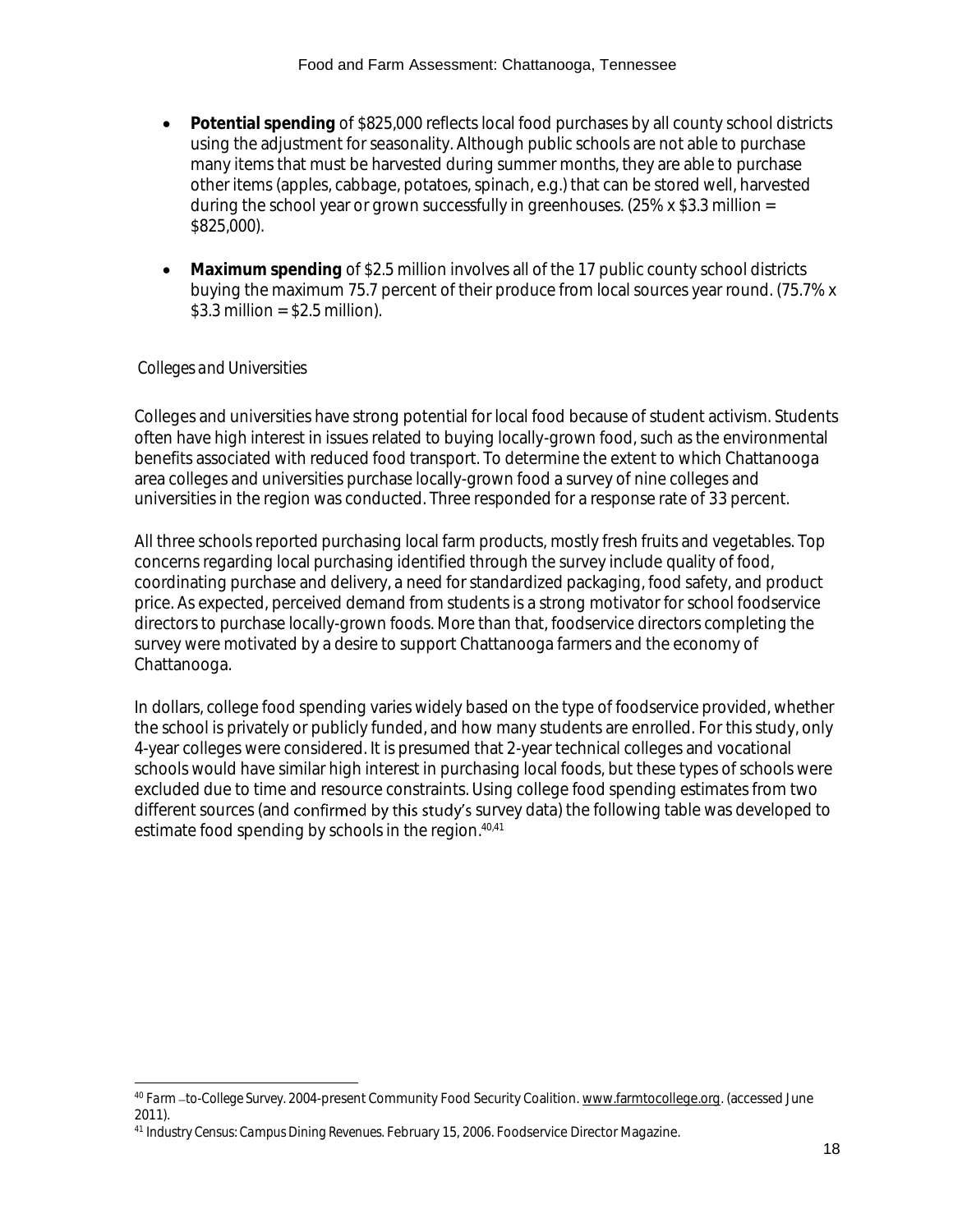| Estimated Spending on Food by Type of College                               |                                                       |                                     |              |
|-----------------------------------------------------------------------------|-------------------------------------------------------|-------------------------------------|--------------|
|                                                                             | <b>Estimated Average</b><br><b>Annual Food Budget</b> | Number in<br>Greater<br>Chattanooga | Total        |
| Small scale 4-year colleges<br>(1,200 or fewer students)                    | \$500,000                                             | 3                                   | \$1,500,000  |
| Medium scale 4-year colleges<br>$(1,20 \text{ to } 4,000 \text{ students})$ | \$1,000,000                                           | 5                                   | \$5,000,000  |
| Large-scale 4-year colleges<br>(more than 10,000 students)                  | \$5,000,000                                           |                                     | \$5,000,000  |
| <b>TOTAL</b>                                                                |                                                       | 9                                   | \$11,500,000 |

Universities Included: Southern Adventist University, Tennessee Temple University, Tennessee Wesleyan College, the University of the South, University of Tennessee at Chattanooga, William Jennings Bryan University, Covenant College, Dalton State College, Lee University

In Table 6, total annual spending on food by colleges and universities in the region is calculated at \$11.5 million. Produce purchases are a subset of that, estimated at \$1 million, or 9 percent of the total based on the Produce Marketing Association estimate.

- **Potential spending** for local food in this market is calculated at \$250,000. This figure represents 25 percent of total annual estimated produce purchases for all nine universities in the region.  $(25\% \times $1 \text{ million} = $250,000)$ .
- **Maximum spending** among regional colleges and universities is calculated as 75.7 percent of total annual produce purchases for all 4-year schools in the region. This figure assumes year-round access and purchasing of the 42 top fruits and vegetables purchased by consumers. (75.7% x \$1 million = \$757,000)

# *Hospitals*

Like public schools and universities, hospitals are a natural fit for local food. Providing more nutritious food choices falls within the overall mission of a health care facility to promote health and wellness for both patients and staff. Hospitals use a variety of approaches to incorporate locally-grown food into foodservice. Examples include purchasing local food available through contracted suppliers, working with out-of-contract percentages to maximize local food purchases, offering expanded nutrition education that focuses on consumption of fresh fruits and vegetables, and operating farmers' markets on hospital grounds. $42$ 

To determine the extent to which regional hospitals are interested in making connections with local farmers a survey of area hospitals was conducted. The online survey, which targeted hospital Foodservice Directors (FSD), was completed by 6 of 12 hospital FSDs for a response rate of 50 percent.

l <sup>42</sup> *Healthy Food, Healthy Hospitals, Healthy Communities: Stories of Health Care Leaders Bringing Fresher, Healthier Food Choices to their Patients, Staff and Communities.* May 2005. Institute for Agriculture and Trade Policy.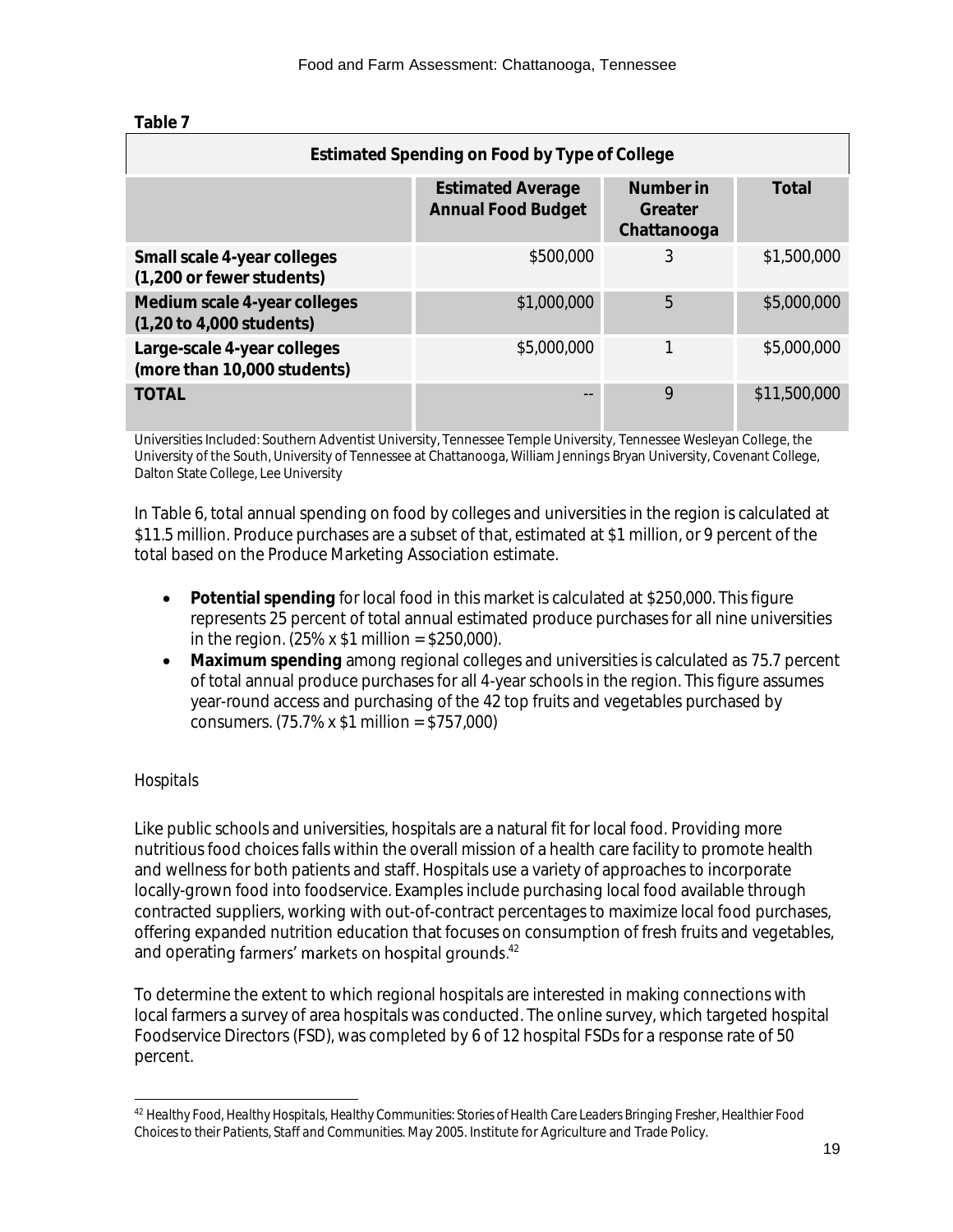Overall, 33.3 percent of hospital FSDs reported that they had purchased some locally-grown food in the past year, all of it produce. Those items were purchased in relatively small quantities relative to the total amount of food purchased, averaging between \$1,000 and \$20,000. Across differences in hospital size, self-operated or contract managed cafeterias, and publicly or privately operated facilities, there was a high degree of consistency among responses regarding interest in buying locally-grown food.

Overall, 4 of 5 hospital FSDs who answered questions about interest in purchasing locally-grown produce expressed high interest. Despite this interest, FSDs gave high ratings to nearly every barrier named by the survey. The highest rating was given to the category of price and quality of food. The health benefits of fresher food and supporting the local economy were two top-rated reasons for interest in buying locally-grown food.

The U.S. Census Bureau reports that there were 15 general medical and surgical hospitals in the Greater Chattanooga region in 2007 but only reports detailed revenue figures for the six hospitals located in Hamilton County—the county in which Chattanooga proper resides. According to these statistics, in 2007 these six hospitals grossed \$979,343,000 in total revenue. Food and beverage revenue equals 0.5 percent of total revenue, meaning that the six hospitals had \$4,896,715 in food and beverage sales in 2007. The total produce budget is estimated as 8 percent of total food purchases based on information provided by Foodservice Director Magazine. This amount equals \$391,737. Since wholesale spending is calculated as 26.2 percent of this spending, the total wholesale spending on produce by all six hospitals in Hamilton County for the year 2007 is  $$102,635. (8\% \times $4,896,715 \times 26.2\% = $102,635)$ .

- **Potential spending** for this market channel is calculated at \$25,700 which represents 25 percent of total produce purchases for the six Hamilton County hospitals, using the seasonality adjustment. (25% x \$102,635 = \$25,700)
- **Maximum spending** is calculated at \$77,700 which is 75.7 percent of total annual produce purchases for all six Hamilton County hospitals. This figure assumes year-round access to the 42 top fruits and vegetables purchased by consumers.  $(75.7\% \times \$102.635 = \$77.700)$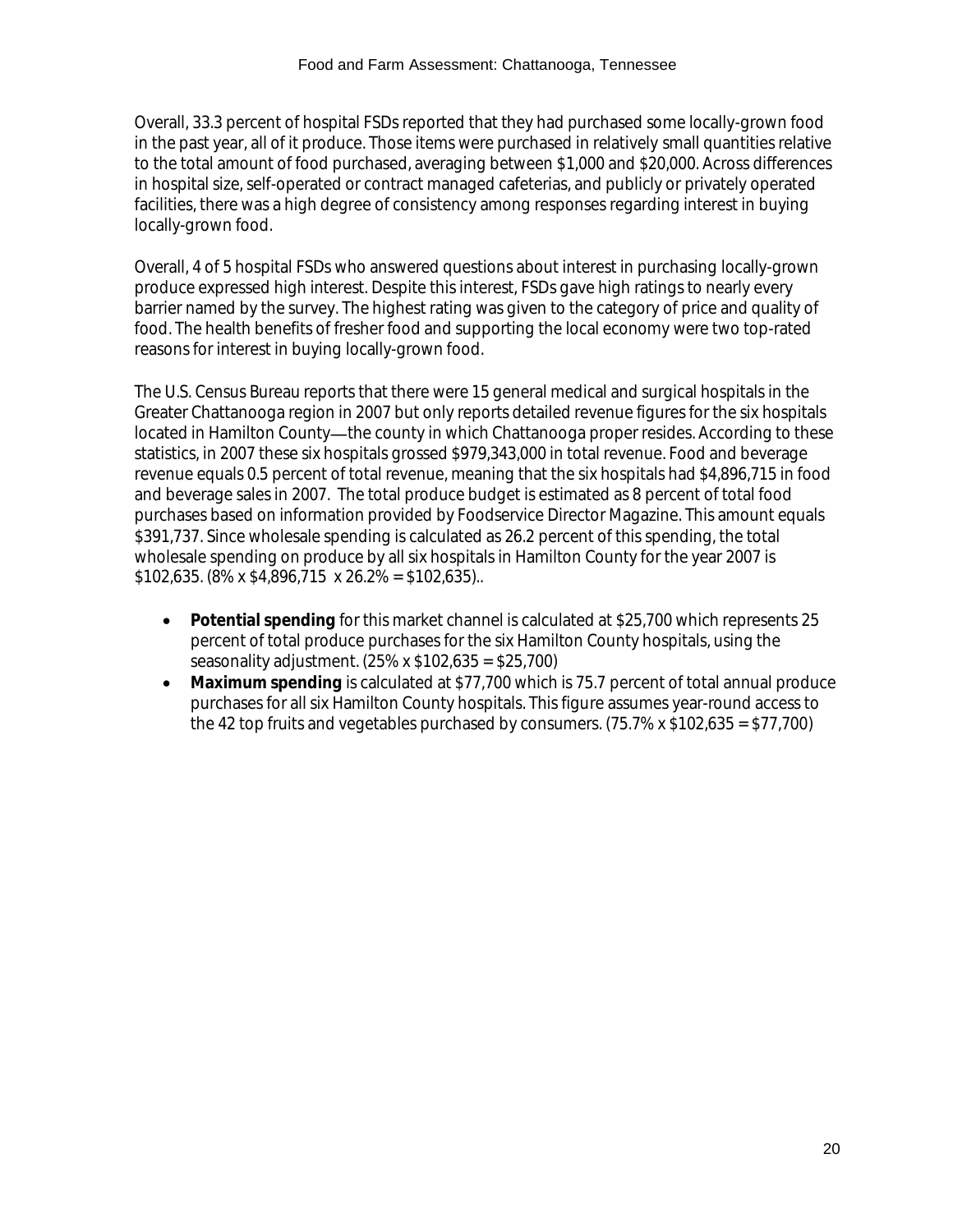# *Final Summary*

Table 4 has been reprinted from page 13 of the report to summarize potential and maximum spending for local produce in larger-scale markets in the region.

# **Table 5**

| A Summary of Large-Scale Markets for LOCAL PRODUCE in the Chattanooga Region<br>(chart excludes meat and dairy) |                           |                  |  |
|-----------------------------------------------------------------------------------------------------------------|---------------------------|------------------|--|
|                                                                                                                 | <b>Potential Spending</b> | Maximum Spending |  |
| Full service groceries                                                                                          | \$5.1 million             | \$15.4 million   |  |
| Full-service restaurants                                                                                        | \$2.7 million             | \$8 million      |  |
| Public Schools                                                                                                  | \$825,000                 | \$2.5 million    |  |
| Colleges/Universities                                                                                           | \$250,000                 | \$757,000        |  |
| Hospitals                                                                                                       | \$25,700                  | \$77,700         |  |
| Total (wholesale spending)                                                                                      | $$8.9$ million            | $$26.7$ million  |  |
| Total (retail equivalent)                                                                                       | $$33.8$ million           | $$101.5$ million |  |
|                                                                                                                 |                           |                  |  |

Source: Various surveys and other research described throughout this section

From the table, **potential** wholesale spending of \$8.9 million represents the amount of locallygrown produce Greater Chattanooga businesses could buy from local producers if they showed unlimited interest in purchasing fresh local produce when it is in season, and if improvements were made to the way food moves from farm to market in the region.

Longer term, **maximum** wholesale spending of \$26.7 million represents the amount of spending that could occur if changes in tastes and preferences accompanied improvements to local food infrastructure and distribution systems. In other words, it reflects the increased spending linked to year-round increased interest in local food. It is calculated as the maximum amount that could be spent on local fresh produce by the types of buyers examined in this report.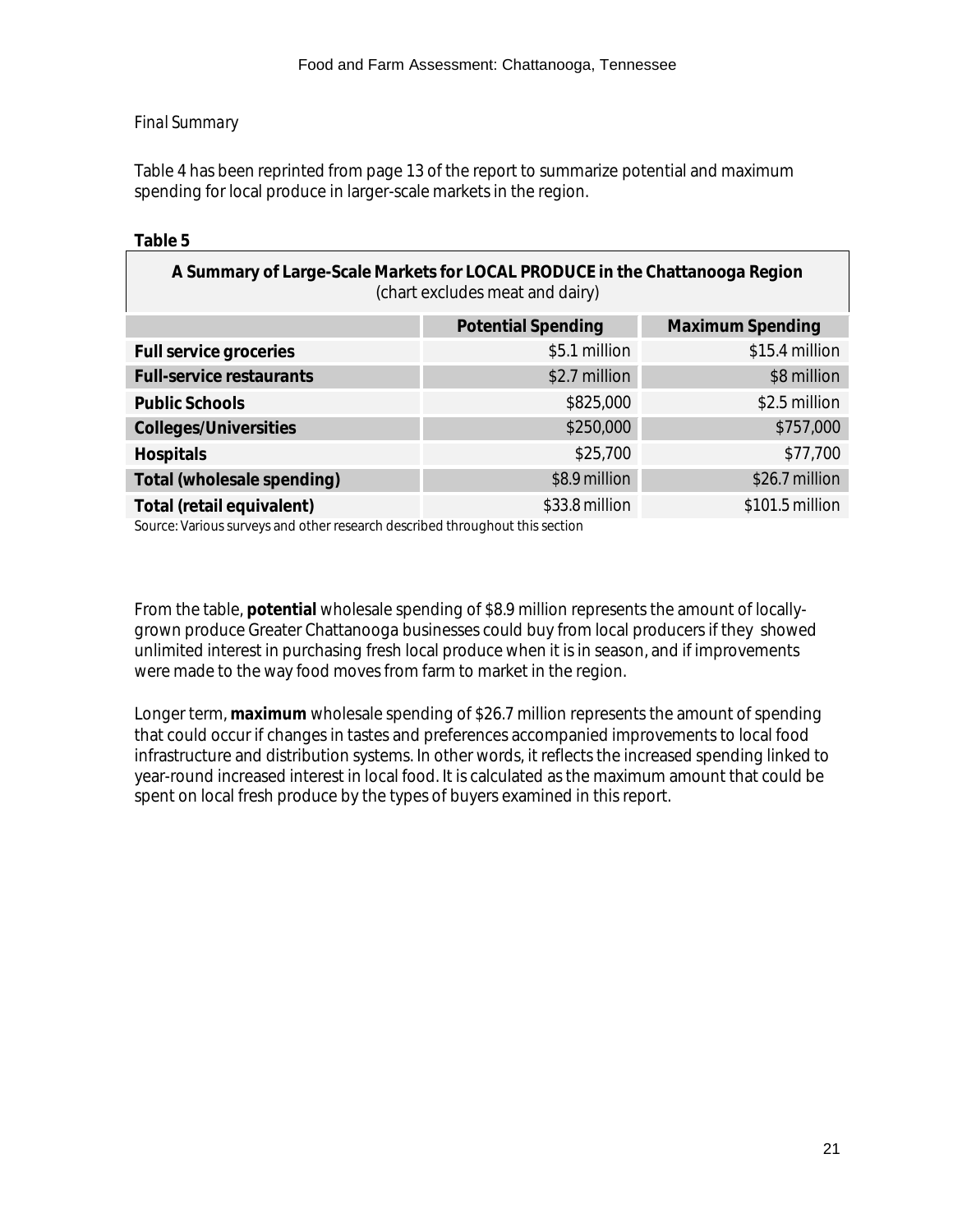# **3. Supplying Locally-Grown Food to Local Markets**

The previous chapter used spending as a proxy for demand. This chapter uses food consumption estimates to look at potential demand. Comparing consumption and production of various types of food helps answer questions related to the capacity of the region's farms to supply local food to its residents.

The USDA Economic Research Service maintains the Food Guide Pyramid Servings dataset, which provides per capita consumption estimates for most categories of foods. The series includes adjustments for losses in weight that occur along the chain from farm to retailer/foodservice to consumer.<sup>43</sup> Throughout this chapter, food consumption estimates for the region's consumers are based on this dataset, updated to reflect 2010 levels of consumption. However, as the population estimates for this report are based on 2009 statistics, reports of consumption will be cited as 2009 figures.

Based on the Bureau of Labor Statistics Consumer Expenditure Survey for the Southern Region<sup>44</sup>, the residents of the Greater Chattanooga region spent over \$2.3 billion on food in 2009. For Greater Chattanooga where 1,018,347 residents equals 407,339 households, this figure breaks down to over \$1.3 billion spent on food consumed at home and over \$1 billion spent on food consumed away from home.

# **3.1 Production and Consumption Data: Fruits and Vegetables**

Of the 6 million acres of land in farms in the 100-mile region that were in production in 2007, 14,738 acres were devoted to growing the 42 fresh fruits and vegetables representing 75.7 percent of produce sales in 2010. The total acreage required to produce enough of these fruits and vegetables to meet consumption rates by the Greater Chattanooga population is 17,250 acres. The amount of acreage needed exceeds the amount actually in production by 17 percent.

Table 8 shows that for most fresh fruits and vegetables, there is significantly more demand from the Greater Chattanooga population than the 100-mile region currently supplies. There are a few exceptions; acres devoted to the production of apples, berries, beans, tomatoes, pumpkins, and squash outpace consumption.

Government Printing Office, Washington D.C. http://www.bls.gov/cex/2009/CrossTabs/regbyinc/xregns.PDF.

l

<sup>43</sup> *Food Guide Pyramid Servings Dataset.* Last Updated February 1, 2010. NASS, USDA. (accessed January 2011). <sup>44</sup> Bureau of Labor Statistics (2011), *Consumer Expenditure Survey: Southern Region* (2008-2009), Department of Labor, U.S.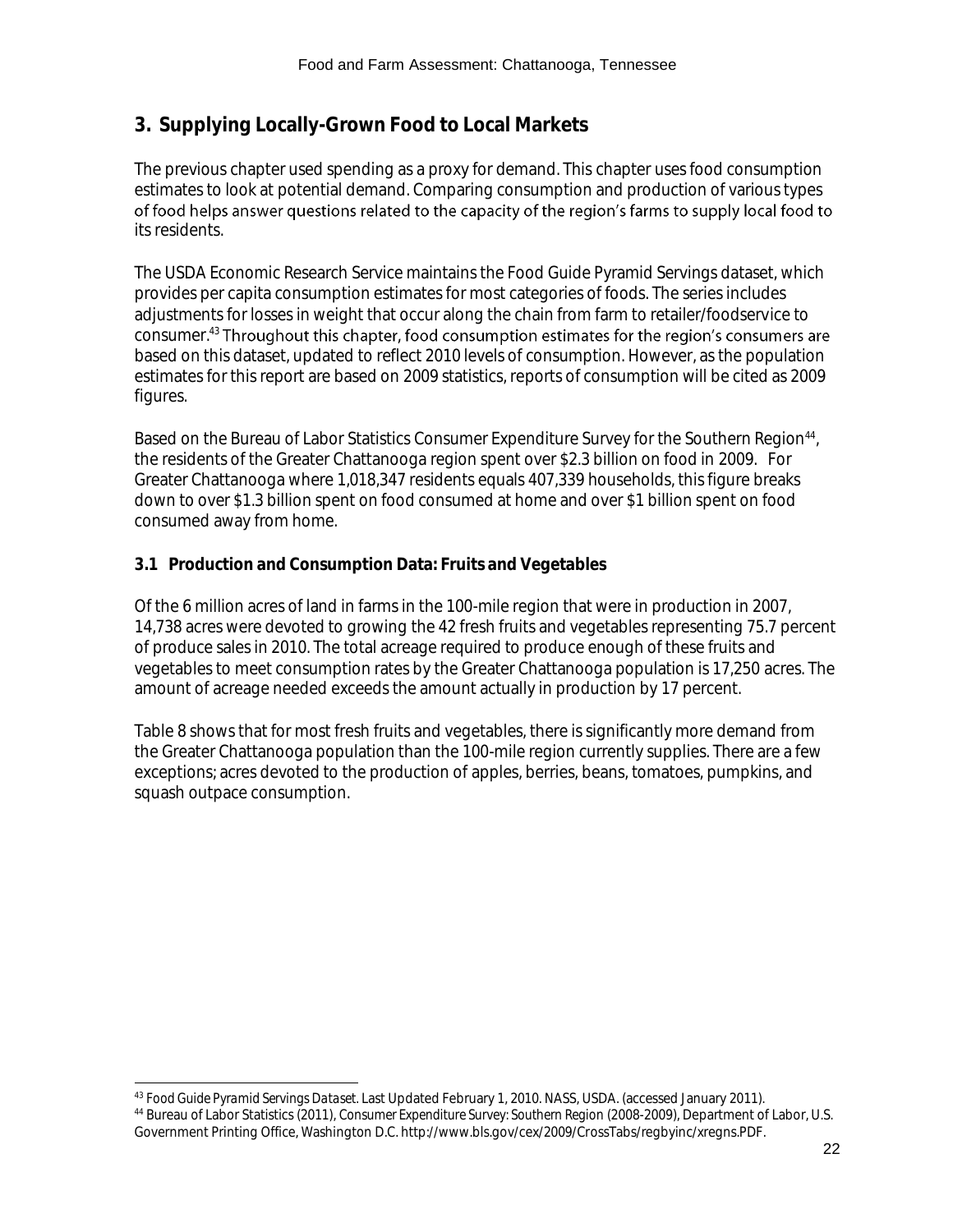| Comparison of Consumption and Production of 42 Selected Fruits and Vegetables<br>Grown in Greater Chattanooga, 45, 46, 47 |                                                                           |                                           |                                                     |  |
|---------------------------------------------------------------------------------------------------------------------------|---------------------------------------------------------------------------|-------------------------------------------|-----------------------------------------------------|--|
|                                                                                                                           | Pounds consumed in<br>Greater Chattanooga<br>(rounded to nearest hundred) | Acres needed to<br>produce that<br>amount | Acres devoted to<br>the crop in 100-<br>mile Region |  |
| Apples                                                                                                                    | 16,466,700                                                                | 770                                       | 1,180                                               |  |
| <b>Berries and Strawberries</b>                                                                                           | 539,700                                                                   | 50                                        | 497                                                 |  |
| Cantaloupe                                                                                                                | 9,042,900                                                                 | 880                                       | 149                                                 |  |
| Cherries                                                                                                                  | 1,018,300                                                                 |                                           | $\overline{7}$                                      |  |
| Grapes                                                                                                                    | 8,686,500                                                                 | 1,000                                     | 414                                                 |  |
| Nectarines                                                                                                                | $*48$                                                                     |                                           | $-49$                                               |  |
| Melons                                                                                                                    | 1,680,300                                                                 | 160                                       |                                                     |  |
| Peaches                                                                                                                   | 5,163,000                                                                 | 550                                       | 147                                                 |  |
| Pears                                                                                                                     | 3,177,200                                                                 | $\star$                                   | 56                                                  |  |
| Plums                                                                                                                     | 936,900                                                                   | $\star$                                   | 5                                                   |  |
| Watermelon                                                                                                                | 15,733,500                                                                | 640                                       | 257                                                 |  |
| Asparagus                                                                                                                 | 1,201,600                                                                 | 510                                       |                                                     |  |
| <b>Beans</b>                                                                                                              | 2,169,100                                                                 | 330                                       | 7591                                                |  |
| <b>Beets</b>                                                                                                              |                                                                           | $\star$                                   | $\overline{2}$                                      |  |
| <b>Broccoli</b>                                                                                                           | 6,049,000                                                                 | 950                                       | 5                                                   |  |
| Cabbage                                                                                                                   | 8,340,300                                                                 | 310                                       | 19                                                  |  |
| Carrots                                                                                                                   | 8,218,100                                                                 | 360                                       | $\overline{2}$                                      |  |
| Cauliflower                                                                                                               | 1,598,800                                                                 | 230                                       |                                                     |  |
| Celery                                                                                                                    | 6,344,300                                                                 | 180                                       |                                                     |  |
| Corn (sweet)                                                                                                              | 9,379,000                                                                 | 1,630                                     | 964                                                 |  |
| Cucumbers                                                                                                                 | 6,863,700                                                                 | 500                                       | 51                                                  |  |
| Eggplant                                                                                                                  | 875,800                                                                   | 30                                        |                                                     |  |
| Garlic                                                                                                                    | 2,820,800                                                                 | 820                                       |                                                     |  |
| <b>Green Onion</b>                                                                                                        |                                                                           | $\star$                                   | 1                                                   |  |
| Greens                                                                                                                    | 1,405,300                                                                 | $\star$                                   | 53                                                  |  |
| <b>Herbs</b>                                                                                                              |                                                                           |                                           |                                                     |  |

l <sup>45</sup> For some types of fruits and vegetables (Nectarines, Beets, Green Onions, Herbs, Leeks, Peas, Romaine, Sprouts) the ERS/USDA Food Guide Pyramid does not provide per capita consumption data. These items were intentionally left blank. <sup>46</sup> Table provides estimates. Reliable data does not exist for some categories of fruits and vegetables. When reviewing the chart, please note that county-level production acreage data is inexact. In some cases, the USDA suppresses county-level data; for example, when production is limited or only one or two farms report growing a particular crop. In other cases reported acreage may be higher than actual acreage because of formulas used by the USDA to create county profiles that are based on limited information. All estimates should be viewed in this context. In many cases where there is a "-" in the Acres Devoted to the Crop in the 100-mile Region the USDA does list the number of farms producing a crop, but suppresses the acreage (ex: nectarines).

<sup>48</sup> A \* was used in this report to indicate that a value could not be calculate due to lack of data.

 $49$  A – is used by the USDA to indicate a value of zero.

<sup>&</sup>lt;sup>47</sup> For some types of fruits and vegetables, data on the average yield in pounds per acre harvested was unavailable.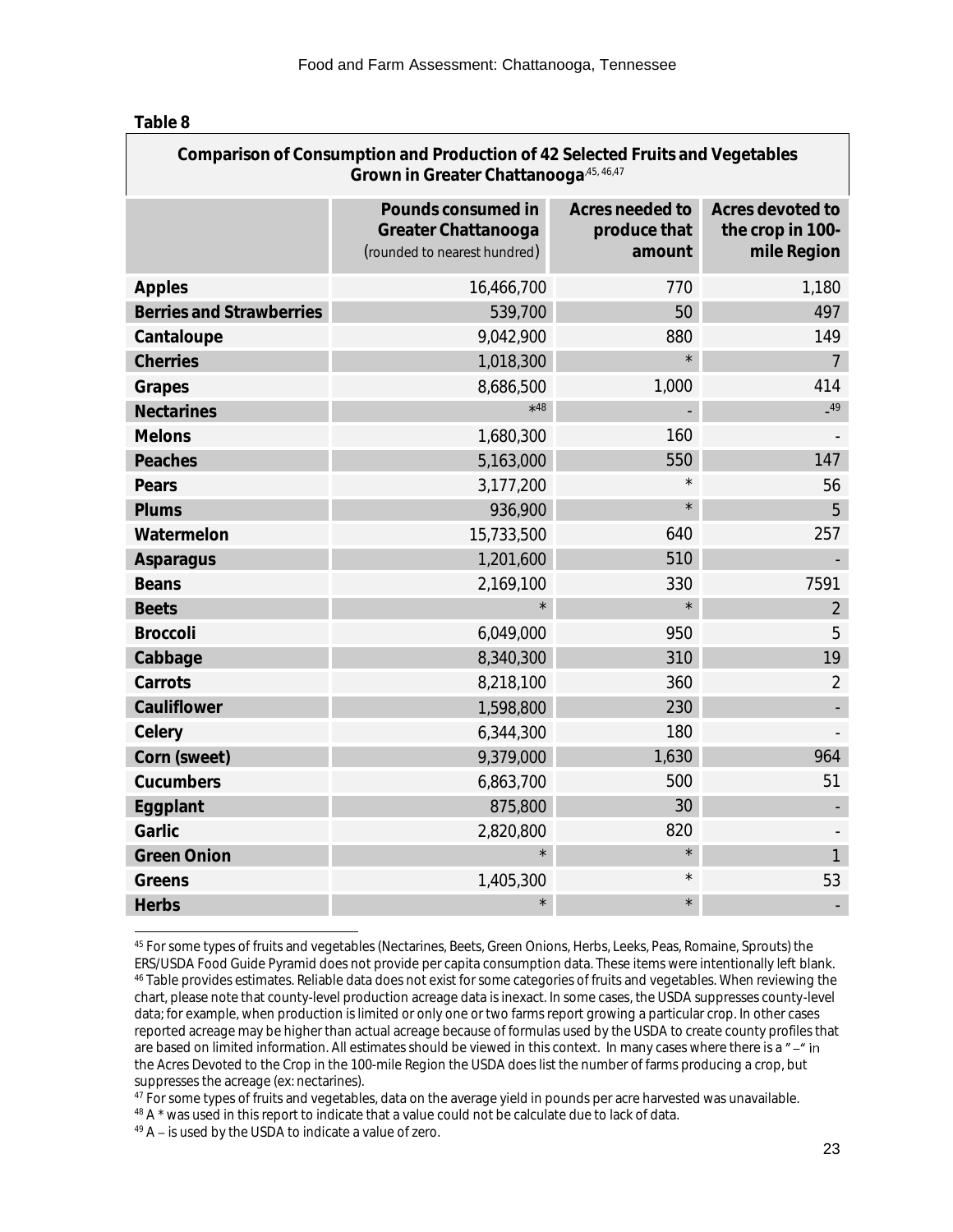| Leeks                 | $\star$         | $\star$ | $\star$             |
|-----------------------|-----------------|---------|---------------------|
| <b>Mushrooms</b>      | 2,484,800       | 10      | $(D)$ <sup>50</sup> |
| Onion                 | 19,552,300      | 670     |                     |
| Lettuce (Leaf + Head) | 28,493,300      | 1,180   | $\overline{4}$      |
| Peas                  | $\star$         | $\star$ | 82                  |
| Peppers (Bell)        | 10,030,700      | 940     | 82                  |
| Potatoes              | 37, 373, 300    | 2,310   | 164                 |
| Pumpkins              | 4,969,500       | 240     | 1,163               |
| Radishes              | 529,500         | 130     |                     |
| Romaine               | $\star$         | $\star$ |                     |
| Spinach               | 1,649,700       | 140     |                     |
| Sprouts               | $\star$         | $\star$ | $\star$             |
| Squash                | 4,246,500       | 140     | 401                 |
| <b>Sweet Potatoes</b> | 5,122,300       | 330     | 118                 |
| Tomatoes              | 18,839,400      | 760     | 1,322               |
| Total                 | 257,570,400 lbs | 17,250  | 14,738              |

Source: (Column 1) ERS/USDA Data Food Availability (Per Capita) Data System:

Food Guide Pyramid (2010); (Column 2 and Column 3) 2007 Census of Agriculture

Table 9 shows consumption of processed fruits and vegetables in the Greater Chattanooga region. Given consumer (intermediate and end consumers) demand for convenience and ready-to-eat foods, there is a clear market for processed products. An improvement to growers' abilities to process fruits and vegetables for local sale may be one way for growers to tap into these markets.

l  $^{50}$  (D) Indicates that specific data has been withheld by the USDA to avoid disclosing data for individual farms.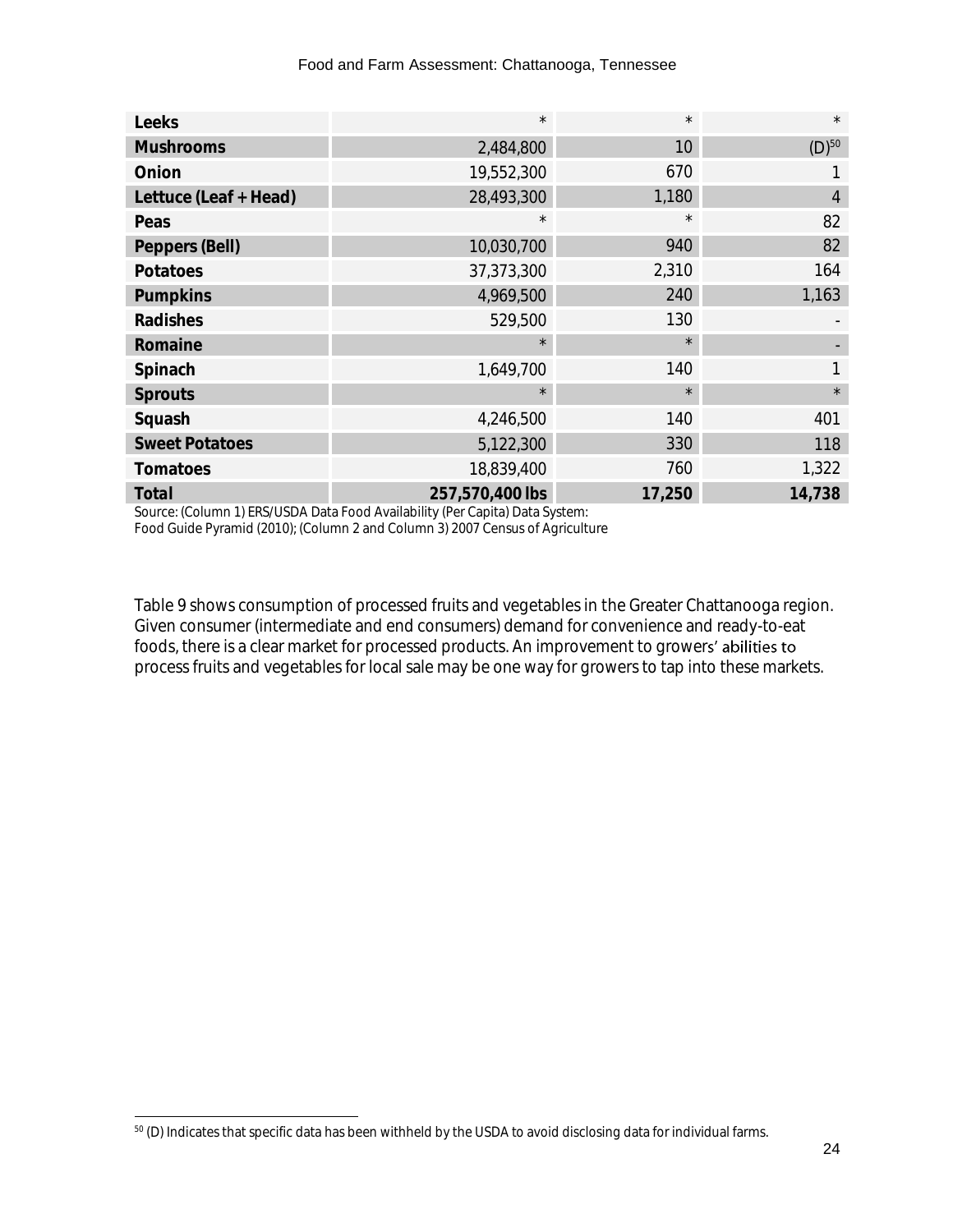| Consumption of Selected Categories of Processed Fruits and Vegetables<br>in Greater Chattanooga |                                                                          |  |  |
|-------------------------------------------------------------------------------------------------|--------------------------------------------------------------------------|--|--|
|                                                                                                 | Pounds Consumed in Greater Chattanooga<br>(rounded to nearest hundredth) |  |  |
| <b>Processed fruits</b>                                                                         |                                                                          |  |  |
| Canned apples/applesauce                                                                        | 4,490,900                                                                |  |  |
| Canned peaches                                                                                  | 3,034,700                                                                |  |  |
| Apple juice                                                                                     | 26,151,200                                                               |  |  |
| Frozen berries                                                                                  | 3,462,400                                                                |  |  |
| Canned pears                                                                                    | 2,281,100                                                                |  |  |
| Grape juice                                                                                     | 5,040,800                                                                |  |  |
| Other processed fruits                                                                          | 80,999,300                                                               |  |  |
| Processed vegetables                                                                            |                                                                          |  |  |
| Canned tomatoes                                                                                 | 68,432,900                                                               |  |  |
| Canned cucumbers (pickles)                                                                      | 3,615,100                                                                |  |  |
| Canned snap beans                                                                               | 3,370,700                                                                |  |  |
| Canned carrots                                                                                  | 977,600                                                                  |  |  |
| Other canned vegetables                                                                         | 20,550,200                                                               |  |  |
| Frozen vegetables                                                                               | 77,598,000                                                               |  |  |
| Dehydrated vegetables                                                                           | 30,244,900                                                               |  |  |

Source: ERS/USDA Data Food Availability (Per Capita) Data SystemFood Guide Pyramid (2010)

# **3.2 Production and Consumption Data: Meat and Poultry**

Table 10 clearly shows the importance of beef, poultry, and their respective products in the Chattanooga region for both producers and consumers. Across all categories, production in the 100-mile region exceeds Greater Chattanooga consumption rates. However, it is important to note that the majority of the 100-mile region's beef production is in cow/calf operations; poultry is produced from confined animal chicken operations.

Shifts are occurring in the region with the emergence of grass-fed, artisanal, and niche markets. In 2011 there are 25 Chattanooga area farms listed in the TasteBuds Guide that raise beef for local markets; nine farms specialize in free range, locally processed chicken. Given increasing consumer demand, overall there is tremendous potential for expanding local markets for locally-produced meat and poultry. Access to a government-inspected processing facilities for poultry, but especially beef, is the principal infrastructure obstacle for any type of meat. Grass-fed and grass-finished beef also require land for pasture, on-farm animal handling facilities, and adequate cold storage for processed meat products. To shift into this type of production, cow/calf producers would need to learn and adopt new practices, including more closely managed grazing and pasture management.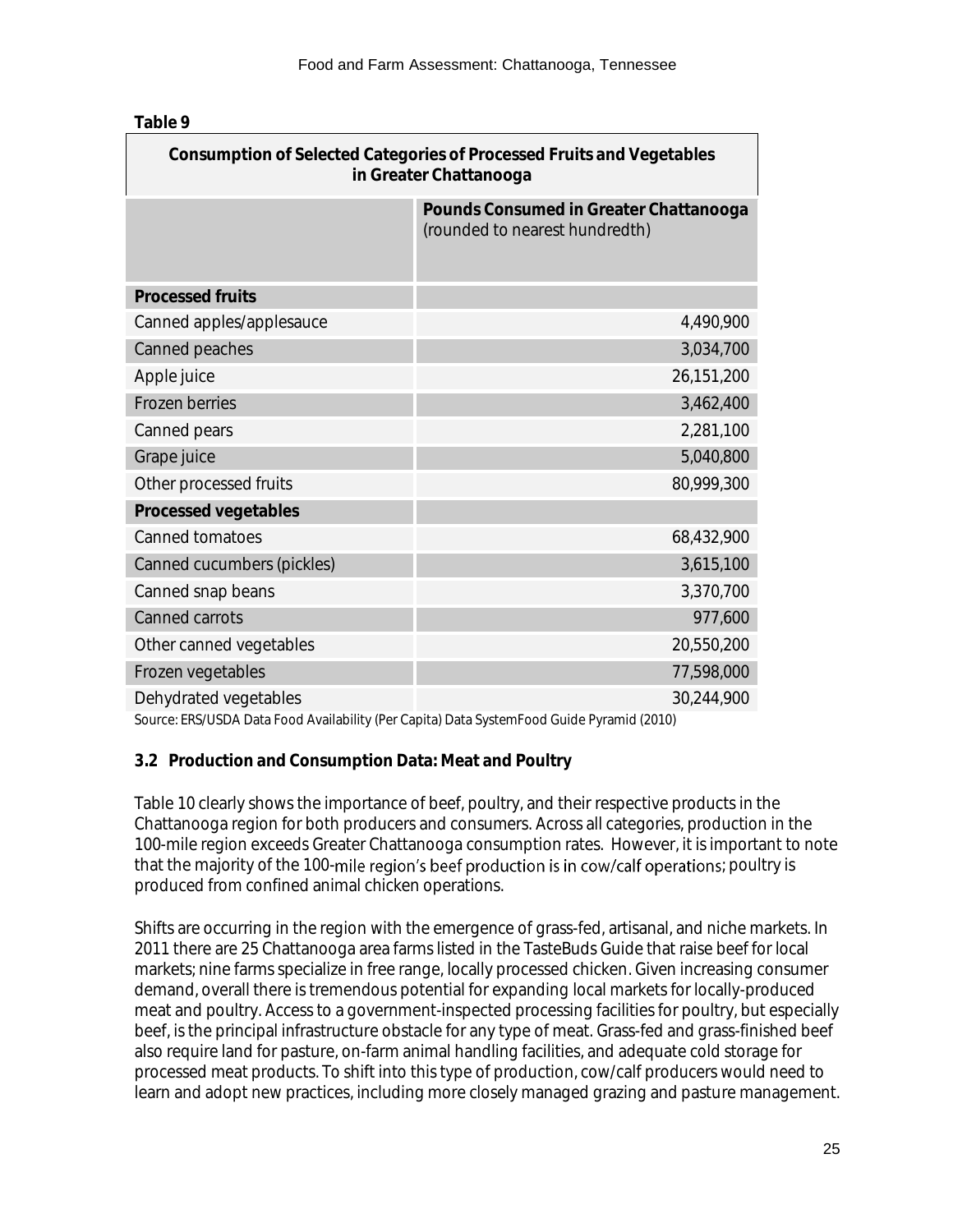| Table 10 |
|----------|
|----------|

| Comparison of Consumption of Meat in Greater Chattanooga with<br>Production in 100-mile Region |                                                                     |  |  |
|------------------------------------------------------------------------------------------------|---------------------------------------------------------------------|--|--|
| Pounds Consumed in Greater<br>Chattanooga (2009) rounded to<br>nearest hundred                 | Pounds Produced in 100-mile<br>(2007) rounded to nearest<br>hundred |  |  |
| 93,178,800                                                                                     | 466,295,992                                                         |  |  |
| 99,390,700                                                                                     | 747,840,293                                                         |  |  |
| 64,155,900                                                                                     | 101,934,756                                                         |  |  |
| 1,120,200                                                                                      | 832,400                                                             |  |  |
| 17,922,900                                                                                     | 50,895                                                              |  |  |
|                                                                                                |                                                                     |  |  |

Source: The figures in the table are based on a series of calculations combining data from the 2007 Census of Agriculture, Source: ERS/USDA Data Food Availability (Per Capita) Data System, and the Agriculture Statistics divisions of the Tennessee Department of Agriculture, Alabama Department of Agriculture and Georgia Department of Agriculture.

# **3.3 Production and Consumption Data: Dairy Products**

Table 11 shows the amount of milk and other dairy products consumed in the Greater Chattanooga region, as well as an estimate of the amount of milk produced.<sup>51</sup> The table shows that approximately 187,597,600 pounds of milk were produced in the Greater Chattanooga region in 2007. This amount barely surpasses the 182,385,900 pound consumption figure.

**Table 11**

| Comparison of Consumption of Dairy Products in Greater Chattanooga<br>with Production in 100-mile Region |                                                                                |                                                                     |  |
|----------------------------------------------------------------------------------------------------------|--------------------------------------------------------------------------------|---------------------------------------------------------------------|--|
|                                                                                                          | Pounds Consumed in Greater<br>Chattanooga (2009) rounded to<br>nearest hundred | Pounds Produced in 100-mile<br>(2007) rounded to nearest<br>hundred |  |
| Fluid milk                                                                                               | 182,385,900                                                                    | 629,566,000                                                         |  |
| All cheese                                                                                               | 30,448,600                                                                     | N/A                                                                 |  |
| Ice cream                                                                                                | 25,458,700                                                                     | N/A                                                                 |  |
| Yogurt                                                                                                   | 12,016,500                                                                     | N/A                                                                 |  |
| <b>Butter</b>                                                                                            | 5,091,700                                                                      | N/A                                                                 |  |

\*Production data for milk is derived from USDA Census of Agriculture data combined with the Source: ERS/USDA Data Food Availability (Per Capita) Data System and production statistics provided by the Tennessee Department of Agriculture, Alabama Department of Agriculture, and Georgia Department of Agriculture.

Large scale milk and cheese production in the area occurs primarily through the Mayfield Dairy company, which has nearby processing plants in Athens Tennessee and Braselton Georgia. Milk and dairy products, just like meat products, are a major part of the Chattanooga food and farm economy, and represent an enormous opportunity for local dairy farmers to supply local markets with identity preserved products.

l <sup>51</sup> National Agriculture Statistics Service, 2009.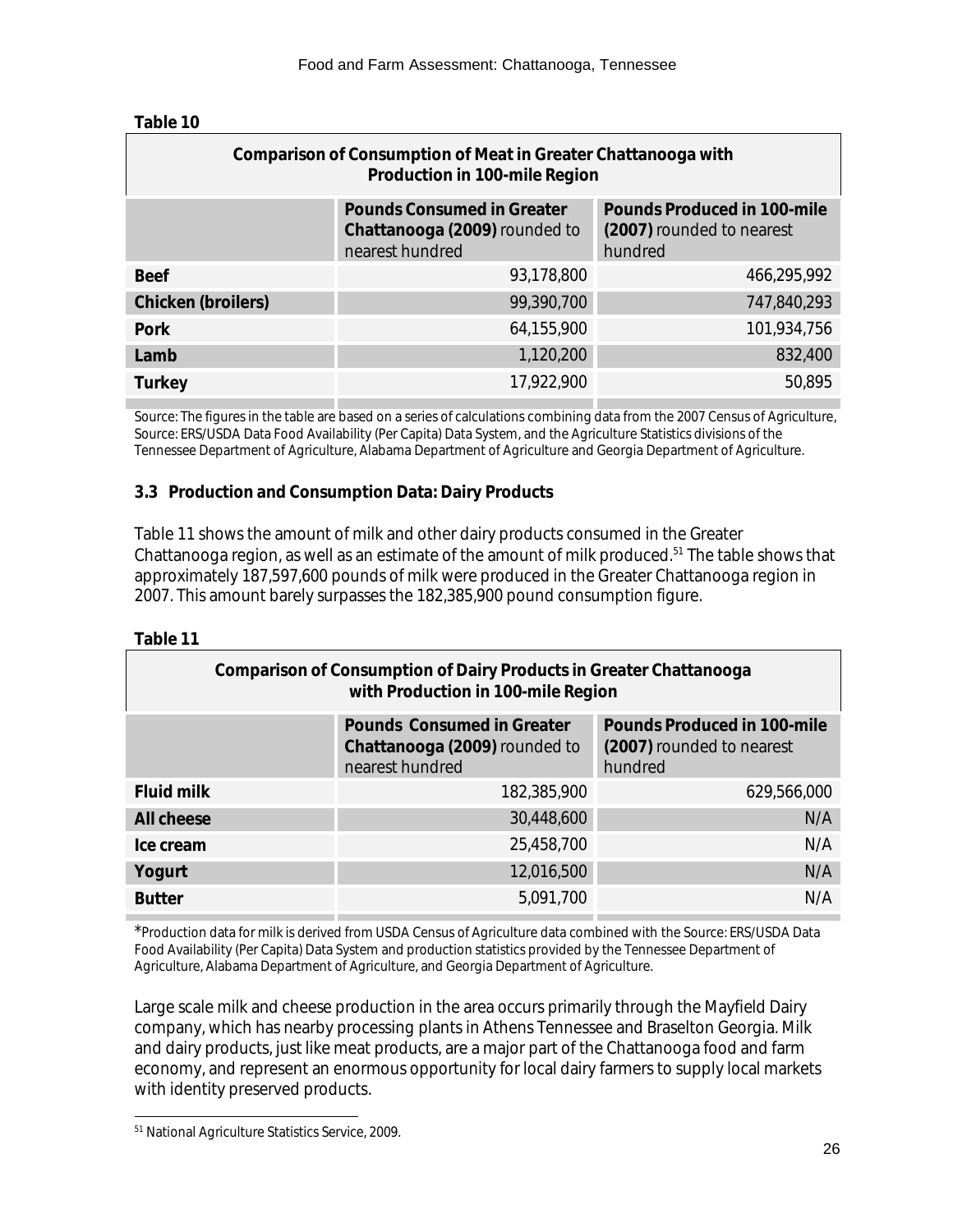Some small local dairy farmers have focused on reaching niche markets with production of valueadded products like artisan cheese, butter, and yogurt, though the total amounts produced are very small. The local Taste Buds guide lists four Chattanooga-based farms that produce these types of dairy products. Smaller farmstead operations typically sell directly to consumers at farmers markets, or on-farm stores, or by delivery directly to restaurants or local retail grocery outlets.

# **3. 4 Summary of Local Market Potential for Locally-Grown Food**

This section is similar to the section that calculates potential spending by large markets; however projections are made for local food spending based on Greater Chattanooga consumption figures. This section is broader in scope as it includes local artisan meat products as well as fresh local produce in its calculations. Positioning these projections at the end of the section is a way to acknowledge that they depend on major changes to the food production and distribution system. These projections imply substantial changes to infrastructure systems but are grounded in measured consumption and production figures for the region. The same formula used throughout the report – in which wholesale prices are estimated to equal 26.2 percent of retail prices for produce, and 50 percent for meat<sup>52</sup> – is used to equate the wholesale spending figures to retail equivalent values.

Table 12 shows maximum potential wholesale and retail spending on local fresh produce and meats based on Greater Chattanooga consumption figures. Total retail spending of \$358 million represents the amount spent in markets selling local fresh produce and artisan meats and takes into account mark-ups and overhead costs. Total wholesale spending of \$95.9 million represents the potential dollar impact for local farms and producers in a more fully developed local food and farm system.

An important note about potential and maximum spending detailed in this chapter is that there are significant types of infrastructure improvements needed to achieve these dollar figures. For example, moving fresh produce from farm to market may require refrigerated trucks and storage facilities, but moving artisan meat from farm to market could require those things plus local facilities for processing. To achieve year-round access to the 42 fruits and vegetables, creative innovations will need the be instituted like extending crop seasons, developing storage techniques, and utilizing alternative indoor growing methods. The figure further assumes that all fresh produce and artisan meats purchased by residents will come from local sources. The \$95.9 million figure should be regarded as a very long-term goal linked to substantial changes in local food production and distribution systems plus increased spending linked to increased interest in local food.

l

<sup>52</sup> Statistical data on the retail to wholesale price spread for the combined meats presented in this report is unavailable. The 50% spread is the best fit based on available data.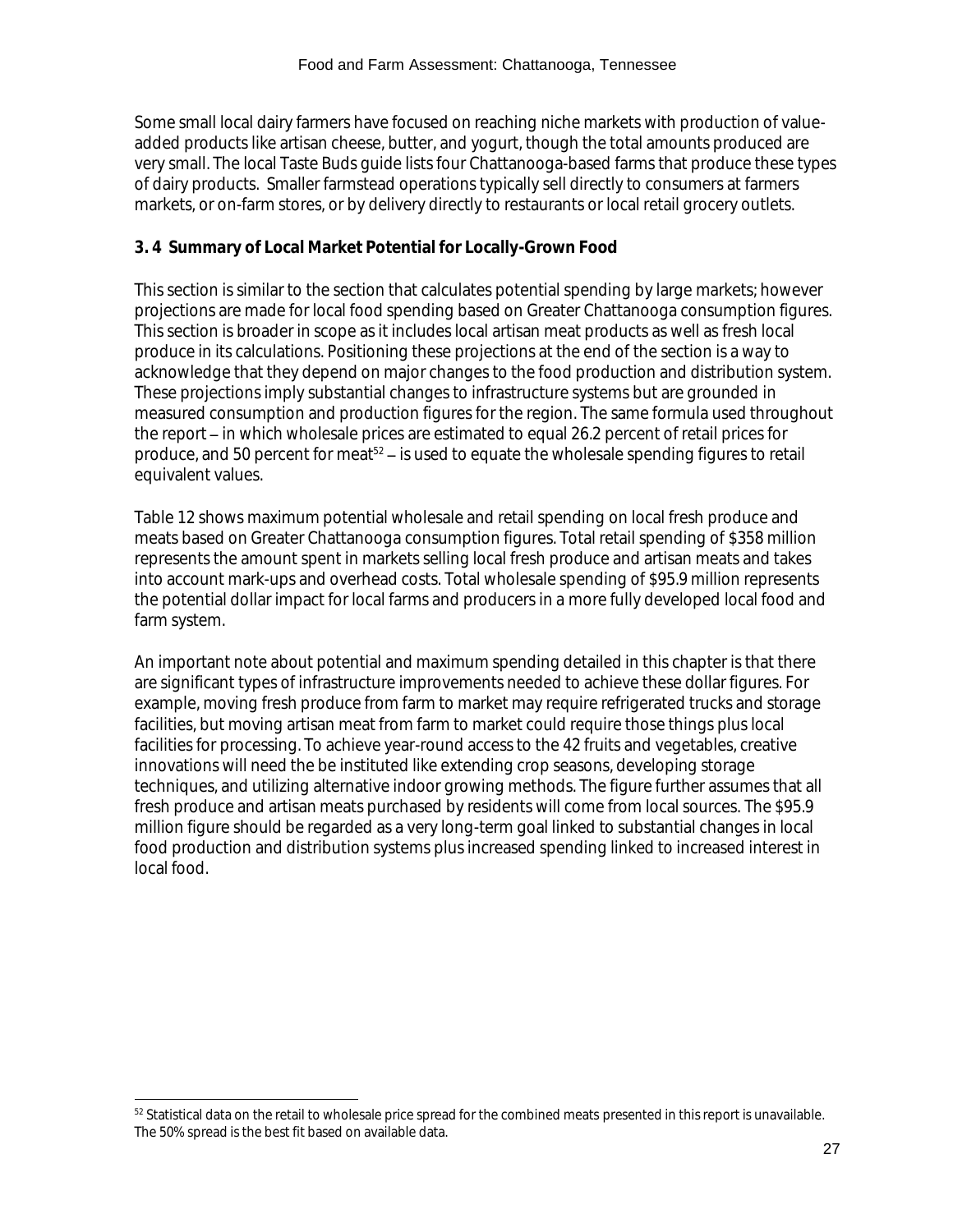**A Summary of Total Market Potential for Local Food in Greater Chattanooga**<sup>53</sup>

#### **Table 12**

| A Julianul y Or Total Market Fotontial for Local Food in Orcator Chattanooga |                                         |                                       |                                          |  |
|------------------------------------------------------------------------------|-----------------------------------------|---------------------------------------|------------------------------------------|--|
|                                                                              | <b>Total Consumption</b><br>(lbs.) 2009 | <b>Potential Spending</b><br>(Retail) | <b>Potential Spending</b><br>(Wholesale) |  |
| Fruits and Vegetables <sup>54</sup>                                          | 257,570,500                             | \$349,323,400                         | \$91,522,731                             |  |
| Meats (beef, chicken,<br>pork, turkey) <sup>55</sup>                         | 274,648,300                             | \$8,746,80056                         | \$4,373,40057                            |  |
| Total (retail spending): \$358 million                                       |                                         |                                       |                                          |  |
| Total (wholesale spending): \$95.9 million                                   |                                         |                                       |                                          |  |

Source: The figures in the table are based on a series of calculations combining data from the 2007 Census of Agriculture and the Agriculture Statistics divisions of the Tennessee Department of Agriculture, Alabama Department of Agriculture and Georgia Department of Agriculture, the ERS/USDA Data Food Availability (Per Capita) Data System: Food Guide Pyramid, and The Packer which provided the 2010 average price per pound for each of the 42 vegetables considered.

#### *Maximum Spending Potential for Fruits and Vegetables*

Maximum potential spending for fruits and vegetables of \$349,323,400 is calculated as total consumption multiplied by the average retail price per pound for each of 42 types of fruits and vegetables. The total of these dollar amounts is \$349,323,400 and is approximate retail spending by Greater Chattanooga residents. This figure also represents the maximum retail spending potential for the key 42 fruits and vegetables grown in the region. (70,444,600 lbs of produce x \$/lb for each type of produce =  $$99,265,189$  spending).

#### *Maximum Spending Potential for Artisan Meat*

Maximum potential spending for artisan meat (beef, chicken, pork, turkey) of \$8,746,800 is calculated as total consumption multiplied by the average retail price per pound of each meat. Local artisan meats represent approximately 1 percent of this total.<sup>58</sup> \$8,746,800 represents the

l <sup>53</sup> All figures are rounded to the nearest hundred.

<sup>54</sup> Estimates are based on the calculations presented in Table 8 as well as the ERS/USDA Data Food Availability (Per Capita) Data System: Food Guide Pyramid and USDA Census of Agriculture, 2007.

<sup>55</sup> Estimates are based on the calculations presented in Table 10 as well as the ERS/USDA Data Food Availability (Per Capita) Data System: Food Guide Pyramid and USDA Census of Agriculture 2007.

<sup>56</sup> According to the USDA report *Small Scale US Cow-calf Operations* (2011), small-scale niche meat farmers make up about 1% of total meat production. Therefore, in order to realistically predict the possible market share for local meat products in the region of study, the larger figure of \$874,680,000 which equals total meat spending (based on consumption) by the residents of Greater Chattanooga must be multiplied by this 1% figure.

<sup>&</sup>lt;sup>57</sup> This figure is intended to give a rough estimate of farmshare dollars for artisan meat producers. It should be viewed in context as the 1% market share figure is unable to take into account market factors which can change the value of the product sold and/or the farmshare of the meat dollar. For instance, increased processing and production costs are associated with artisan production as is higher retail cost per pound of meat. Additionally, artisan meat producers often sell directly to consumers and receive 100% of the dollar share for their products.

<sup>&</sup>lt;sup>58</sup> Large corporate livestock and poultry operations in the region are not likely to convert their production to support local market sales. Instead, smaller operations with greater infrastructure flexibility will be the target producers to supply local markets. According to a report published by the USDA the percent of livestock operations that tend to target direct markets is about 1%. *Small Scale US Cow-calf Operations,* April 2011. USDA, Animal and Plant Health Inspection Service, Veterinary Services, National Animal Health Monitoring System.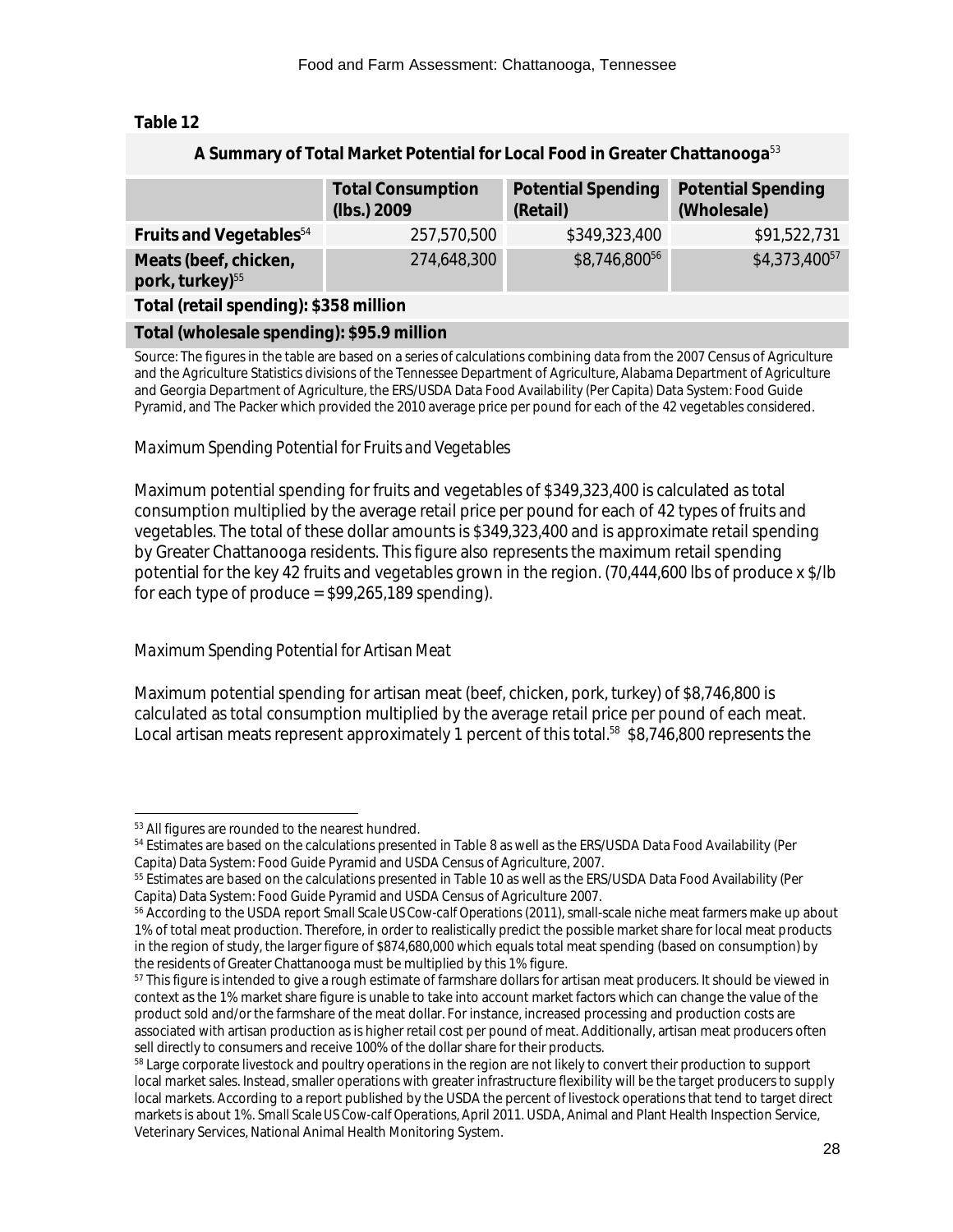maximum spending potential for locally raised artisan meat in the region. (274,648,300 lbs of meat consumed x  $\frac{1}{2}$ /lb for each type of meat<sup>59</sup> x 1% = \$2,909,414 spending).

As before, the significance of any spending on locally-grown food lies in its potential to increase returns to individual farmers and generate additional economic impact to the region.

# *The Multiplier Effect*

l

The local multiplier effect (LME) is a term first used by economist John Maynard Keynes in his 1936 book *The General Theory of Employment, Interest, and Money* to describe the way that dollars are recirculated within a local economy before leaving through the purchase of an import. According to the theory, \$95.9 million of spending on local farm products would add more than that to the local economy as local farmers re-spend the money on products and services in the local community.

There are many factors which influence the number of times dollars are thought to re-circulate, but LME's are commonly reported to range from 1.5 to 3.0. Within that range, the impact to the local economy of \$95.9 million in spending on local farm products would be between \$268.5 million and \$537 million.

<sup>59</sup> From Economic Research Service, USDA and Bureau of Labor Statistics, U.S. Department of Labor. Price of meat per pound for 2011: Beef (\$4.87), Chicken (\$1.70), Pork (\$3.48), Turkey (\$1.60).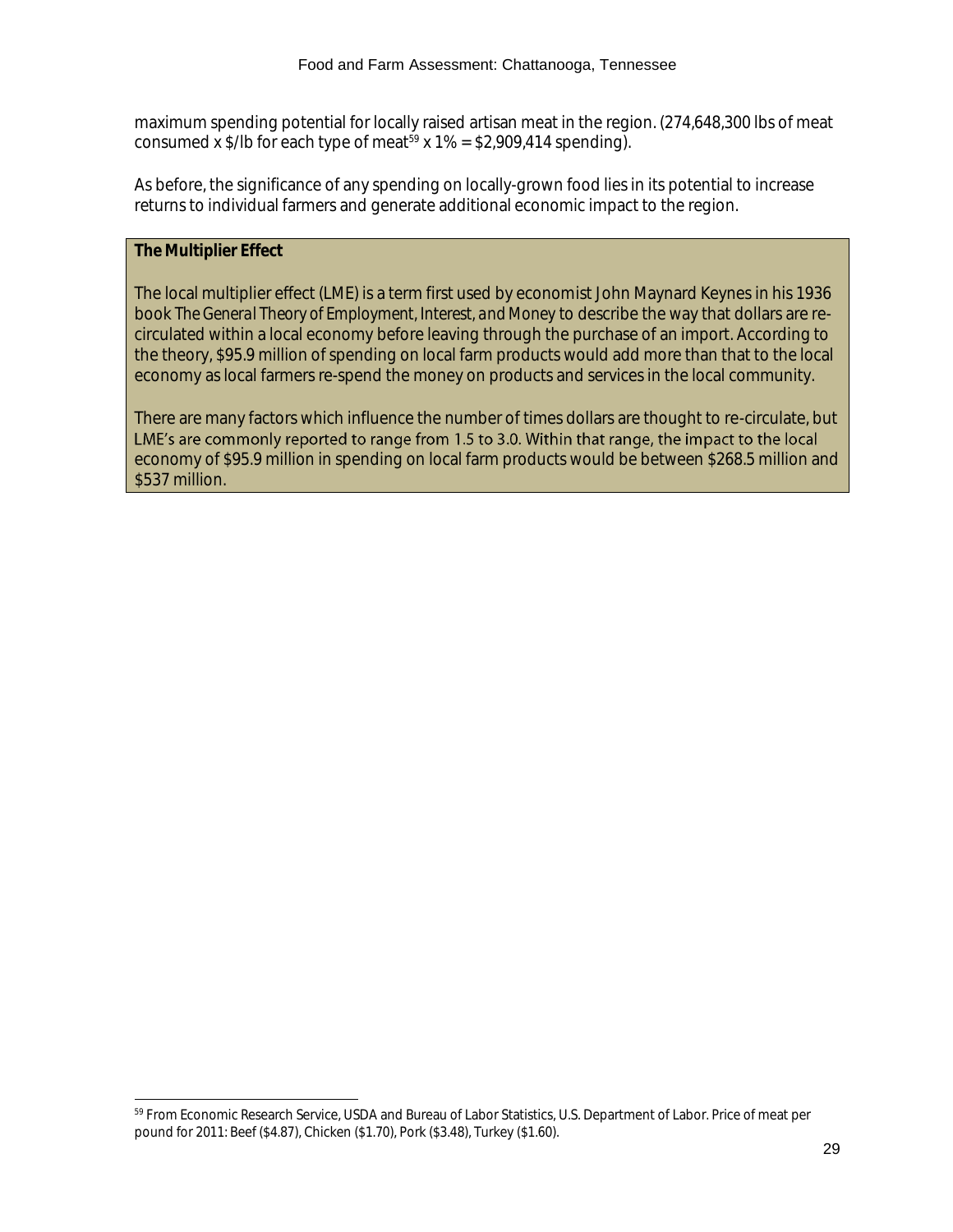# **4. Bridging the Gap between Supply and Demand**

The gap refers to the fact that there is more potential demand than supply for many types of food produced in the Chattanooga region and that many consumers, businesses, and organizations indicate a desire for more locally-grown food than they can currently buy. Supply, in this case, includes all facets of food procurement and distribution including issues involving equipment, facilities, and processes for moving food from farm to market. This final chapter draws on research and information presented throughout the report to generate recommendations and make conclusions about bridging the gap between demand and supply of locally-grown food in the Chattanooga region.

The following recommendations reflect an underlying assumption that the local food system will change incrementally over many years and that aiming for maximum potential will require a longterm perspective. Each recommendation is intended to provide insight into current opportunities for supporting and advancing the local food system, as well as recommendations for points of action.

# **4.1 Recommendations**

#### *Provide Support to Family Farms*

In the context of a developing local food economy, providing family farms with support is strategic. Supplying local food products to Greater Chattanooga residents will require a diversity of farms (defined by size and production capacity, products grown or raised, farm infrastructure, etc.), to supply a diversity of market outlets with different requirements.

Small family farms – 1 to 9 acres – are emerging in an environment of increasing demand for locally grown food and interest in experiencing local agriculture. Small farms have the capacity to be innovative and respond to the demands of the local market. Often relying on direct sales, small farms supply their products to residents and visitors via farmers markets, CSAs, roadside stands, and small businesses. At the same time, the data show that a large proportion of the region's small farms are losing money. While the emergence of small farms offers a promising counter trend to the aging farm population by bringing in the next generation of family farmers, the increase will only be maintained if farms can stay successful and profitable.

Medium and larger sized family farms  $-50+$  acres  $-$  have the production capacity to reach larger retail markets like grocery stores and schools. These farms are important to a developing local food system because they are able to supply the markets where the majority residents and visitors purchase food. However, local trends show that the number of farms between 50 and 179 acres are declining in the region.

Across farms, to access the opportunities in local markets successfully, farmers need a combination of skills, resources, and support in multiple areas. Farmers need training and expertise in business and market planning to effectively diversify their farm businesses and market their farm products locally. Farmers need to understand industry standards for different types of local market outlets: packaging, labeling, food safety requirements, distribution, quality standards, traceback standards, etc. This combination of assistance provides farmers with the support needed to make decisions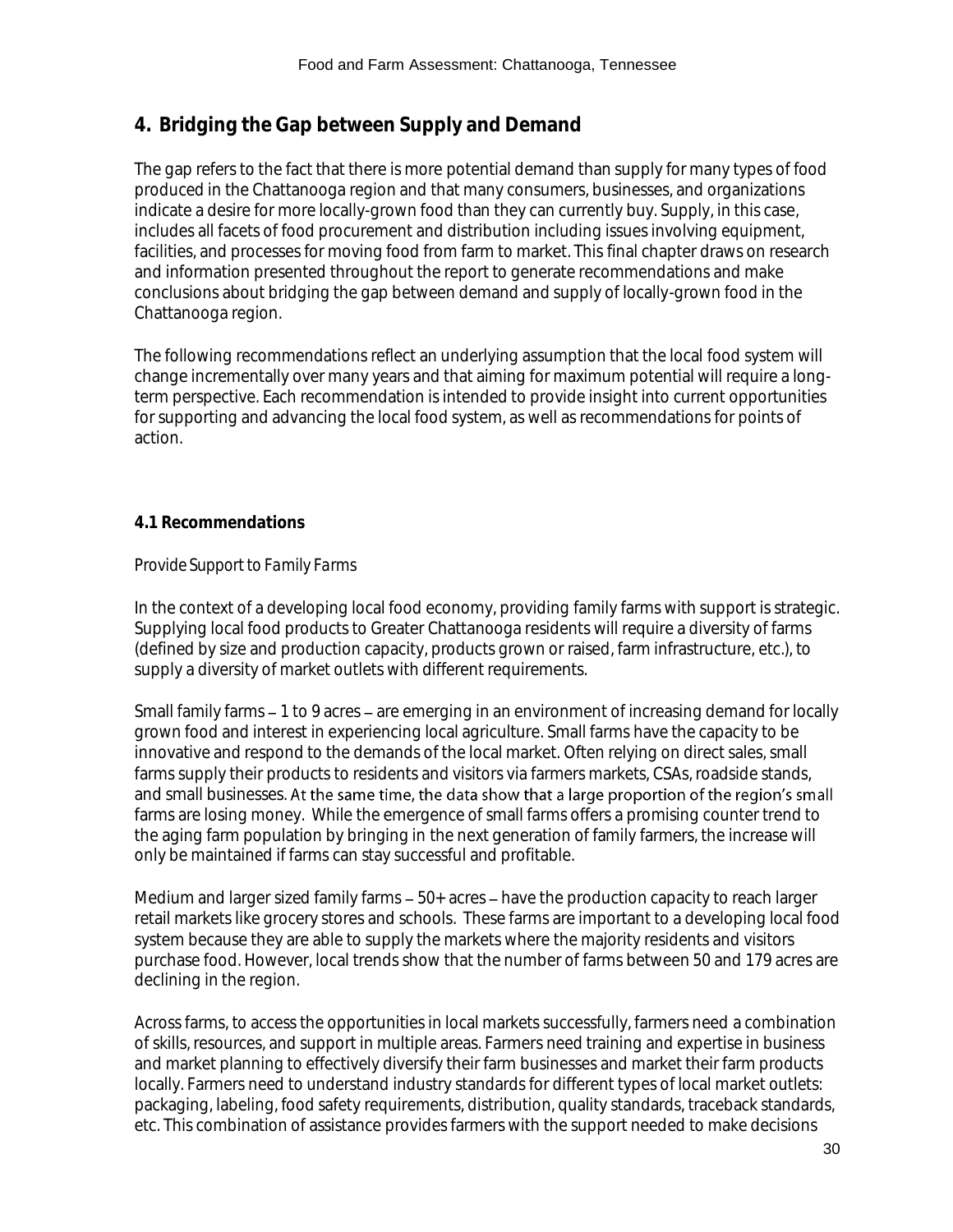and implement practices based on careful planning. Decisions based in planning reduce risk and increase the likelihood that strategies are successful.

#### *Conduct Outreach and Develop Relationships with Buyers*

Across all categories of markets surveyed, businesses expressed high interest in receiving assistance in sourcing locally grown food. Expanding on the previous recommendation, farmers need help developing business relationships with local buyers and vice versa. In an expanding local food system, the suitability of this connection is crucial to ensure the satisfaction and sustainability of these relationships. Farmers need specific information about what markets are available to them and how to access them. Food businesses need to understand the qualities of local product and how they can adapt their procurement and distribution systems to accommodate local.

In assuming a role as a mediator between farms and food businesses, it is important to understand the desires and requirements of particular market outlets and the capacity of different types of farms to meet those requirements. Outreach to buyers across market segments to assess market desires and industry requirements for things like packaging and labeling, food safety certification, quality standards and traceback, product quantities and distribution. Meet with local farmers to assess the capacity of their operations and to direct them to suitable market outlets, and prepare them to meet industry standards.

The knowledge that you develop about your region's food system and the trust and relationships that you develop with buyers and farmers will play a crucial role in the region as demand and awareness continue to increase with local food campaign activities. Buyers will look to Gaining Ground for help finding suitable and reliable sources of local product. Farmers will have a community resource to help them develop the skills, knowledge, and connections to access opportunities in local markets.

#### *Highlight and Develop Connections between Farms and Restaurants*

Following the previous recommendation, dedicating time and resources to cultivate deeper connections between local farms and restaurants is a good place to start. Chattanooga has a vibrant independent restaurant sector and increasing interest by chefs in sourcing fresh, local food. To build on this interest, develop a farm to chef business directory to connect producers to restaurant chefs. A local food business trade directory provides a practical means for farms to market their products and for restaurants to source local ingredients and advertise the local products they are interested in finding. Furthermore, the directory provides farmers and food businesses with the means to post business requirements and mitigate potential misunderstandings and frustrations. For example, chefs post product volume, delivery, and the vendor approval process; farmers post the minimum order required, their distribution area, and production practices.

Other efforts focused on deepening connections between local farms and restaurants might include a farm to chef promotional campaign using Harvested Here - Chattanooga Grown<sup>™</sup> branding and marketing materials, farm fieldtrips for chefs, and farmer-buyer meetings. The combination of these activities will simultaneously connect local farms to this market sector, increase the visibility of local food in the community and build awareness, and provide farmers and chefs with practical information about how to build business relationships that last.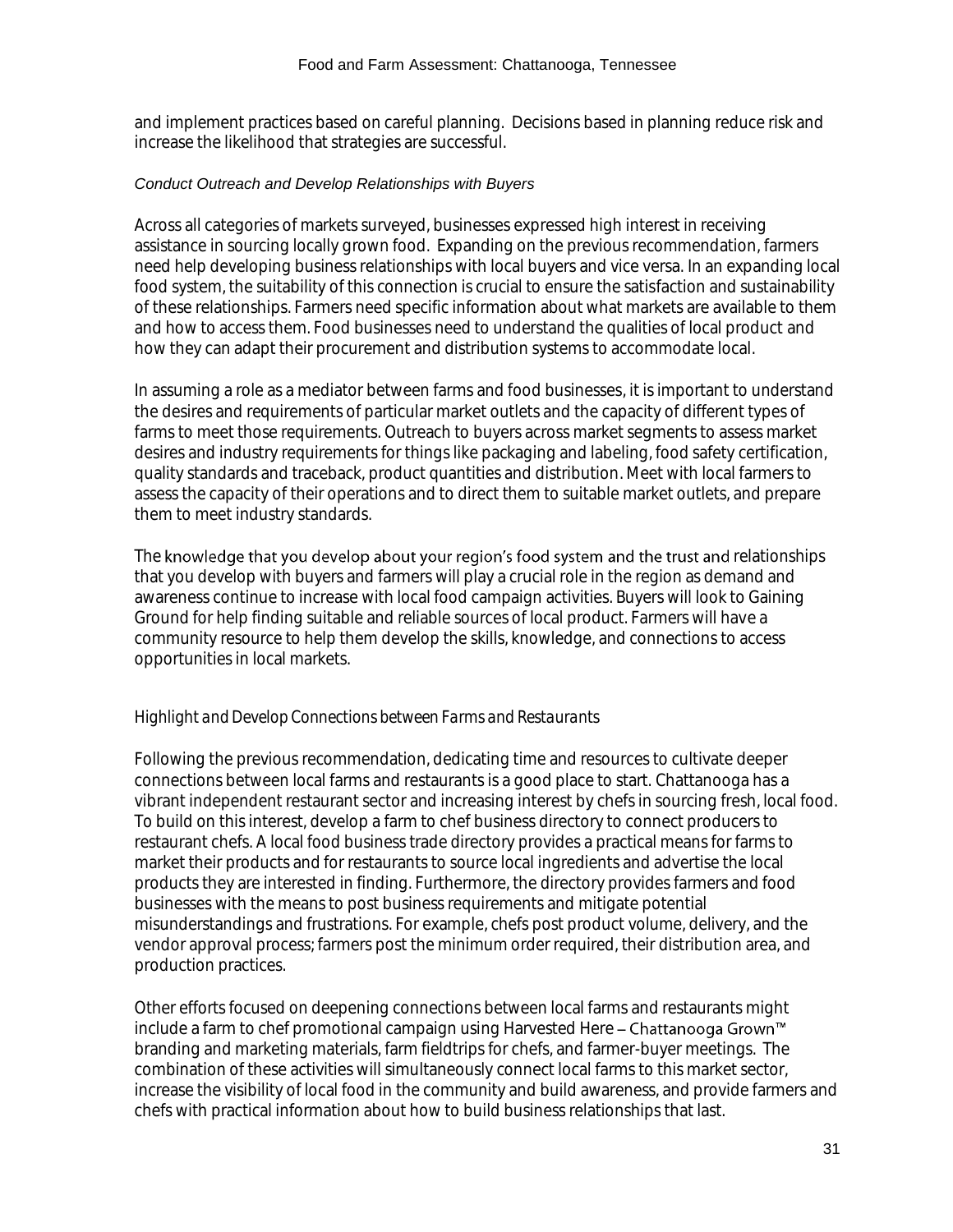# *Support Direct Marketing Channels*

Direct markets provide the highest return to farmers in comparison to other markets. They provide an easy entry point for farmers new to marketing because of the minimal cost required for entry, and in providing a direct connection between consumer and farmer they cultivate customer loyalty and advocacy for local farms and food. People shop at farmers markets not just for food but for the experience of interacting directly with the people that grow their food and for the sense of community. Direct markets put a face on food and bring heightened visibility to local farms and food, benefitting agriculture as a whole. Accordingly, direct markets are an important piece of ongoing local food campaign activities that work synergistically with efforts to mainstream local food and expand their distribution into non-direct market outlets.

Demand for direct market products in the study region is evident from the 2007 Agricultural Census, which shows a 34.5 percent increase in direct food sales to \$10.4 million in 2007 from \$7.7 million in 2002. Support might be in the form of the promotion of existing direct-to-consumer outlets—farmers markets, CSAs, on-farm stores and stands; workshops and training for farmers on relevant topics—salesmanship and display, best food safety practices, food regulation, marketing and promotion, etc; or in the form of assistance with the expansion of outlets.

# *Local Branding and Certification Programs*

A clear barrier to the purchase of locally grown food indicated by Chattanooga residents is knowing where to find locally grown food. With more and more interest by consumers in supporting local farms and buying local food, it is vital that consumers know specifically where to find local food and, in non-direct market settings in particular, be able to identify it in the midst of a crowded market environment.

Demand for local can only be realized if consumers can find and identify local products. Labeling is important both because it allows consumers to act on their preference for locally-grown food and it allows any price premiums associated with the food to accrue to producers. Local branding is a way to add value to local farm products and provide farmers with a means to increase their marketing power to compete more effectively with non local items in the marketplace.

Research shows the willingness of consumers to pay more for local food and the significance of informational labels to identify locally produced products. The launch of the *Harvested Here-Chattanooga Grown* labeling initiative is an opportunity for local producers and markets to take advantage of the "local" trend. In the community survey, respondents noted their reasons for purchasing local food: it supports their neighbors and local economy (63.7%); it's fresher (56.6%); and it's healthier (48.5%). As it moves forward the Harvested Here brand should clearly communicate these values to the public.

# *Conduct Feasibility Assessmentsfor Local Meat Processing*

Of the approximately 466 million pounds of beef produced in the 100-mile region, only a small proportion of it is actually finished and processed in the region and marketed locally. The beef finished and processed in the region is often grass-fed or grass-finished beef and sold directly from on-farm stores and area farmers markets. Similarly, poultry producers in the region selling to local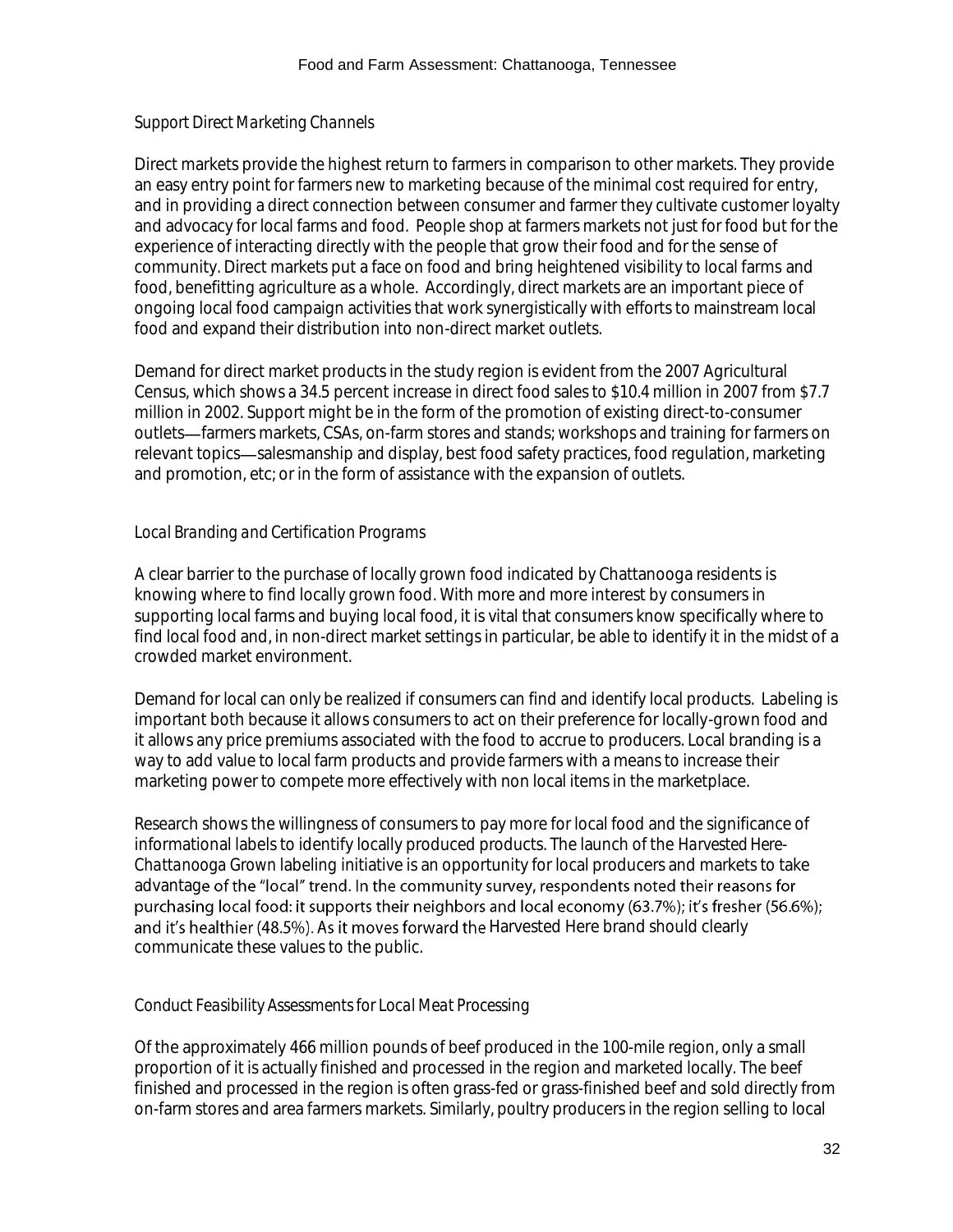markets raise birds in small quantities on pasture and can sell direct to consumers at farmers' markets or from on-farm stores.

Despite interest by producers and consumers, the infrastructural obstacles for proper meat handling and distribution are considerable. Grass-fed and grass-finished beef requires not only land for pasture but on-farm animal handling facilities, access to a USDA-inspected processing facility that adheres to all of the federal regulations from animal treatment to water quality to packaging and labeling, transportation to and from meat processing facilities, and adequate cold storage for processed meat products. Tennessee does not have a state poultry inspection program. However, anyone interested in processing and/or selling food must first obtain approval from and be licensed by the Tennessee Department of Agriculture. As with beef, poultry farmers need assistance in accessing the proper equipment and training to provide high quality product to sell to local markets.

As the local food system continues to mature in the Greater Chattanooga region, producers, processors, agricultural professionals, food and farm organizers, and others will have to address gaps in regional infrastructure that contribute to gaps between supply and demand and create barriers to further localization efforts. Feasibility assessments for small and large animal processing in the region will provide producers, agricultural professionals, and local food and farm organizers with the information needed to develop informed strategies for addressing the processing limitations. Feasibility studies should be designed to determine the most economically viable means to expand the region's animal processing capacity, which might take multiple forms: the development of new infrastructure, the expansion of existing infrastructure, or the conclusion that it is not currently economically viable.

# *Align Tourism and Agriculture*

Promote Chattanooga food and farms to tourists. Tourism is a major economic driver in the region generating an impact of nearly \$762 million in 2010.<sup>60</sup> While promoting experiences that bring agriculture and tourism together-agritourism- is not a new idea, an expanded notion of agritourism includes experiences with the region's agriculture that happen off-farm as well as onfarm. Off-farm connections might involve eating at a restaurant or staying at a Bed & Breakfast that features locally-grown food, attending a festival or event celebrating regional cuisine, or traveling a scenic trail through the region's farmland. These kinds of experiences are important because, while not all farms can welcome tourists to their farm for events and activities, all farms can benefit from the visibility and excitement generated.

To align tourism and agriculture a first step might be to conduct a needs assessment with tourism authorities and economic development officials in your region to gauge interest and assess opportunities. What do they need to promote local farms and food? What tools, resources, and support would be most useful to them? What ideas do they have to highlight the farms and distinct food ways in their communities? This information will help you to focus your efforts and resources and develop a strategy grounded in industry feedback. Tourism and agriculture activities might include an outreach campaign to tourism authorities about existing resources (e.g. the Taste Buds Guide) or the re-packaging of existing resources in a more tourism friendly format (e.g., visitor center rack cards) or the creation of new promotional tools and resources (e.g. materials that are

l <sup>60</sup> *Recreation Destinations: 2010 Annual Report.* (2010). City of Chattanooga Parks and Recreation Department. [http://www.chattanooga.gov/Files/2010OpeningPage.pdf.](http://www.chattanooga.gov/Files/2010OpeningPage.pdf) (accessed July 2011).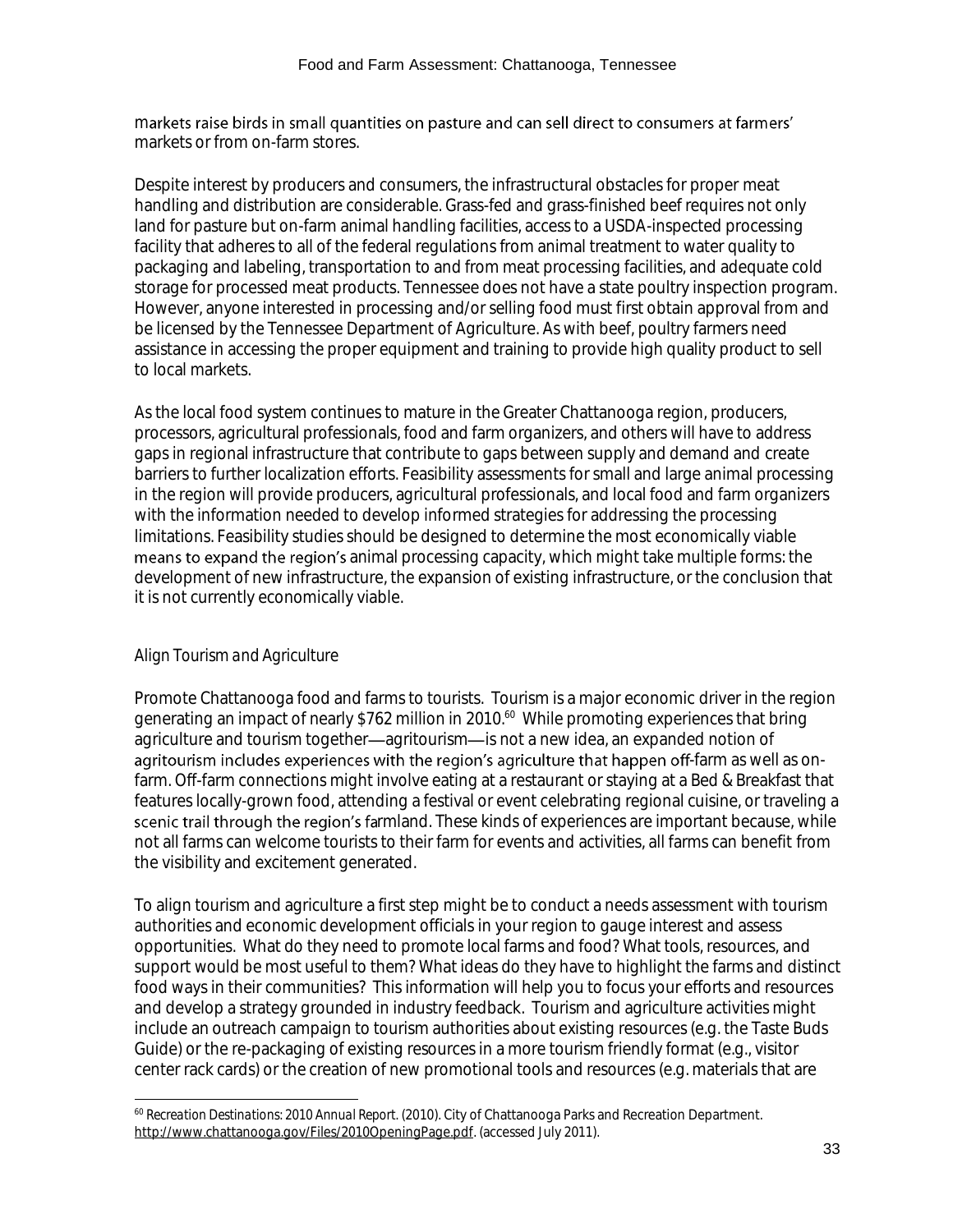specific to county, food and farm trip planners and maps, etc). ASAP's Farm Promotion and Support: *Ideas and Tools for Economic Development and Tourism Development Authorities* is a good resource to get started thinking about accessing and building the potential of farm tourism. Access this document at [http://www.asapconnections.org/ farmpromotionandsupport.pdf](http://www.asapconnections.org/%20farmpromotionandsupport.pdf)

# *Promote Positive Experiences around Local Food*

With the growth of the local food movement, there has been increasing interest by schools, hospitals, and colleges in providing fresh, local options to students, staff, patients, and employees. The results of the Chattanooga surveys show strong interest by the region's hospitals, schools, and colleges. While these market segments can provide farmers with increased marketing options and can be integrated into an overall strategy of market diversification, institutional market settings like schools and hospitals in particular provide opportunities to highlight the connections between food, food access, and health; nurture healthy eating habits in kids and families; and over the long term build support and appreciation for local farms and food. With schools and hospitals, because they reach broad constituencies and reach across socioeconomic and other cultural lines, these outlets provide opportunities to increase the distribution of fresh, local food to vulnerable children and families.

Taking a longer view of the development of the local food system, develop/integrate strategies in local food campaign activities that promote positive experiences with local food and farms. Research from the health sciences demonstrates that food habits and preferences are directly impacted by positive and negative experiences. Preferences for food develop in positive contexts and aversions to foods develop in negative contexts. Following, children and adults that have positive experiences with local farms and food develop an appreciation for local food and farms.

In Farm to School, Farm to Hospital, and Farm to College support/promote program activities that emphasize the experiential aspects: farm field trips, cooking demonstrations with seasonal ingredients, tastings, meet the farmer events, school gardens, etc. These hands-on activities engage participants positively with local agriculture. Kids and adults participate in planting and harvesting activities, learn to cook with seasonal ingredients, learn about the cycles of agriculture and the seasonality of crops, meet farmers growing food in their communities, and try new fruits and vegetables. These types of positive experiences influence the formation of eating habits and preferences, create healthier individuals and communities, and develop local food and farm advocates.

# *Support Policies that Favor Local Distribution, Sales, and Protecting Farmland*

l

By working with policymakers at both state and local levels, local food advocates can not only pursue changes in policies affecting producers in the region, but keep agriculture issues at the forefront of the many regional planning and promotion efforts. Policy advocacy is also important as it relates to expanding the reach of local markets into low-income market segments. Below is a sample of policies other regions around the country have endorsed to help develop local food:<sup>61</sup>

<sup>61</sup> Unless otherwise footnoted, this list is adapted from *Planning for an Agricultural Future: A Guide for North Carolina Farmers and Local Governments*. 2007. American Farmland Trust.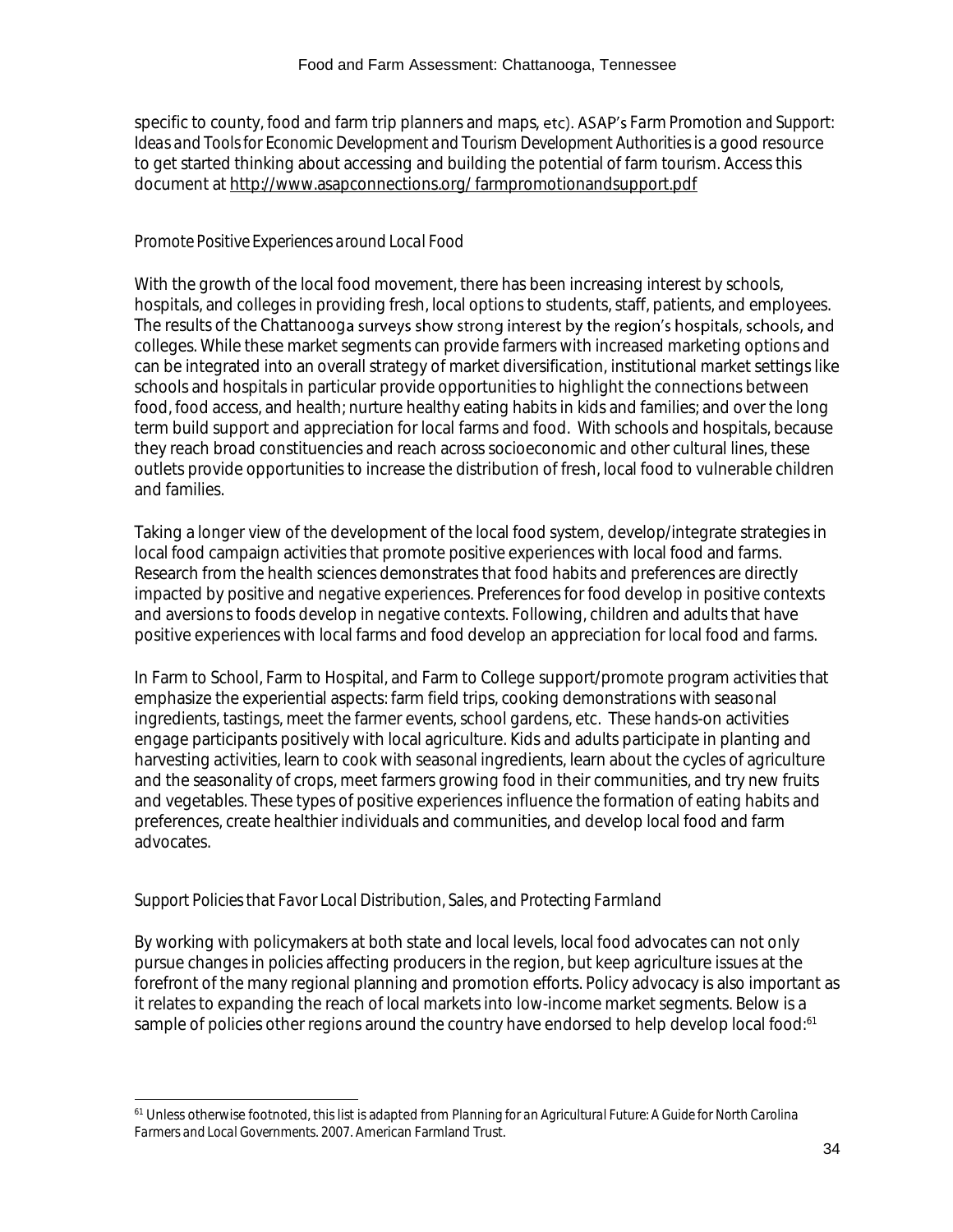- Food Policy Councils- A Food Council should serve as a way for people and organizations concerned about food access, food production and food processing to interact and advocate for change.<sup>62</sup>
- Voluntary Agricultural Districts (VADs)- a specialized area where bona fide agriculture production is encouraged. Districts may require minimum acreages and enrollment periods for inclusion as a district. In general, districts are established to reduce conflicts between rural and urban landowners.
- Present Use Value (PUV)- the value of land based on its current use as agricultural land and assuming that there is no possibility of the land being used for another purpose. Present use value is determined by the state DPA using the statutory formula found in Tenn. Code Ann. §67-5-1008 (c).
- Extraterritorial Jurisdiction (ETJ)- allows a municipality to ensure that developments within a designated planning region are compatible with zoning standards inside the city. Including farming as an allowed use in a zoning district can provide the flexibility needed to change a farming operation in the future.
- Comprehensive Farmland Preservation Plan- Comprehensive farmland preservation plans identify agricultural resources and outline efforts and funding opportunities to ensure that farming has a continued place in the community. Land preservation efforts strive to preserve strategically located parcels utilizing local funding to leverage available funding from the county and state.
- Purchase of Agriculture Conservation Easement (PACE)- Landowners sell agricultural conservation easements to a government agency or private conservation organization. In exchange, farmland is permanently maintained for farming purposes.
- Farmers Market Technology- The ability to accept EBT/SNAP benefits at farmers markets provides a means to expand the availability of local food to people with food needs and provide farmers with the ability to reach a different market segment.

# *Foster Collaboration around Shared Goals*

New partnerships need to be formed, relationships expanded, and roles clarified in order to further food system localization efforts. The agenda of the local food movement is broad and far more than any one organization can handle effectively. Outside of agriculture, there are other groups with which partnerships are critical for advancing the local food agenda, including farm worker support agencies, organizations concerned with hunger, health, and food security, and governmental organizations that can facilitate policy changes influencing the ability of local farm products to reach local markets. As a first step, engage in an asset mapping process. Identify the resources and stakeholders in the Chattanooga community relevant to the process of rebuilding community based food systems. Engage key stakeholders in a process that defines community strengths, needs, shared priorities, and most importantly begins to build relationships across community sectors and potential future collaborations.

# *Evaluate Local Food Campaign Activities*

Evaluation is important to understanding the impacts of your work, determining future action, demonstrating the value of your work, and securing funding for future activities. An evaluation

l <sup>62</sup> Casey Dillon, *Counties and Local Food Systems: Ensuring Healthy Foods, Nurturing Healthy Children. July 2007. National* Association of Counties. E-Text Link[: http://www.farmtoschool.org/files/publications\\_133.pdf.](http://www.farmtoschool.org/files/publications_133.pdf) (accessed May 2011).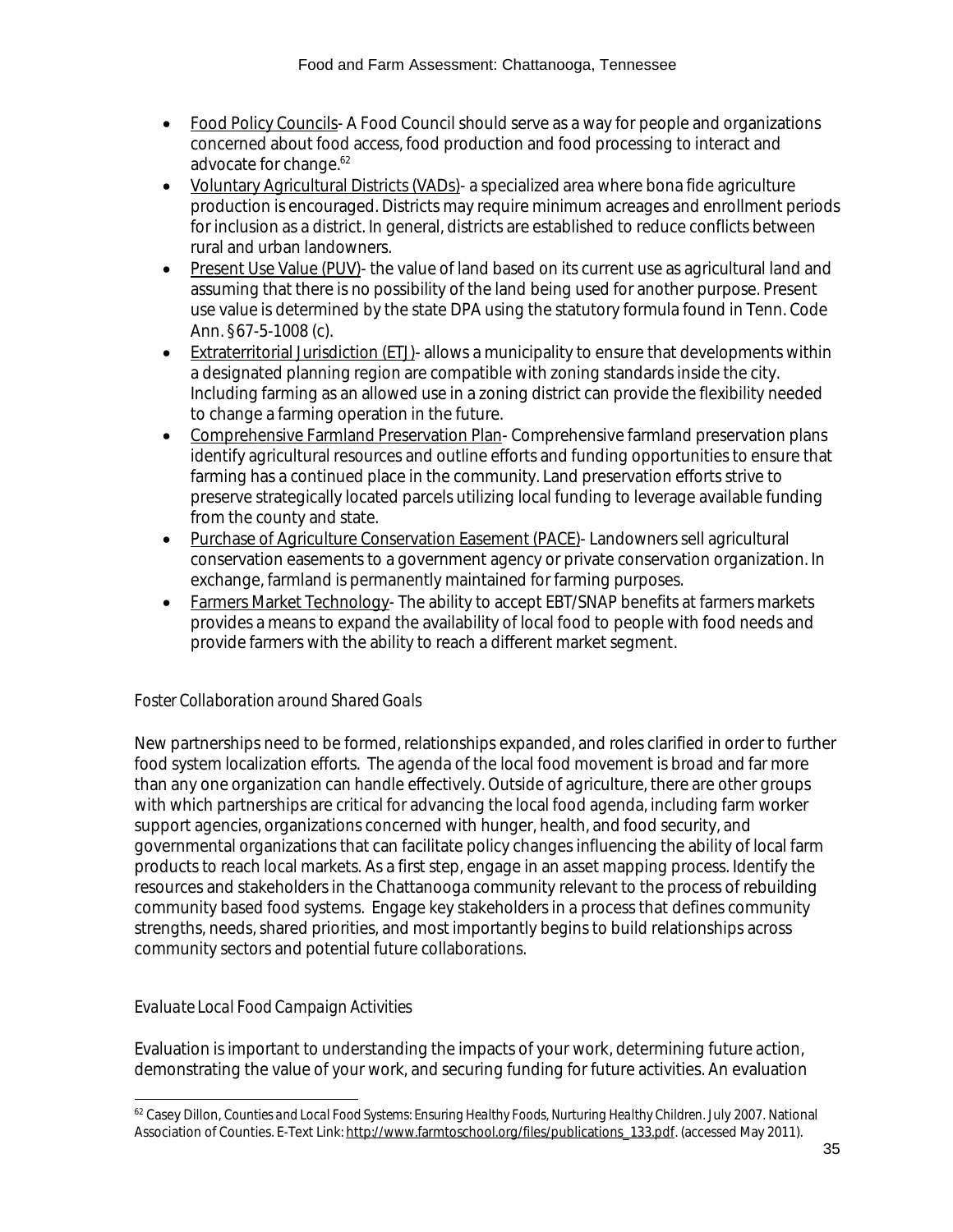program that uses a combination of surveying methods, census data, and activity tracking systems can be used to document participation in and satisfaction with Gaining Ground services and programs. Evaluation systems measure the impacts of campaign activities, and identify points of intervention where resources can be used to further the development of the region's local food economy.

Regular evaluation provides the means to track changes over time. For example, changes in the level of program participation, i.e., increases in participation in the Harvested Here program, is a proxy as to the perceived value of your program for farms and businesses. Changes in the TasteBuds Guide-i.e., increases in the number of farms, increases in the number of businesses, the diversification of participating business sectors, the diversification of farm product offerings correlate with an expanding local food economy that provides increasing opportunities for farms and businesses. An annual survey administered to program participants provides a means to measure perceived impacts of your work on farmer and food businesses and track local food sales. Consumer surveys administered at periodic intervals tracks changes to the perceptions and values associated with local farms and food. Analyses of data from the USDA's Agricultural Census can help track changes in agriculture—number of farms, farm acreage, changes in production practices, farm profitability, farm size, etc. - over time. Appendix A suggests evaluation measures for campaign activities and ways to collect that information.

Logic models are a useful evaluation tool. Logic models provide a structure to conceptualize change in the food system; how programs—specific activities—lead to changes in knowledge, attitudes, behaviors, and conditions. As an ongoing evaluative structure, it provides a way to monitor campaign activities in relation to expected outcomes, creating a feedback loop to promote modification in campaign activities in response to new knowledge. Appendix B contains a logic model template. Additional templates are available from the University of Wisconsin at [http://www.uwex.edu/ces/pdande/evaluation/evallogicmodelworksheets.html.](http://www.uwex.edu/ces/pdande/evaluation/evallogicmodelworksheets.html) A logic model development guide is available from the W.K. Kellogg Foundation at [http://ww2.wkkf.org/DesktopModules/WKF.00\\_DmaSupport/ViewDoc.aspx?LanguageID=0&CID=2](http://ww2.wkkf.org/DesktopModules/WKF.00_DmaSupport/ViewDoc.aspx?LanguageID=0&CID=284&ListID=28&ItemID=2813669&fld=PDFFile) [84&ListID=28&ItemID=2813669&fld=PDFFile.](http://ww2.wkkf.org/DesktopModules/WKF.00_DmaSupport/ViewDoc.aspx?LanguageID=0&CID=284&ListID=28&ItemID=2813669&fld=PDFFile)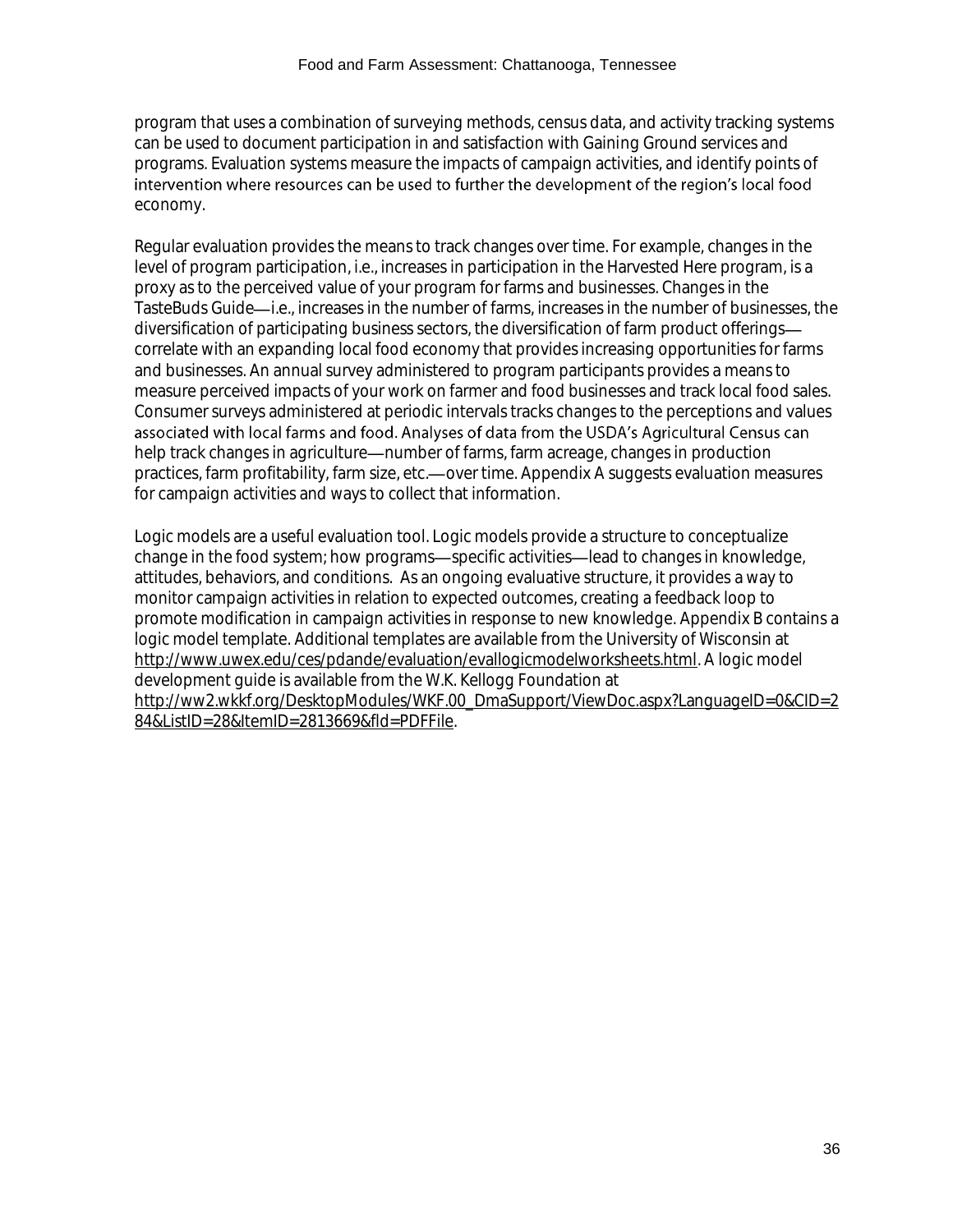#### Food and Farm Assessment: Chattanooga, Tennessee

| <b>Evaluation Measures</b>                                                                     | Census                     | <b>TasteBuds</b> | Certification | Consumer | Annual       |
|------------------------------------------------------------------------------------------------|----------------------------|------------------|---------------|----------|--------------|
|                                                                                                | Data                       | Guide            | Program       | Survey   | Survey       |
| Farms                                                                                          |                            |                  |               |          |              |
| Number of farms                                                                                | $\checkmark$               | $\checkmark$     | ✓             |          | $\checkmark$ |
| Farm acreage                                                                                   | $\checkmark$               |                  |               |          | $\checkmark$ |
| Farm size                                                                                      | ✓                          |                  |               |          | ✓            |
| Farm Profitability                                                                             | $\checkmark$               |                  |               |          | $\checkmark$ |
| Acres in production                                                                            |                            |                  |               |          | ✓            |
| Number of years farming                                                                        |                            | ✓                |               |          | ✓            |
| Changes in production<br>practices                                                             |                            | ✓                | ✓             |          | ✓            |
|                                                                                                |                            |                  |               |          |              |
| <b>Farm Sales and Markets</b>                                                                  |                            |                  |               |          |              |
| Direct to consumer sales                                                                       | $\checkmark$               |                  |               |          | ✓            |
| Direct to grocer                                                                               |                            |                  |               |          | $\checkmark$ |
| Direct to restaurant                                                                           |                            |                  |               |          | ✓            |
| Direct to wholesaler                                                                           |                            |                  |               |          | ✓            |
| Trends in products produced<br>for local markets                                               | $\checkmark$ <sup>63</sup> | $\sqrt{64}$      |               |          | ✓            |
| Expansion into new markets                                                                     |                            |                  |               |          | ✓            |
| Perceived access to markets                                                                    |                            |                  |               |          | ✓            |
| Distribution of farms<br>participating in TasteBuds<br>and certification program <sup>65</sup> |                            | $\checkmark$     | ✓             |          |              |
|                                                                                                |                            |                  |               |          |              |
| Farm participation                                                                             |                            |                  |               |          |              |
| Certification program                                                                          |                            |                  | $\checkmark$  |          | $\checkmark$ |
| <b>TasteBuds</b>                                                                               |                            | $\checkmark$     |               |          |              |
| Satisfaction with Gaining<br>Ground services/programs                                          |                            |                  |               |          | ✓            |

# **Appendix A: Evaluation Measures for Local Food Campaign Activities**

*Continued next page…*

l

 $\rm ^{63}$  From Census data, trends in cash receipts from farming by farm product.

<sup>&</sup>lt;sup>64</sup> Trends in product offerings in Taste Buds.

<sup>&</sup>lt;sup>65</sup> Indicates reach of program, expansion of interest, expansion of markets.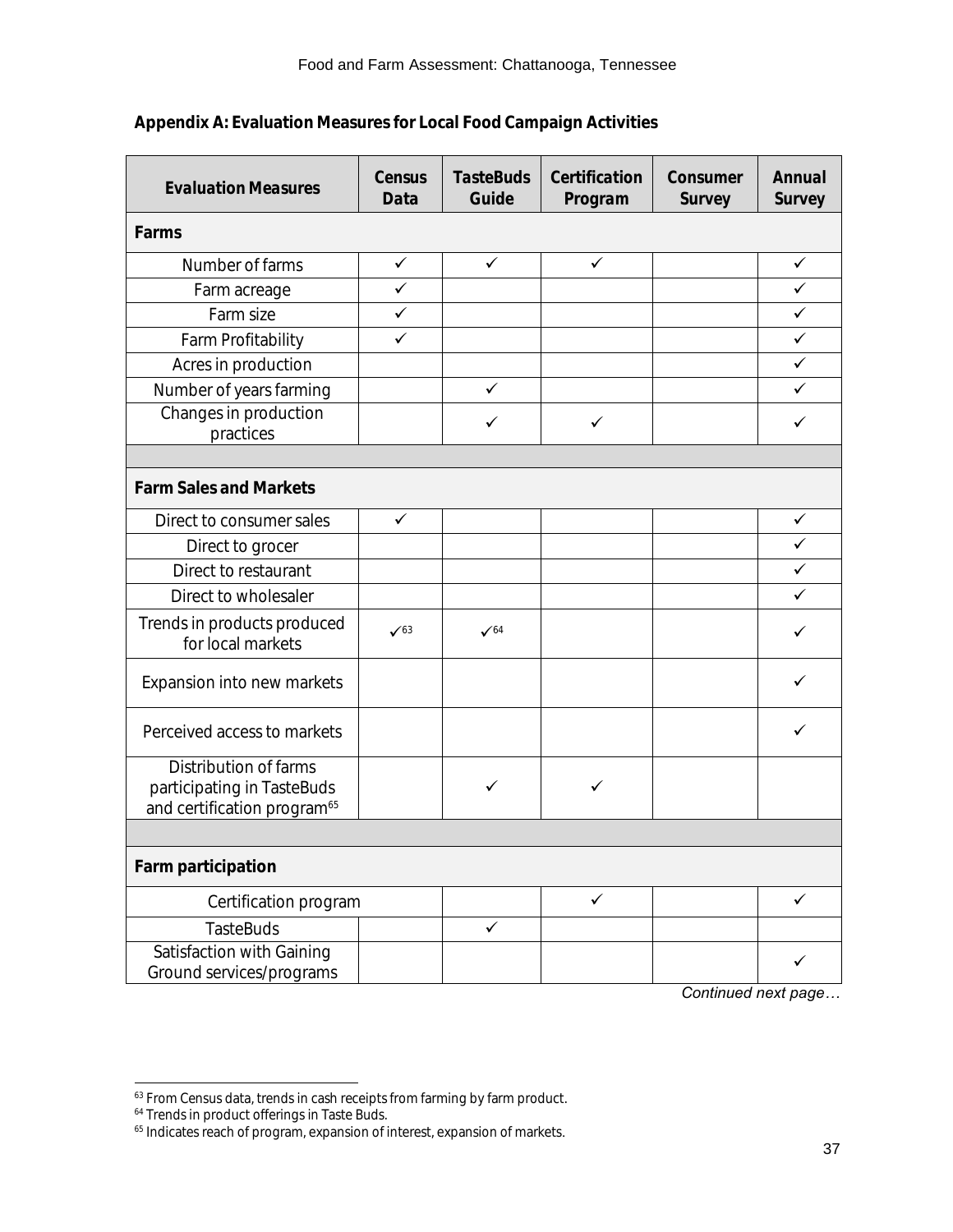| <b>Evaluation Measures</b>                                                                      | Census<br>Data | <b>TasteBuds</b><br>Guide | Certification<br>Program | Consumer<br>Survey | Annual<br>Survey |  |  |  |
|-------------------------------------------------------------------------------------------------|----------------|---------------------------|--------------------------|--------------------|------------------|--|--|--|
| <b>Businesses: Sales and Markets</b>                                                            |                |                           |                          |                    |                  |  |  |  |
| Purchase amount (\$) of<br>local foods                                                          |                |                           |                          |                    | ✓                |  |  |  |
| Perceived availability of<br>local products                                                     |                |                           |                          |                    |                  |  |  |  |
| Perceived obstacles                                                                             |                |                           |                          |                    | ✓                |  |  |  |
| Change in demand for local<br>food                                                              |                |                           |                          |                    |                  |  |  |  |
| Change in demand for GG<br>certified products                                                   |                |                           |                          |                    |                  |  |  |  |
|                                                                                                 |                |                           |                          |                    |                  |  |  |  |
| <b>Business participation</b>                                                                   |                |                           |                          |                    |                  |  |  |  |
| Participation in TasteBuds<br>(number and types of<br>businesses)                               |                | ✓                         |                          |                    |                  |  |  |  |
| Participation in certification<br>program (number and types<br>of businesses)                   |                |                           | ✓                        |                    |                  |  |  |  |
| Satisfaction with Gaining<br>Ground services/programs                                           |                |                           |                          |                    | ✓                |  |  |  |
|                                                                                                 |                |                           |                          |                    |                  |  |  |  |
| Public awareness/demand for local                                                               |                |                           |                          |                    |                  |  |  |  |
| Consumer demand and<br>perceptions                                                              |                |                           |                          | ✓                  |                  |  |  |  |
| <b>TasteBuds</b>                                                                                |                | ✓                         |                          |                    |                  |  |  |  |
| Growth across category<br>listings (e.g., $#$ of farmers<br>markets, CSAs, restaurants,<br>etc) |                | ✓                         |                          |                    |                  |  |  |  |
| Distribution                                                                                    |                | $\checkmark$              |                          |                    |                  |  |  |  |
| <b>Engagement with Gaining</b><br>Ground                                                        |                |                           |                          | $\checkmark$       |                  |  |  |  |
| Facebook membership                                                                             |                |                           |                          | $\checkmark$       |                  |  |  |  |
| Newsletter subscriptions                                                                        |                |                           |                          | $\checkmark$       |                  |  |  |  |
| Website hits                                                                                    |                |                           |                          | $\checkmark$       |                  |  |  |  |